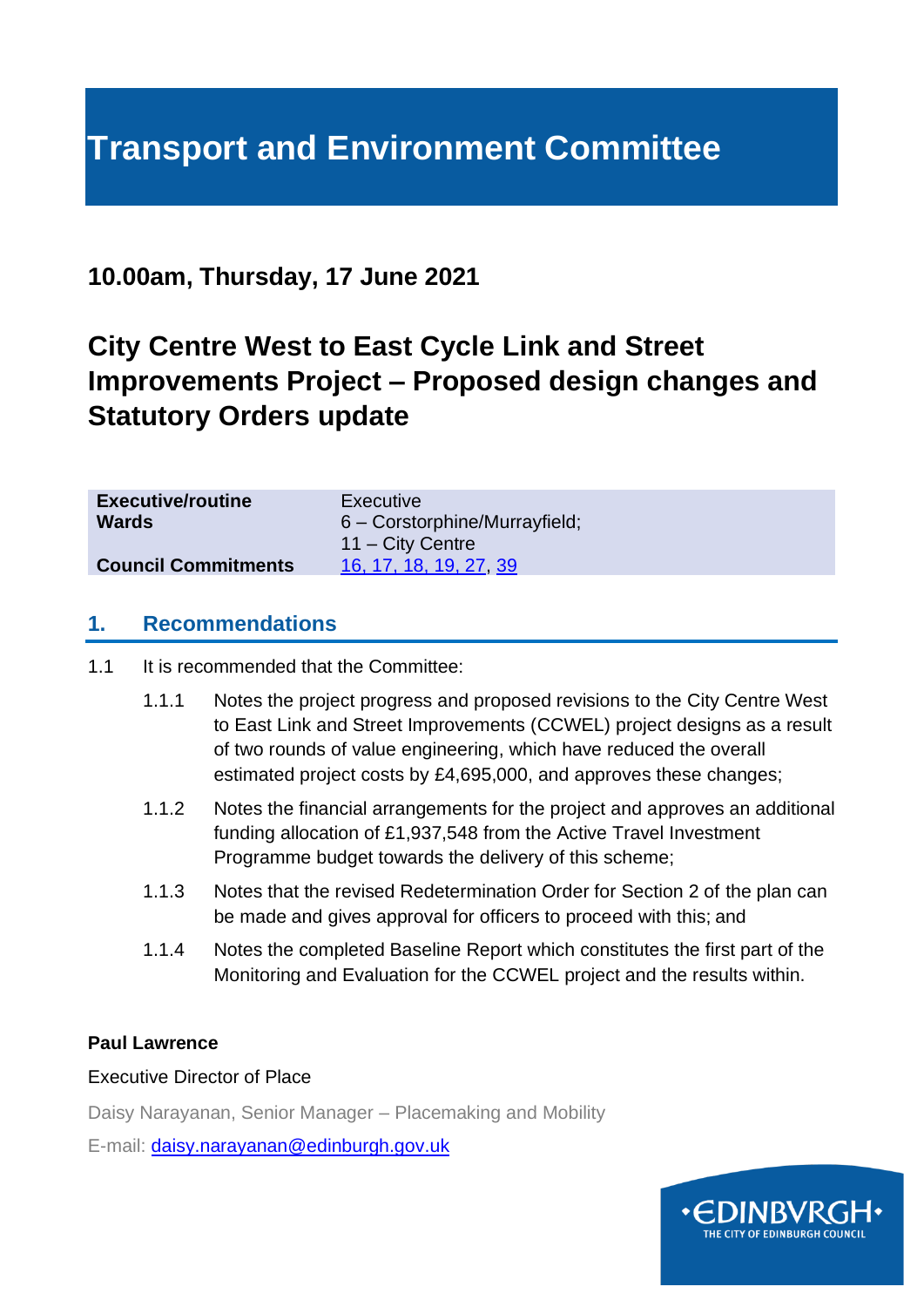# **Report**

## **City Centre West to East Cycle Link and Street Improvements Project – Proposed Design Changes and Statutory Orders Update**

## **2. Executive Summary**

2.1 This report provides an update on the City Centre West to East Cycle Link (CCWEL) and Street Improvements project. It outlines the outcome of design review, details the funding strategy and sets out the next steps, following statutory orders, to construction.

## **3. Background**

#### **Design Review**

- 3.1 The Council formally engaged the Preferred Contractor via a pre-construction contract facilitated by SCAPE Scotland. The objective of this engagement was to provide early contractor involvement in finalising the tender design and procurement stages prior to awarding the main construction contract.
- 3.2 As part of this pre-construction stage, the Preferred Contractor submitted their initial tender proposal in July 2020. They proposed a value of £17,142,657 for the main construction contract.
- 3.3 This was then subject to direct challenge by the project team and immediately followed by an initial round of value engineering. As a result, a revised tender proposal was submitted by the Preferred Contractor in January 2021 for a value of £15,712,240 for the main construction contract.
- 3.4 Whilst providing significant cost savings, the impact to the quality of the scheme resulting from this first round of value engineering was limited. This process was led by the Council and was undertaken with the support of both the Principal Designer and the Preferred Contractor, as well as with input from Sustrans in their role as project sponsor. A summary of the design changes introduced as part of this first value engineering is shown in Appendix 1.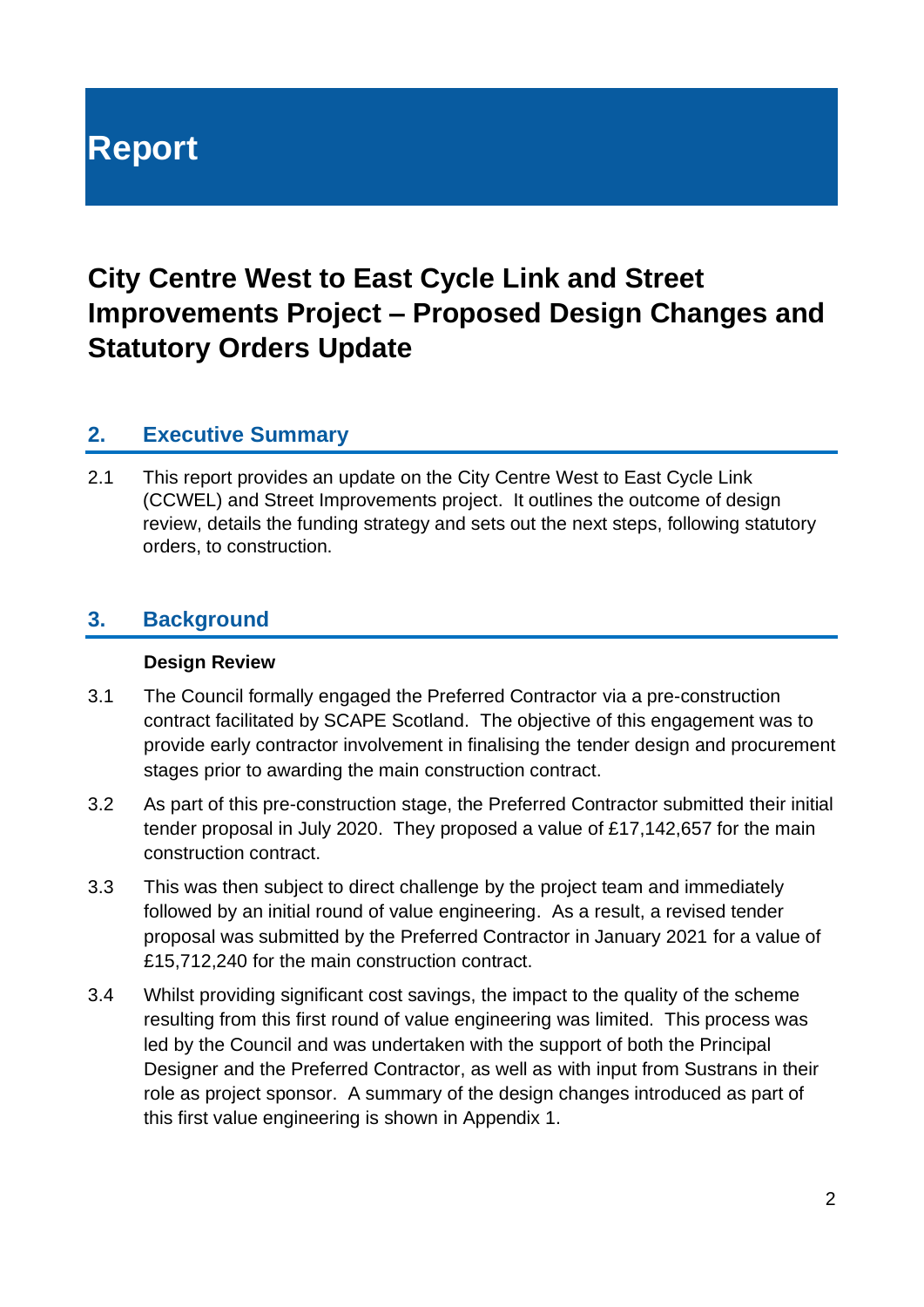- 3.5 In December 2020, Sustrans requested that the Council carry out a review of its portfolio of projects funded via their Places for Everyone (PfE) funding programme, with the objective of gaining a better understanding of funding requirements in future financial years. In the meantime, the approval of new expressions of interest and change requests was put on hold across the entire portfolio.
- 3.6 This review triggered a second round of value engineering which concluded in early March 2021. This second round also included a review of major scope elements and a generalised review of the quality aspects of the scheme. The rationale for the design changes introduced as part of this second round of value engineering is detailed in the Main Report.

#### **Statutory Orders**

### *Section One*

3.7 The Statutory Orders for Section 1 (Roseburn to Haymarket) were approved and have now been made, with a coming into effect date of 26 May 2022 which will be mid-construction.

#### *Section Two*

- 3.8 A TRO and RSO for Section Two of the project were subject to a statutory consultation in May and June 2019.
- 3.9 The TRO objections were set aside by the Transport and Environment Committee and the TRO was subsequently made in full. The objections to the RSO were referred for determination to the Scottish Ministers who determined that the Order could not be made, as published, because it included redetermination of private land not within the roads network.

#### *Section Three*

- 3.10 Section Three of CCWEL will connect George Street to Picardy Place via St David Street, Queen Street and York Place.
- 3.11 Improvements to Charlotte Square, George Street and St Andrew Square are programmed following the completion of the CCWEL project. Once in place, these projects will complete the route between Randolph Place and North St David Street.
- 3.12 The proposals for Section Three are split into two areas:
	- 3.12.1 Section 3(a) Queen Street and York Place; and
	- 3.12.2 Section 3(b) St David Street.
- 3.13 The RSO necessary to implement the changes proposed for Section 3(a) has already been made.
- 3.14 A report on the TRO and RSO for Section 3(b) was considered by the Transport and Environment Committee on [12 November 202](https://democracy.edinburgh.gov.uk/CeListDocuments.aspx?CommitteeId=136&MeetingId=4764&DF=20%2f06%2f2019&Ver=2)0. The Committee decided to set aside the TRO objections, to make the TRO and to refer the RSO objections to Scottish Ministers for determination. The RSO objections have been referred to Scottish Ministers and a result is expected soon.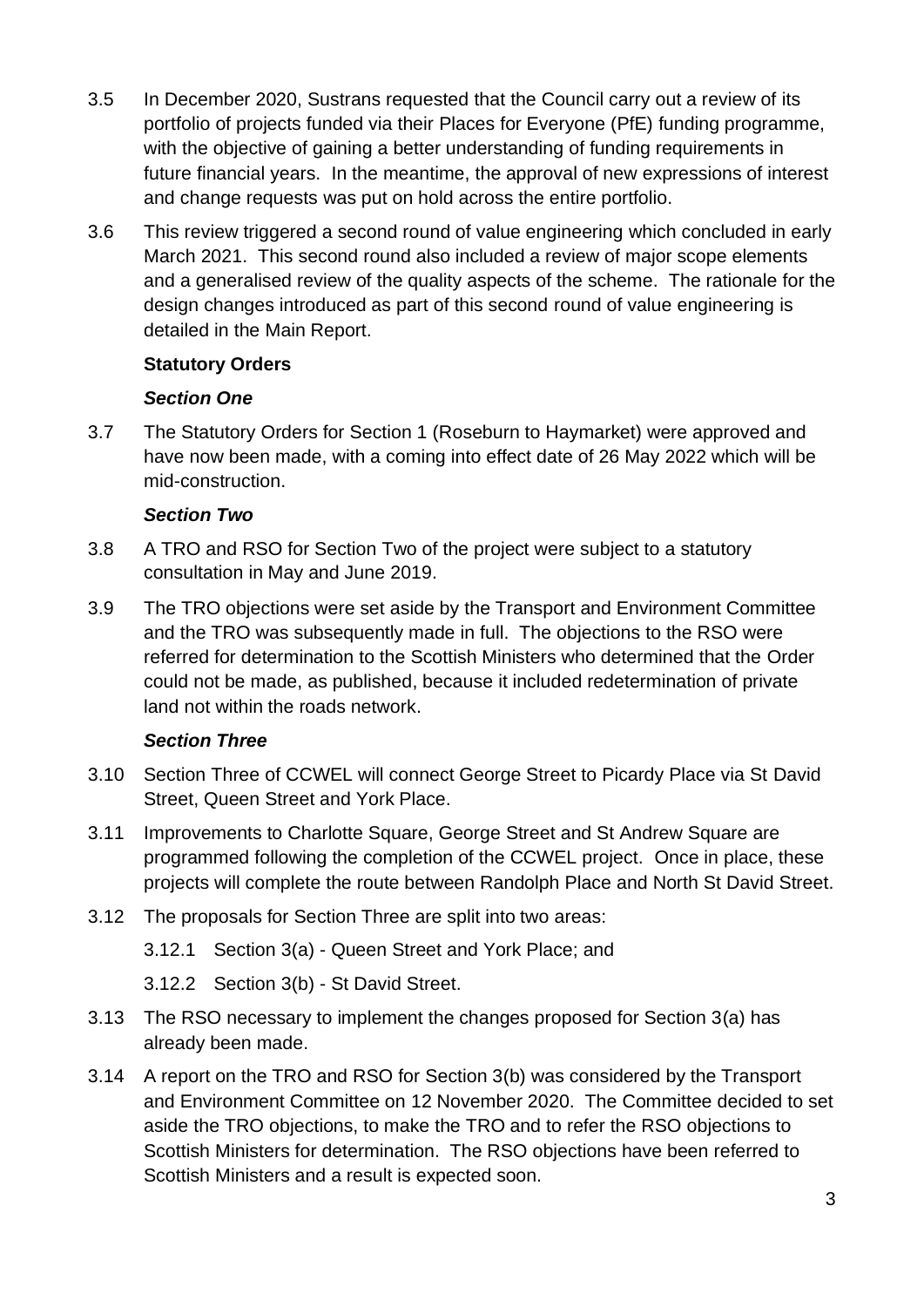## **4. Main report**

#### **Design Review**

- 4.1 While maintaining the project's outcomes and objectives, the second value engineering exercise introduces a generalised review of certain quality aspects of the scheme.
- 4.2 The design changes introduced as part of this exercise are organised around four key themes as presented in Table 1 below. A detailed list showing the cost savings associated to each of these changes is shown in Appendix 2.

| <b>Theme</b>                                                                                 | <b>Locations/Further Details</b>                                                                                                                                                                                                                                                                                                                                                                                                                                                                                                                                                                           |
|----------------------------------------------------------------------------------------------|------------------------------------------------------------------------------------------------------------------------------------------------------------------------------------------------------------------------------------------------------------------------------------------------------------------------------------------------------------------------------------------------------------------------------------------------------------------------------------------------------------------------------------------------------------------------------------------------------------|
| Replacement of natural<br>stone materials by<br>precast concrete for<br>footway resurfacing. | This change in the material specifications represents a<br>significant cost saving while still meeting the<br>requirements for extended footway space. This theme<br>has been applied to the following locations:<br>Roseburn Terrace including Rejuvenating Roseburn.<br>П<br>Haymarket Terrace.<br>Е<br>Randolph Place.<br>٠                                                                                                                                                                                                                                                                             |
| De-scoping temporary                                                                         | <b>Charlotte Square</b>                                                                                                                                                                                                                                                                                                                                                                                                                                                                                                                                                                                    |
| layouts and ancillary<br>roads.                                                              | A temporary kerbing layout was scheduled to be<br>delivered within the scope of CCWEL, which would then<br>be made permanent at a later date as part of the<br>Charlotte Square Improvements Project. The temporary<br>layout at Charlotte Square has been removed from the<br>CCWEL scope, the route through Charlotte Square will<br>be delivered in the coming years alongside the George<br>Street and First New Town project as part of City Centre<br>Transformation. There are no proposed works at<br>Charlotte Square or Charlotte Street as part of the<br>proposed CCWEL construction contract. |
|                                                                                              | <b>St Andrew Square</b>                                                                                                                                                                                                                                                                                                                                                                                                                                                                                                                                                                                    |
|                                                                                              | A re-design of the junction of George Street and St<br>David Street using temporary materials was scheduled<br>to be delivered within the scope of CCWEL. This has<br>also been removed from the scope of CCWEL pending<br>delivery of improvements here in the coming years<br>alongside the George Street and First New Town project<br>as part of City Centre Transformation.                                                                                                                                                                                                                           |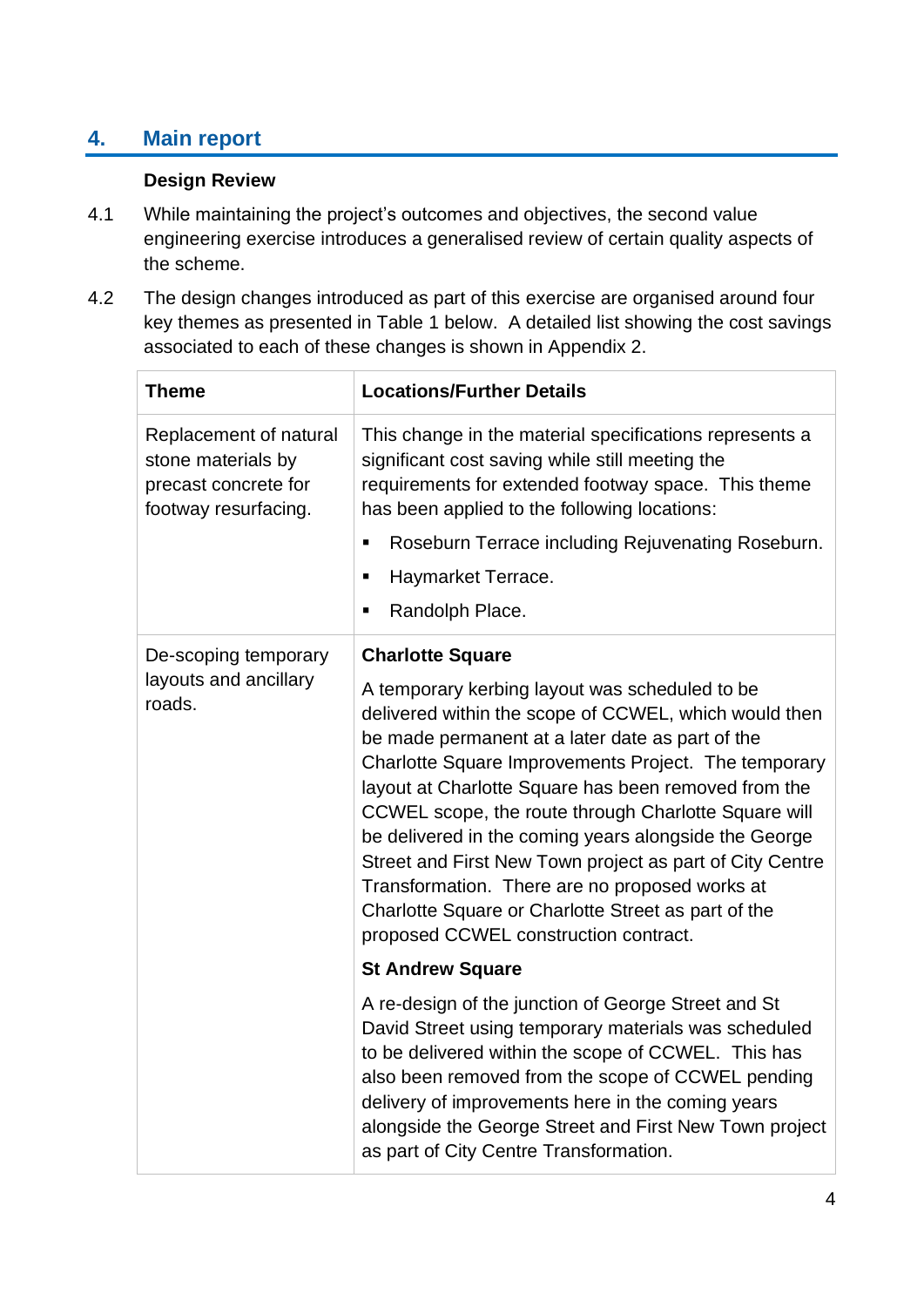| <b>Theme</b>                                                                       | <b>Locations/Further Details</b>                                                                                                                                                                                                                                                                                                                                                                                                                               |  |  |  |  |  |
|------------------------------------------------------------------------------------|----------------------------------------------------------------------------------------------------------------------------------------------------------------------------------------------------------------------------------------------------------------------------------------------------------------------------------------------------------------------------------------------------------------------------------------------------------------|--|--|--|--|--|
|                                                                                    | As part of the proposed CCWEL construction contract<br>minor revisions to the road markings at this location will<br>be implemented in order to provide safe access/egress<br>between George Street and the new cycleway on the<br>East side of North St David Street.                                                                                                                                                                                         |  |  |  |  |  |
|                                                                                    | <b>Walker Street to Rutland Square</b>                                                                                                                                                                                                                                                                                                                                                                                                                         |  |  |  |  |  |
|                                                                                    | The cycleway connecting Walker Street to Rutland<br>Square south of Melville Street has been removed from<br>the scope of proposed CCWEL construction contract.<br>The removal of this ancillary route generates a<br>significant cost saving while maintaining the integrity of<br>this section of the scheme.                                                                                                                                                |  |  |  |  |  |
|                                                                                    | This section can be considered for implementation as a<br>standalone scheme as part of the previously mentioned<br>review of the Active Travel programme provided that it is<br>deliverable within the constraints of the overall level of<br>funding available for the programme.                                                                                                                                                                             |  |  |  |  |  |
| Removal of public<br>realm at Melville<br>Crescent.                                | It is proposed to remove the public realm improvements<br>at Melville Crescent from the scope of the CCWEL. This<br>results in a significant cost saving, while maintaining the<br>core aspects of the scheme. It is proposed to use road<br>markings and temporary materials to substantiate the<br>footway widening on Melville Crescent, with the<br>intention to deliver the full scheme at a later date at<br>such a time that funding becomes available. |  |  |  |  |  |
|                                                                                    | The overall cost saving from removing the public realm<br>improvements from the scheme is £2,230,000.                                                                                                                                                                                                                                                                                                                                                          |  |  |  |  |  |
|                                                                                    | This approach has been discussed with Edinburgh<br>World Heritage Trust, and colleagues in Spatial<br>Planning who have agreed that they reflect reasonable<br>alternatives.                                                                                                                                                                                                                                                                                   |  |  |  |  |  |
| <b>Reduction of tree</b><br>planting to avoid<br>clashes with public<br>utilities. | The planting of trees often involves clashes with<br>underground public utilities apparatus and, as a<br>consequence, a significant amount of diversionary work<br>to guarantee that these utilities remain accessible. A<br>number of trees have been removed from the scope at<br>the following locations:<br>Murrayfield Gardens.<br>п                                                                                                                      |  |  |  |  |  |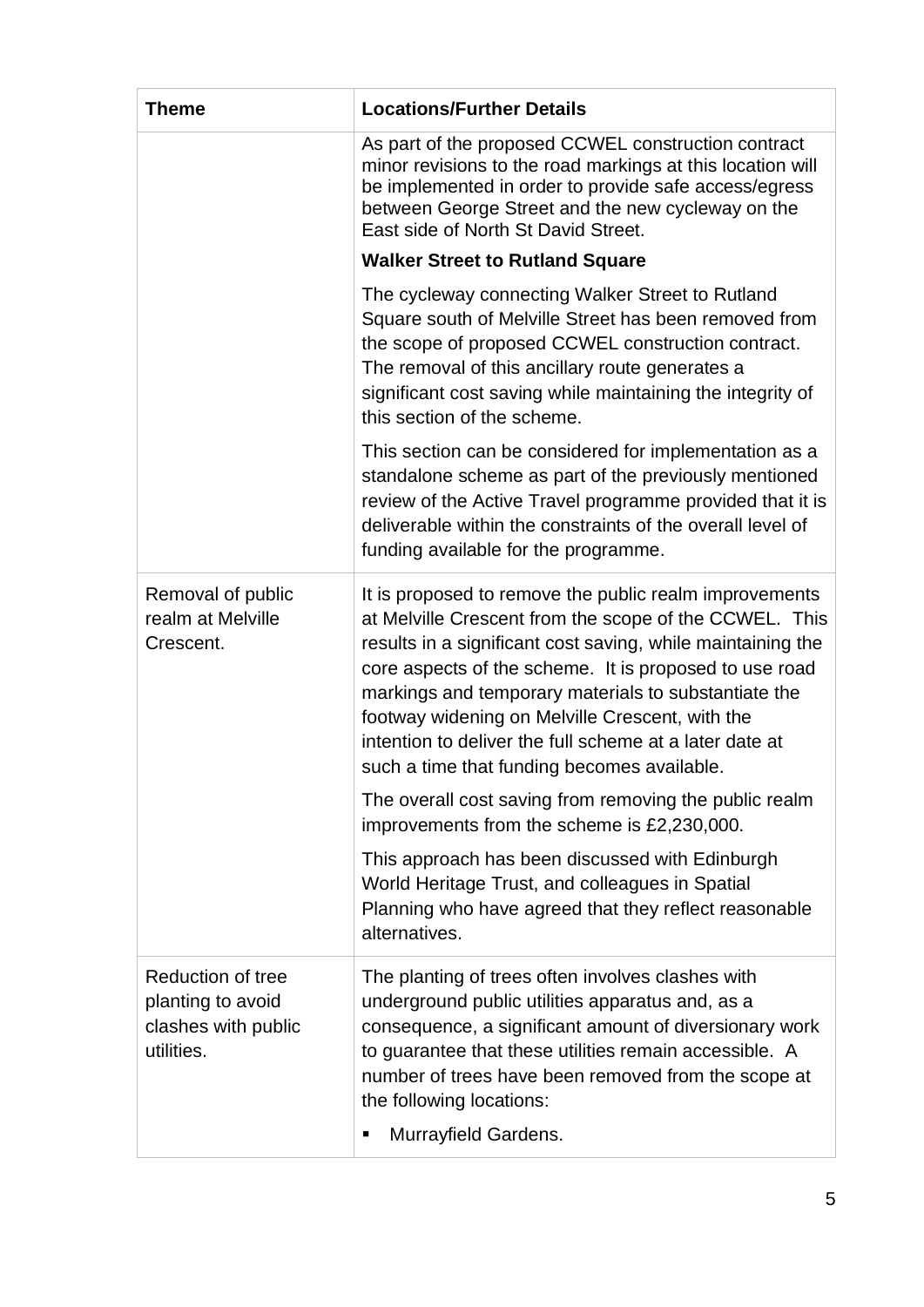| <b>Theme</b> | <b>Locations/Further Details</b>                                                                                                                                     |
|--------------|----------------------------------------------------------------------------------------------------------------------------------------------------------------------|
|              | Coates Gardens.<br>٠.                                                                                                                                                |
|              | Randolph Place.<br>٠                                                                                                                                                 |
|              | Alternative options to deliver greenery in the form of<br>moveable planters are being considered to avoid any<br>impact on underground utilities.                    |
|              | It is worth noting that a number of full-sized trees will still<br>be delivered as part of CCWEL across Roseburn, as<br>well as at Rosebery Crescent and Apex House. |

Table 1 – Key Themes and Design Changes

## **Funding Strategy**

- 4.3 Considering the outputs of the second value engineering exercise, the anticipated value of the main construction contract is £13,172,829, down from the £15,712,240 resulting from the first round.
- 4.4 Additionally, it has been estimated that the total cost saving associated with minimising the clashes with existing public utilities is £1,046,851.
- 4.5 With this, the total project cost estimate at completion for CCWEL is £18,744,907. The different elements beyond the main construction contract and diversionary work making up this figure are shown in Table 2 below.

| <b>Cost Item</b>                    | Value       |
|-------------------------------------|-------------|
| Design                              | £820,170    |
| Site Investigations                 | £587,261    |
| <b>Project Management</b>           | £744,889    |
| <b>Diversionary Work</b>            | £831,397    |
| <b>Main Construction Contract</b>   | £13,172,829 |
| <b>Site Supervision</b>             | £312,700    |
| Monitoring & Evaluation             | £340,000    |
| <b>Client Risk</b>                  | £1,935,661  |
| <b>Total Estimate at Completion</b> | £18,744,907 |

Table 2 – Project Cost Estimate following Value Engineering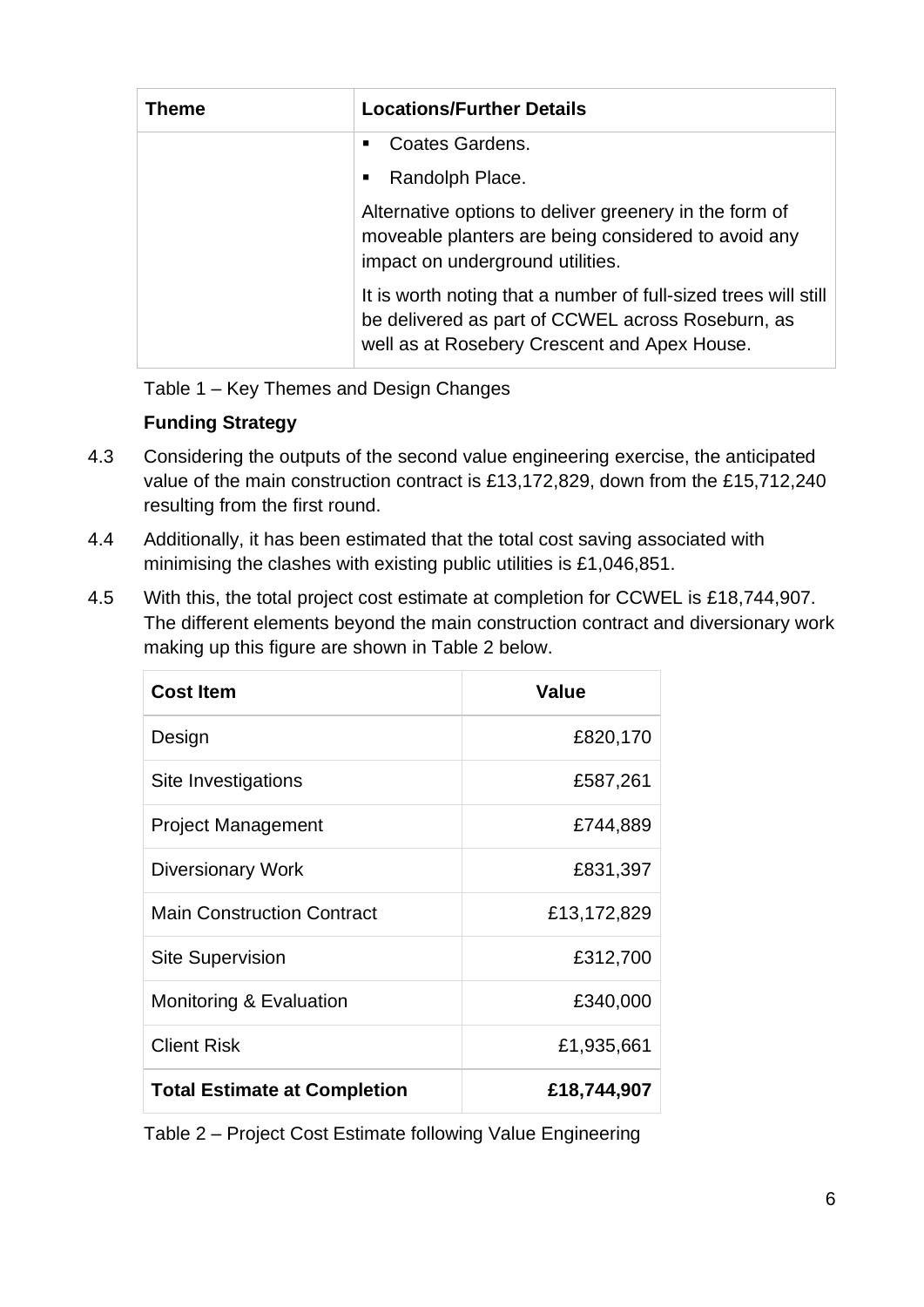4.6 Table 3 below provides a summary of the funding structure for the project.

| <b>Funding Source</b>                                                       | <b>Funding Availability</b> |
|-----------------------------------------------------------------------------|-----------------------------|
| <b>Sustrans Scotland: Places for</b><br>Everyone (PfE)                      | £12,853,250                 |
| Scottish Government: Cycling,<br>Walking and Safer Routes (CWSR)<br>2020/21 | £870,676                    |
| CWSR 2021/22                                                                | £442,809                    |
| <b>Placed-Based Investment</b><br>Programme (to be confirmed)               | £220,624                    |
| <b>Capital Commitment</b>                                                   | £2,420,000                  |
| <b>Funding Availability</b>                                                 | £16,807,359                 |

Table 3 – Project Funding

- 4.7 The original contribution awarded by Sustrans under PfE was £9,884,526 based on a project cost estimate at completion produced in 2018.
- 4.8 The figure shown in Table 3 for the PfE contribution has been revised to account for Sustrans' announcement in May 2020 of an increase in their contribution towards the construction stage for all PfE supported projects from 50% to 70%. It also includes a 100% contribution towards all planning and design costs. However, this increase is not sufficient to meet the total estimated project costs.
- 4.9 The CCWEL project has been included in a long list of projects which could be recommended by the Council for funding new Place Based Investment Programme (previously Town Centre Fund) for an amount of £220,624 once this fund is established (a report on this will be presented to the Housing, Homelessness and Fair Work Committee on 25 June 2021). This application covers the CCWEL public realm improvements in the area known as Rejuvenating Roseburn. More details on the award date for this new fund will be reported to Finance and Resources Committee. Should funding from the Placed-Based Investment Programme not be forthcoming for any reason, it is proposed to deliver these elements as part of the core scheme, which will increase the funding shortfall outlined below.
- 4.10 Assuming this funding is agreed, the project has a funding shortfall of £1,937,548. It is currently intended to address this shortfall by allocating additional funds from the Scottish Government's Cycling Walking Safer Routes funding award in 2022/23. The funding is awarded on the basis that the Council should spend a minimum of 36%, and preferably over 50%, of the award on works to promote cycling for everyday journeys. The funding award for 2021/22 was £2,299,000 and this level of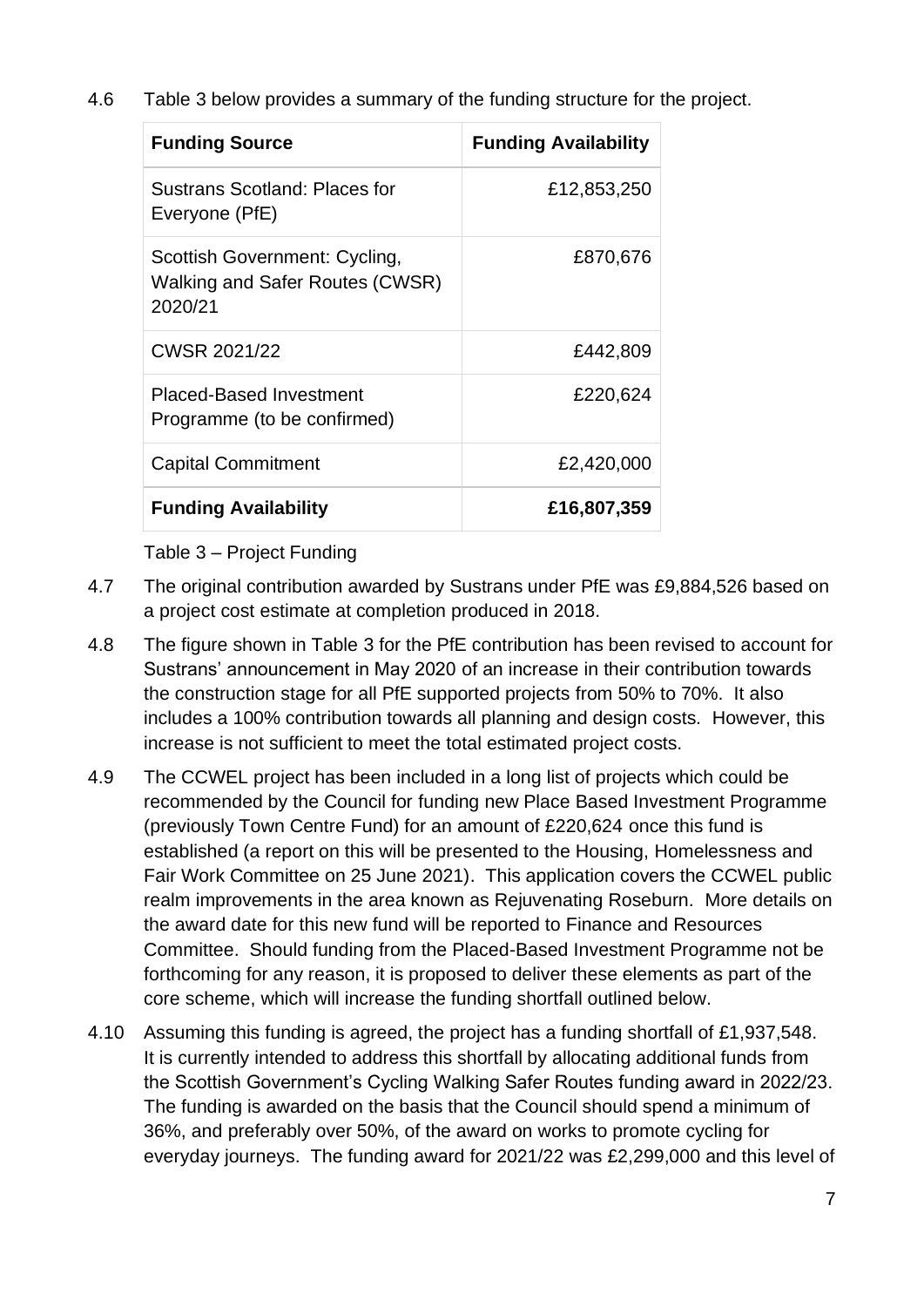funding is expected to be maintained for the foreseeable future. Discussions are also ongoing with Sustrans to establish whether there is any further scope for their funding contribution to be increased.

#### **Statutory Orders**

#### *Section Two – Scottish Ministers' Determination of RSO*

- 4.11 Relevant documentation regarding the RSO for Section Two, including all objections, were sent to Scottish Ministers on 2 July 2019.
- 4.12 Scottish Ministers subsequently determined that this Order could not be made as per the Roads (Scotland) Act 1984, because it included the Redetermination of private land not within the Council's road network at Bishops Walk, and notified the Council and all objectors that this Order could not be made for this reason.
- 4.13 The Council advertised a revised RSO for Section 2, with Bishops Walk removed, in November and December 2020. No objections were received during this period.
- 4.14 The Council referred the seven objections to the previous RSO to Scottish Ministers and requested they determine the new Order in January 2021. The Scottish Ministers responded stating that, as these objections were made to the previous Order, and no objections were made to the new Order, there was no need for a determination from them. Scottish Ministers confirmed that the Council is free to make the new Order, as it sees fit. It is proposed that members of the Transport and Environment Committee consider these objections directly and decide whether to uphold them or set them aside.
- 4.15 Officers have contacted the seven objectors to the original RSO to notify them of the situation and ask if they would like their objections to be considered by this Committee or withdrawn. To date none have indicated that they wish to withdraw their objection.
- 4.16 The seven objections to the previous RSO are provided in Appendix 3, to allow the Committee to give them due consideration. Correspondence received from objectors following the Scottish Minister's determination has also been included for reference. It is recommended that Committee sets aside the original objections for the reasons stated in the responses and approves making the new RSO.

#### *Section Two - Further Statutory Procedures*

- 4.17 At the junction of Melville Street and Queensferry Street the detailed design of the signal installations has produced a requirement to alter the proposed cycleway alignment slightly from the original RSO.
- 4.18 These changes will require a further TRO and RSO to be advertised. Approval was previously granted by Committee to proceed with the process required to deliver this, which can commence following the original Orders being made.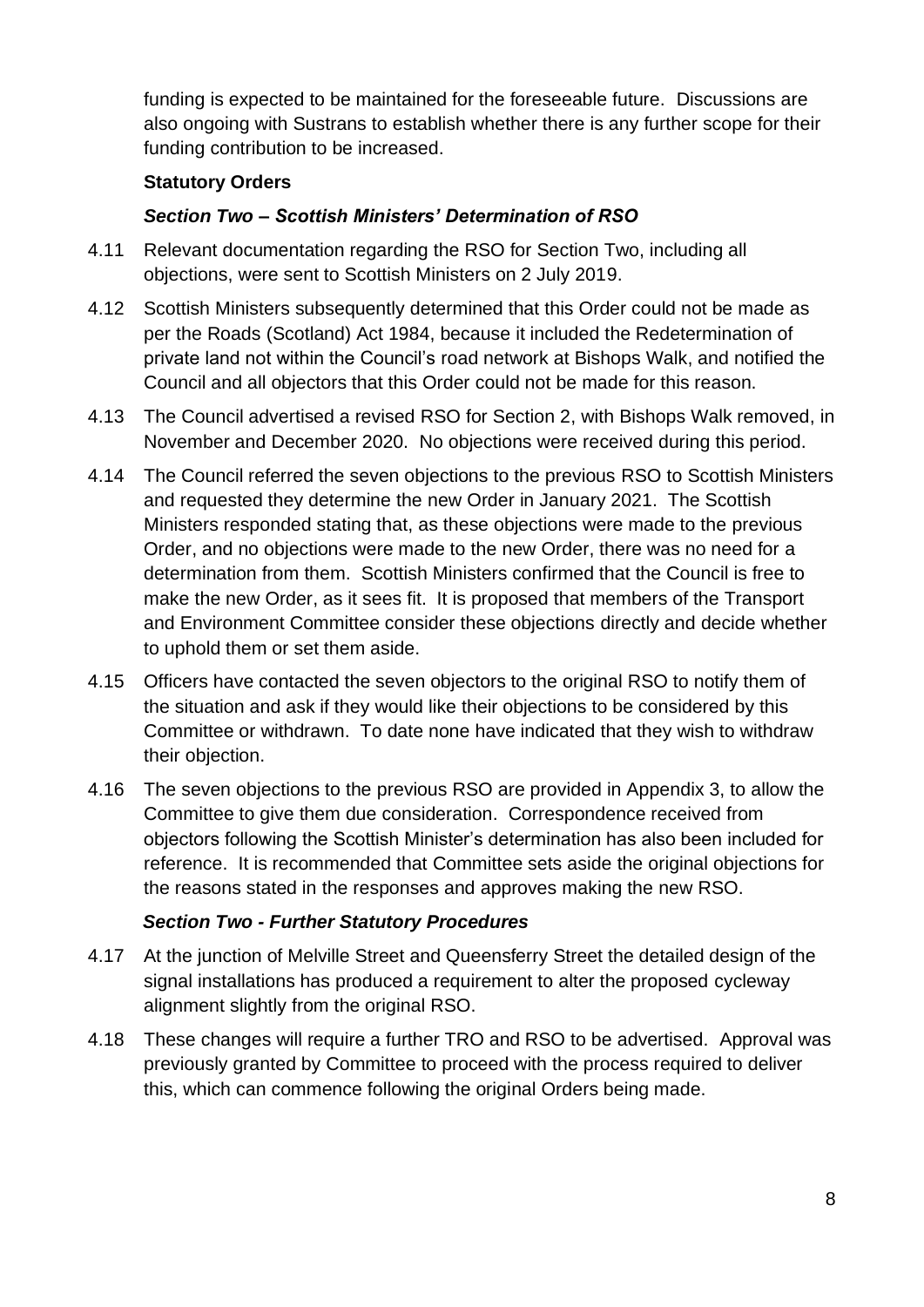#### **Bishop's Walk**

- 4.19 Under the Town and Country Planning (General Permitted Development) (Scotland) Order 1992 (the "GPDO") the Council has permitted development rights to carry out various works without the need to make an application for planning permission. Class 31 of the GPDO, grants permitted development rights to a Roads Authority for the following:
	- 4.19.1 On land within the boundaries of a road any works required for the maintenance or improvement of the road;
	- 4.19.2 On land outside but adjoining the boundary of an existing road any works required for or incidental to the maintenance or improvement of the road.
- 4.20 Bishops Walk is a private road, and the introduction of the cycleway constitutes works to improve this road, as such the works at Bishops Walk fall within the Council's permitted development rights and can commence without further statutory procedures.

#### **Monitoring Plan Baseline Report**

- 4.21 The Baseline Monitoring and Evaluation Report for the CCWEL project is now available on the project website [LINK TO BE ADDED] and contains a great deal of information about the baseline metrics for the various objectives of the CCWEL project.
- 4.22 While many of the results are primarily of interest in terms of a comparison between before and after implementation surveys, there were notable findings including those from the Household Survey, such as:
	- 4.22.1 58% of respondents were aware of the scheme, with the most common source of knowledge being communications from the Council.
	- 4.22.2 49% of respondents were supportive of the scheme, with 11% opposed, and 40% unsure.
	- 4.22.3 Over 10% of respondents cycle at least 3-4 days a week, and 8% cycle as their main mode of commuting to work.
	- 4.22.4 Less than 40% of respondents had access to a Car or Van. Though fewer still had access to a bicycle (28%).
	- 4.22.5 Almost 60% of respondents walk five or more days per week, and around 8% of respondents cycle five or more days per week. Over 20% of respondents cycle at least once a fortnight.
	- 4.22.6 The majority of respondents (60%) walk, cycle or use public transport for their journeys to work, with 31% driving.
	- 4.22.7 Of those respondents who stated that they do cycle, 34% stated that they were not confident cycling, or were only confident cycling away from traffic.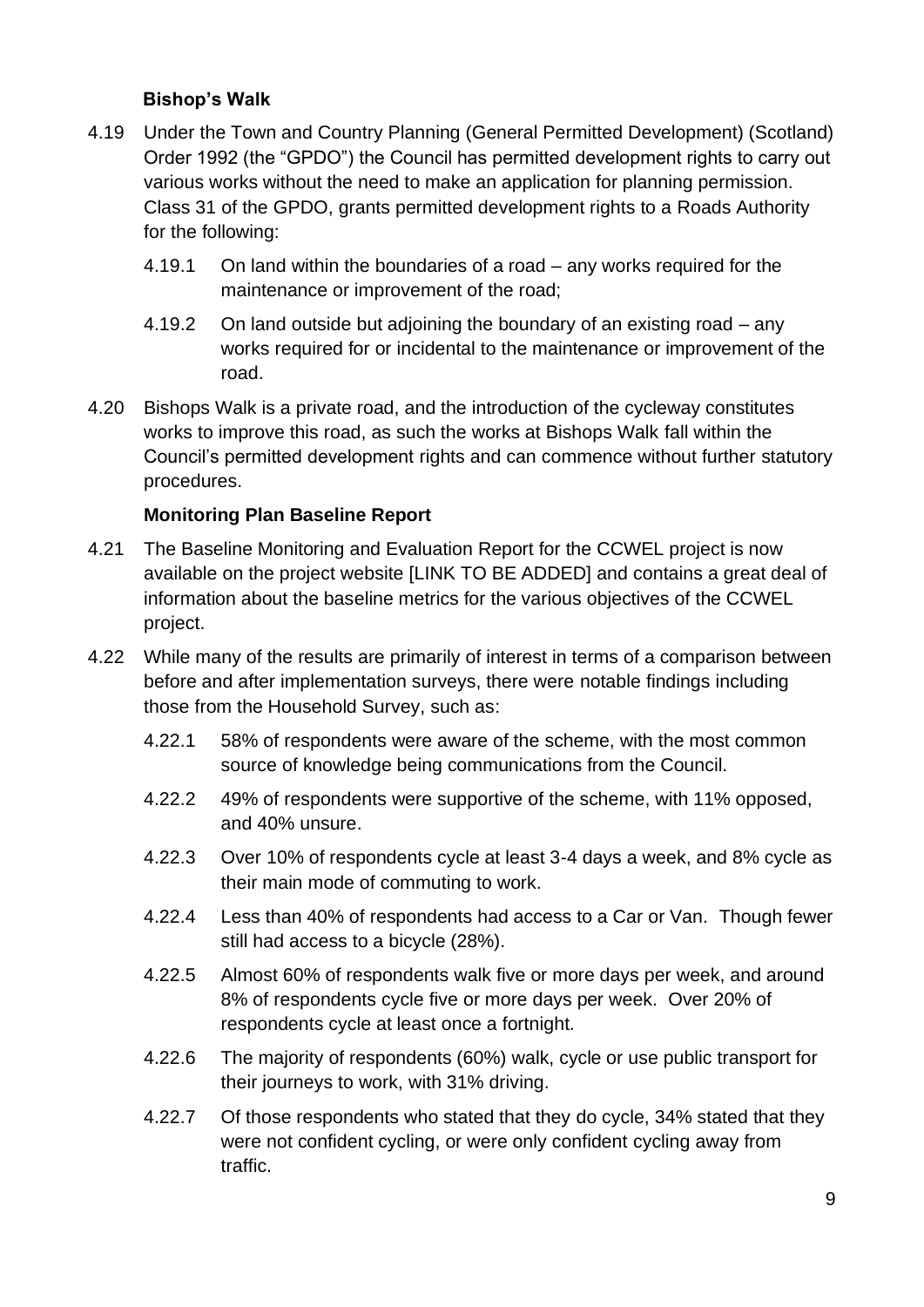4.23 Post construction monitoring will be carried out at several stages, including six months, 12 months and 24 months post completion.

## **5. Next Steps**

- 5.1 The Council is in the process of negotiating the main construction contract with the Preferred Contractor through the SCAPE Civil Engineering Framework Agreement. The proposed design changes resulting from the second value engineering exercise are being implemented in the contract drawings, which will inform the Preferred Contractor's tender submission in mid-July 2021.
- 5.2 It is currently intended to address any resultant funding shortfall by allocating additional funds from the Scottish Government's Cycling Walking Safer Routes funding award in 2022/23. This will result in a fully funded proposal that will be taken forward to Finance and Resources Committee seeking approval for awarding the main construction contract in August 2021. Discussions will continue with Sustrans to establish whether there is any further scope for their funding contribution to be increased.
- 5.3 It is anticipated that the construction stage for CCWEL will then commence in Autumn 2021 with a total duration of 78 weeks.
- 5.4 The Council will proceed with the remaining required Statutory Orders for additional modifications to the layout and those required for the taxi rank in Section 1.
- 5.5 If Committee approves the relevant Recommendation in this report, the Council will proceed to make the TRO and RSO for Section 2.
- 5.6 The Council will continue to liaise with Transport Scotland regarding the Scottish Ministers' determination of the Redetermination Order for Section 3(b).

## **6. Financial impact**

- 6.1 The additional capital contribution of £1,937,548 will be sourced from the Cycling Walking and Safer Routes funding award for 2022/23.
- 6.2 A strategic review of the entire Active Travel Investment Plan (ATINP) has been initiated. This will consider different options to reduce, where possible, the scope of individual schemes, as well as applying value engineering and reviewing the phasing of construction stages.
- 6.3 A financial review of CCWEL has already been completed, reducing costs as outlined above. It is not anticipated that the wider ATINP review will impact the financial considerations relating to CCWEL that are outlined in this report.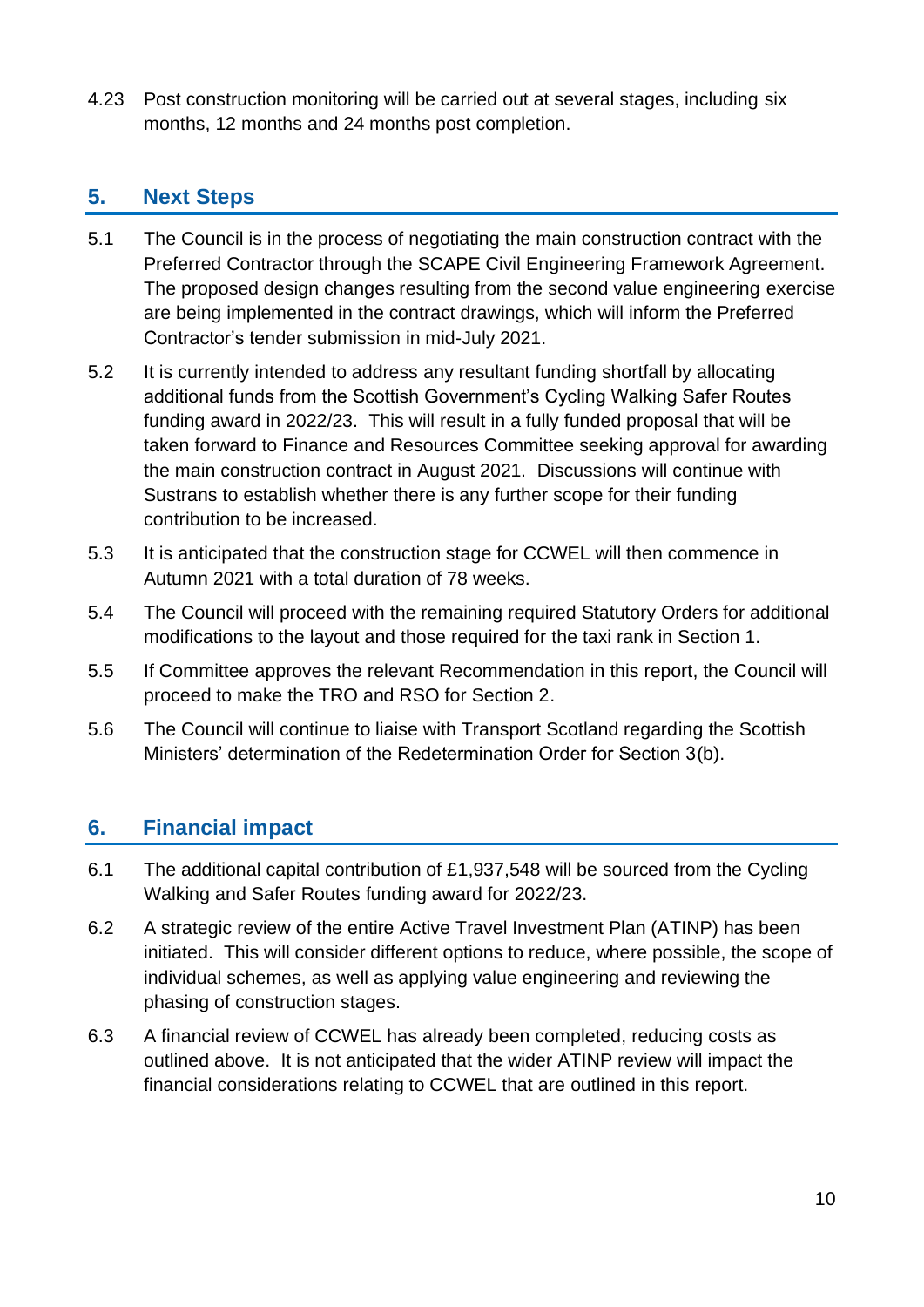## **7. Stakeholder/Community Impact**

- 7.1 The project proposals have involved significant stakeholder and public consultation and engagement, as detailed in earlier reports. The results of previous engagement and consultation exercises have been published on the Council's website.
- 7.2 The proposed reductions in the quality and scope of the project proposals outlined in this report have been discussed with local ward Councillors, Community Councils, Edinburgh World Heritage Trust, SPOKES, Living Streets and relevant internal teams, and feedback has been taken on board where possible in the proposed revisions to the project.

## **8. Background reading/external references**

- 8.1 Report to the Transport and Environment Committee on [12 November 2020;](https://democracy.edinburgh.gov.uk/documents/s28760/7.3%20-%20CCWEL_Final.pdf) City Centre West to East Cycle Link and Street Improvements Project – Section 3(b) (North St David Street) – Representations to Traffic Regulation Order and Redetermination Order.
- 8.2 Report to the Policy and Sustainability Committee on 14 [May 2020;](https://democracy.edinburgh.gov.uk/documents/s24011/Item%206.7%20-%20City%20Centre%20West%20to%20East%20Cycle%20Link%20and%20Street.pdf) City Centre West to East Cycle Link and Street Improvements Project – Statutory Orders and Progress Update.
- 8.3 Report to the Transport and Environment Committee on 20 June 2019; City Centre [West to East Cycle Link and Street Improvements Project –](https://democracy.edinburgh.gov.uk/Data/Transport%20and%20Environment%20Committee/20190620/Agenda/item_71_-_city_centre_west_to_east_cycle_link_and_street_improvements_project_-_section_2_haymarket_to_charl.pdf) Section 2 (Haymarket [to Charlotte Square, and Melville Crescent to Rutland Street\) –](https://democracy.edinburgh.gov.uk/Data/Transport%20and%20Environment%20Committee/20190620/Agenda/item_71_-_city_centre_west_to_east_cycle_link_and_street_improvements_project_-_section_2_haymarket_to_charl.pdf) Representations to [Traffic Regulation Order and Redetermination Order.](https://democracy.edinburgh.gov.uk/Data/Transport%20and%20Environment%20Committee/20190620/Agenda/item_71_-_city_centre_west_to_east_cycle_link_and_street_improvements_project_-_section_2_haymarket_to_charl.pdf)
- 8.4 Report to the Transport and Environment Committee on [20 June 2018; City Centre](https://democracy.edinburgh.gov.uk/Data/Transport%20and%20Environment%20Committee/20180620/Agenda/item_71_-_city_centre_west_to_east_cycle_link_and_street_improvements_project_-_section_1_roseburn_placemurr.pdf)  [West to East Cycle Link and Street Improvements Project –](https://democracy.edinburgh.gov.uk/Data/Transport%20and%20Environment%20Committee/20180620/Agenda/item_71_-_city_centre_west_to_east_cycle_link_and_street_improvements_project_-_section_1_roseburn_placemurr.pdf) Section 1 (Roseburn [Place/Murrayfield Avenue to Rosebery Crescent/Morrison Street\) –](https://democracy.edinburgh.gov.uk/Data/Transport%20and%20Environment%20Committee/20180620/Agenda/item_71_-_city_centre_west_to_east_cycle_link_and_street_improvements_project_-_section_1_roseburn_placemurr.pdf) Objections to [Traffic Regulation Order and Redetermination Order.](https://democracy.edinburgh.gov.uk/Data/Transport%20and%20Environment%20Committee/20180620/Agenda/item_71_-_city_centre_west_to_east_cycle_link_and_street_improvements_project_-_section_1_roseburn_placemurr.pdf)
- 8.5 Report to the Transport and Environment Committee on [9 March 2018; Melville](https://democracy.edinburgh.gov.uk/Data/Transport%20and%20Environment%20Committee/20180309/Agenda/item_72_-_melville_crescent_public_realm_project_-_update.pdf)  [Crescent Public Realm Project -](https://democracy.edinburgh.gov.uk/Data/Transport%20and%20Environment%20Committee/20180309/Agenda/item_72_-_melville_crescent_public_realm_project_-_update.pdf) Updates.
- 8.6 Report to the Future Transport Working Group on [16 December 2016,](https://democracy.edinburgh.gov.uk/CeListDocuments.aspx?CommitteeId=284&MeetingId=2394&DF=16%2f12%2f2016&Ver=2) ['City Centre](http://www.edinburgh.gov.uk/meetings/meeting/4097/future_transport_working_group)  [West to East Cycle Link and Street Improvements Project'](http://www.edinburgh.gov.uk/meetings/meeting/4097/future_transport_working_group).
- 8.7 Report to the Transport and Environment Committee on [30 August 2016;](https://democracy.edinburgh.gov.uk/Data/Transport%20and%20Environment%20Committee/20160830/Agenda/item_75_-_city_centre_west_to_east_cycle_link_and_street_improvements.pdf) 'City [Centre West to East Cycle Link and Street Improvements Project: Consultation](http://www.edinburgh.gov.uk/meetings/meeting/4002/transport_and_environment_committee)  [Results and Potential Project Amendments'](http://www.edinburgh.gov.uk/meetings/meeting/4002/transport_and_environment_committee).
- 8.8 Report to the Transport and Environment Committee on [3 June 2014;](https://democracy.edinburgh.gov.uk/Data/Transport%20and%20Environment%20Committee/20140603/Agenda/item_78_-_development_of_major_cycling_and_walking_projects.pdf) 'Development [of Major Cycling and Walking Projects'](http://www.edinburgh.gov.uk/meetings/meeting/3363/transport_and_environment_committee).
- 8.9 [Melville Crescent Consultation and Engagement Report](https://www.edinburgh.gov.uk/downloads/file/25800/melville-crescent-consultation-report)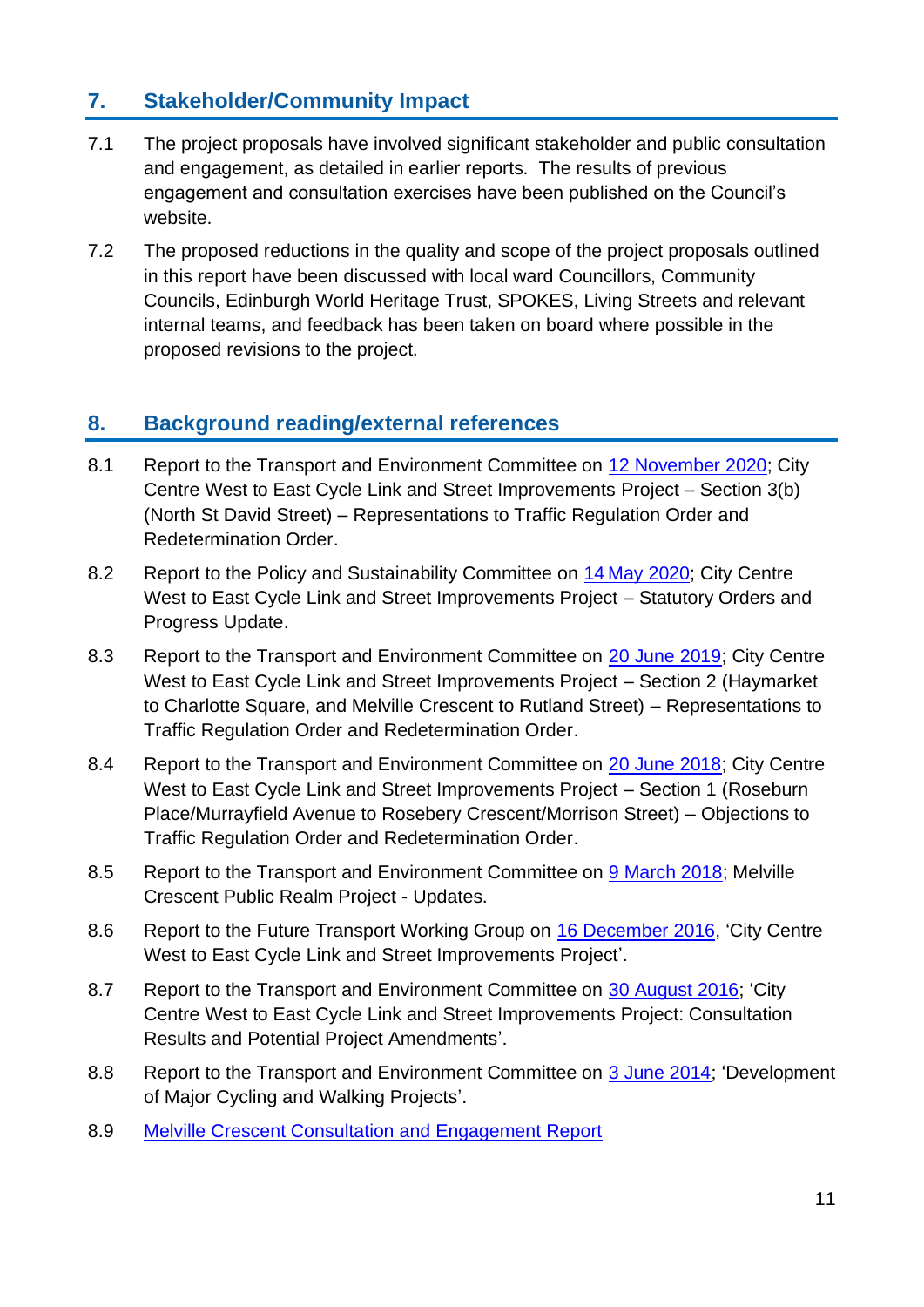- 8.10 Randolph Place Consultation and Engagement Report
- 8.11 Rejuvena[t](https://www.edinburgh.gov.uk/downloads/file/25915/rejuvenating-roseburn-report)ing Roseburn Consultation Report

## **9. Appendices**

- 9.1 Appendix 1: Output of first Value Engineering Exercise
- 9.2 Appendix 2: Output of second Value Engineering Exercise
- 9.3 Appendix 3: Objections to Section 2 RSO and Council Responses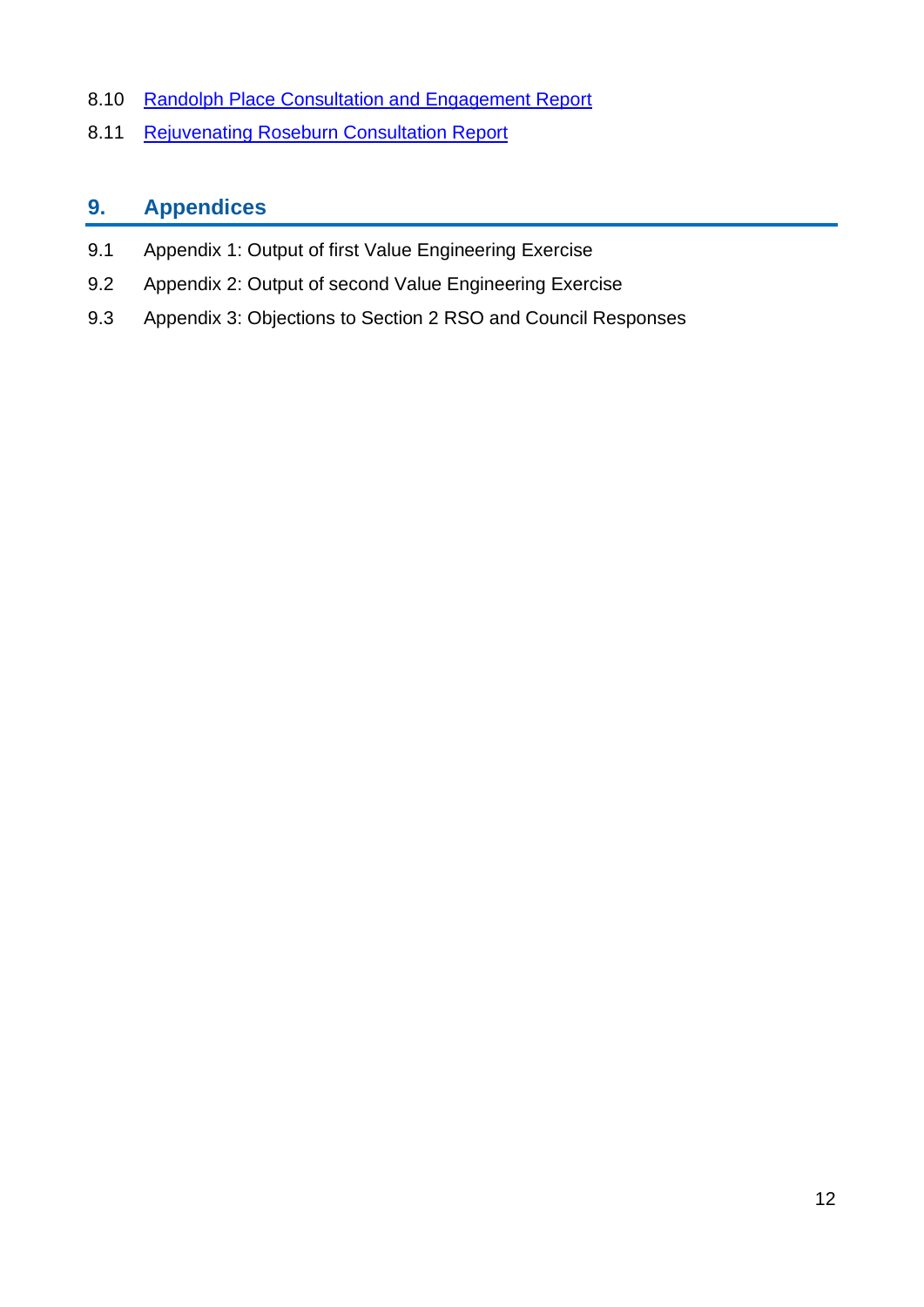## Appendix 1: Output of first Value Engineering Exercise:

| <b>Theme</b>                                                                     | <b>Potential Saving</b> | <b>Quality Impact</b> |
|----------------------------------------------------------------------------------|-------------------------|-----------------------|
| <b>Direct challenge to contractor rates</b>                                      | High                    | N/A                   |
| Resurfacing works at Haymarket Terrace charged back to<br>Roads Renewals budget. | High                    | N/A                   |
| Removal of footway resurfacing at Southern footway on<br>West Coates.            | High                    | Medium                |
| Retain (clean and repair) existing PCC slabs at Melville<br>Crescent.            | High                    | Medium                |
| Removal of Roseburn Gardens/Roseburn Place junction.                             | Medium                  | Low                   |
| Removal of Roseberry Crescent/Grosvenor Gardens<br>junction.                     | Medium                  | Low                   |
| Removal of Lansdowne Crescent/Grosvenor Street.                                  | Medium                  | Low                   |
| Removal of Manor Place/William Street junction.                                  | Medium                  | Low                   |
| Removal of Queensferry Street/Alva Street junction.                              | Medium                  | Low                   |
| Removal of Queensferry Street/Charlotte Lane junction.                           | Medium                  | Low                   |
| Removal of Walker Street/Coates Crescent junction.                               | Medium                  | Low                   |
| Removal of West Coates/Balbirnie junction.                                       | Medium                  | Low                   |
| Removal of Palmerston Place Lane entrance.                                       | Low                     | Low                   |
| Entrance of St Mary's Cathedral from Manor Place.                                | Low                     | Low                   |
| Alternative solution for the retaining wall at York Place<br>(King Post).        | Medium                  | Low                   |
| <b>Total cost savings</b>                                                        | £1,430,417              |                       |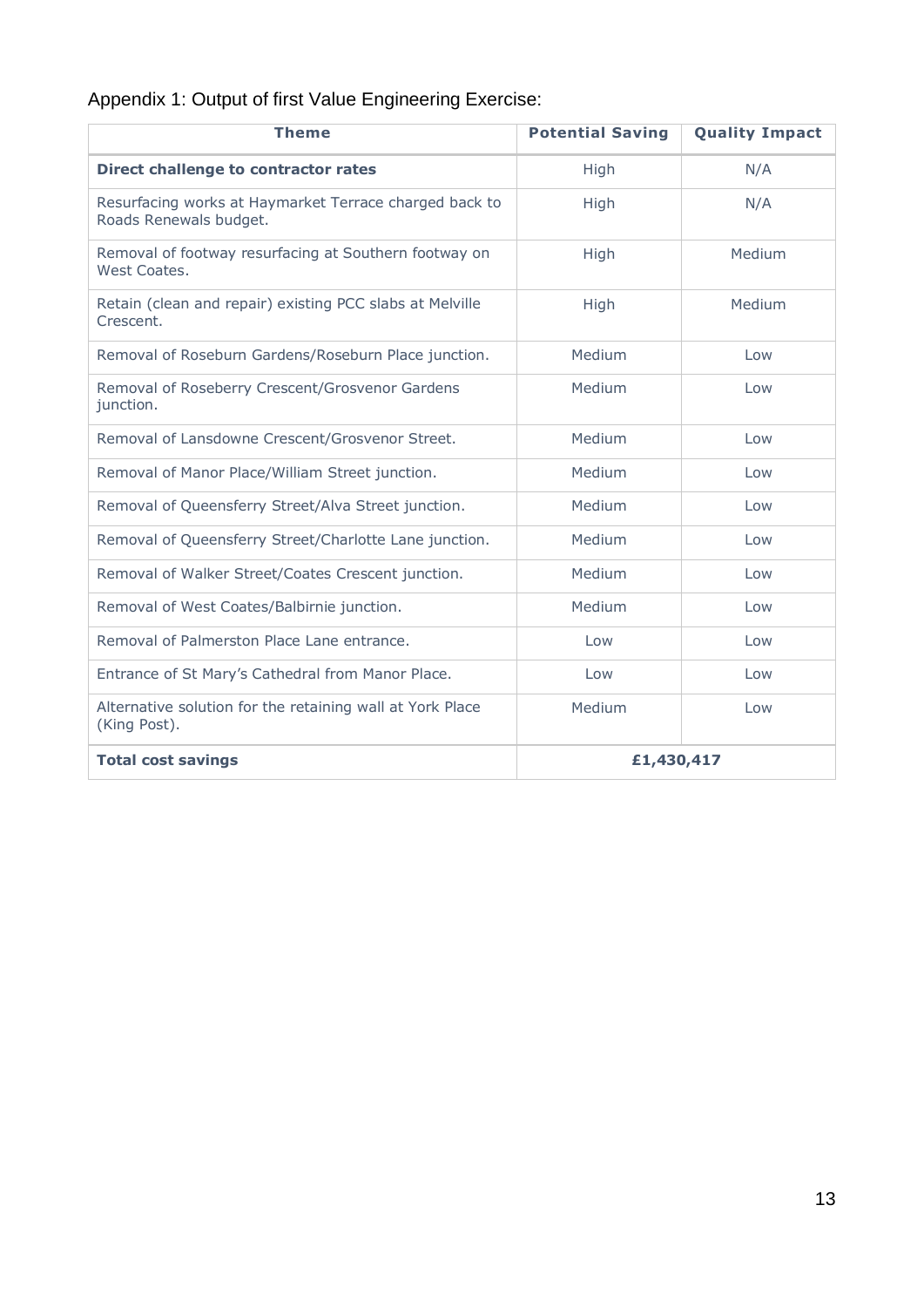Appendix 2: Output of second Value Engineering Exercise:

The Council has utilised the preferred contractor's tender bill to inform client-estimated cost savings. These cost savings, as shown below are based on contractor's rates and assumptions and have been assessed by an experienced consultant Quantity Surveyor. These are conservative estimates accounting for construction direct cost and associated contractor fees but not including the savings result of indirect cost reduction such as preliminaries or traffic management.

The final detail of the overall cost saving including preliminaries will be provided by the preferred contractor in July 2021. The Contractor will market test the revised design drawings to validate these estimations.

| <b>Section</b>          | <b>Theme</b>                                                                                                          | <b>Potential</b><br><b>Saving</b> | Quality<br>Impact | <b>Cost saving</b> |
|-------------------------|-----------------------------------------------------------------------------------------------------------------------|-----------------------------------|-------------------|--------------------|
| 1                       | Use of concrete slabs instead of<br>natural stone at Roseburn terrace<br>footways including Rejuvenating<br>Roseburn. | High                              | Medium            | £260,777           |
| 1                       | Use of concrete slabs instead of<br>Scoutmoor at Haymarket Terrace.                                                   | High                              | Medium            | £185,666           |
| 1                       | Other design changes e.g.: removal of<br>raised tables, asphalt footways etc                                          | Medium                            | Medium            | <b>TBC</b>         |
| $\overline{\mathbf{2}}$ | Removal of all works South of Melville<br>Crescent from Walker St to Rutland<br>Sq.                                   | High                              | High              | £156,878           |
| $\overline{\mathbf{2}}$ | Use of concrete slabs instead of<br>natural stone on Randolph Place<br>footway.                                       | Medium                            | High              | £78,551            |
| $\overline{2}$          | Other design changes e.g.: removal of<br>raised tables, asphalt footways etc                                          | Medium                            | Medium            | <b>TBC</b>         |
| $\overline{2}$          | Removal of all public realm works at<br>Melville Crescent                                                             | High                              | High              | £1,219,935         |
| 3                       | Removal of most temporary works at<br>St Andrew's Square                                                              | High                              | High              | £100,187           |
| 4                       | Removal of all temporary works at<br>Charlotte Square                                                                 | High                              | High              | £394,811           |
| contractor fees         | <b>Anticipated Direct Cost savings plus</b>                                                                           |                                   |                   | £2,539,412         |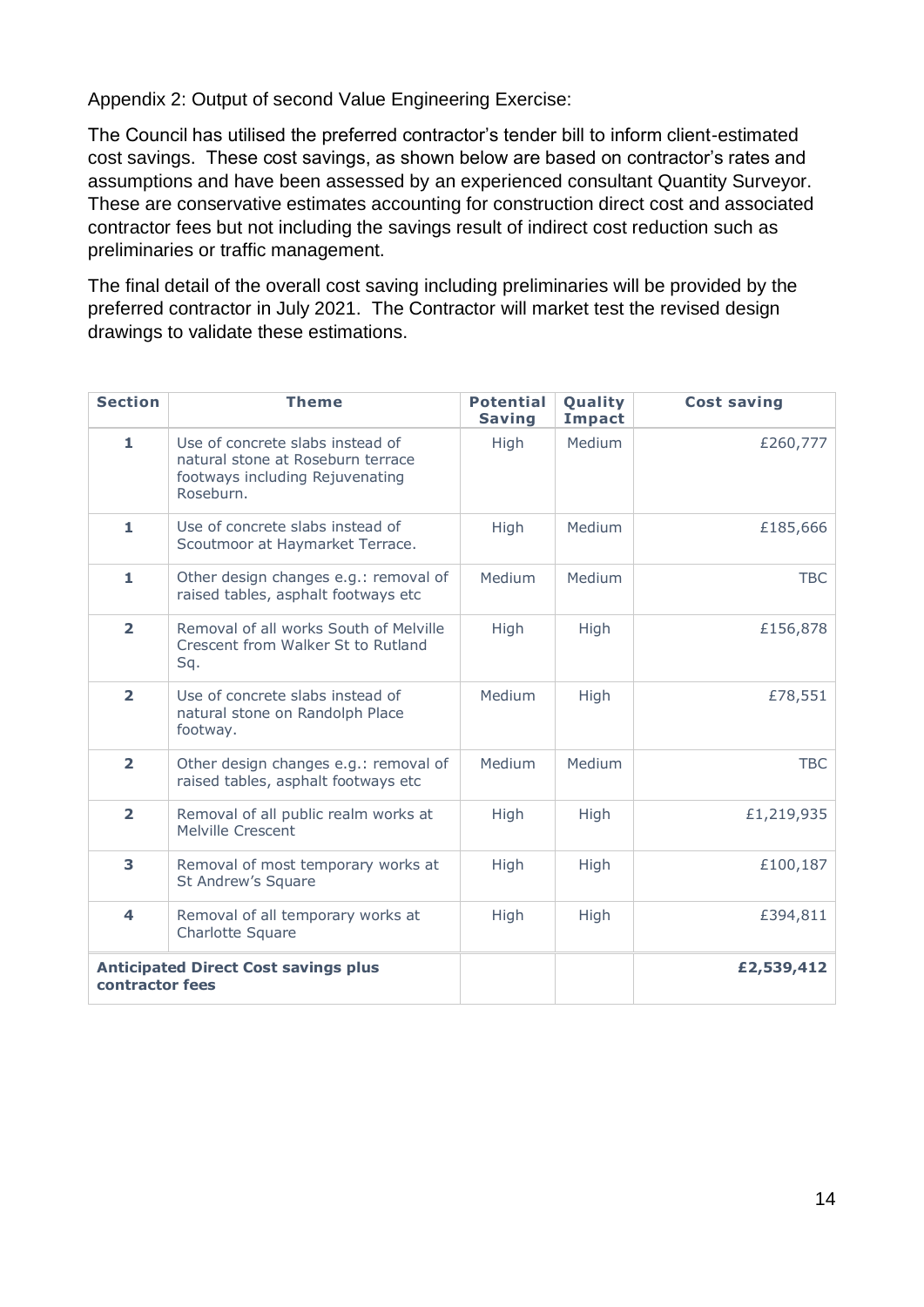| <b>Theme</b>                                                                      | <b>Potential</b><br><b>Saving</b> | Quality<br><b>Impact</b> | <b>Cost saving</b> |
|-----------------------------------------------------------------------------------|-----------------------------------|--------------------------|--------------------|
| Removal of trees at Western Planter at<br>Murrayfield Gardens.                    | High                              | <b>High</b>              | £127,405           |
| Removal of trees at Coates Gardens.                                               | High                              | Medium                   | £86,480            |
| Removal of trees at Randolph Place.                                               | High                              | Medium                   | £166,310           |
| Removal of trees at Melville Crescent                                             | High                              | High                     | £290,662           |
| Reduction of diversionary works at York Place<br>due to removal of retaining wall | High                              | Low                      | £375,994           |
| <b>Total Cost Savings (Diversionary Work)</b>                                     |                                   |                          | £1,046,851         |

| Total anticipated cost saving |  | £3,586,263 |
|-------------------------------|--|------------|
|                               |  |            |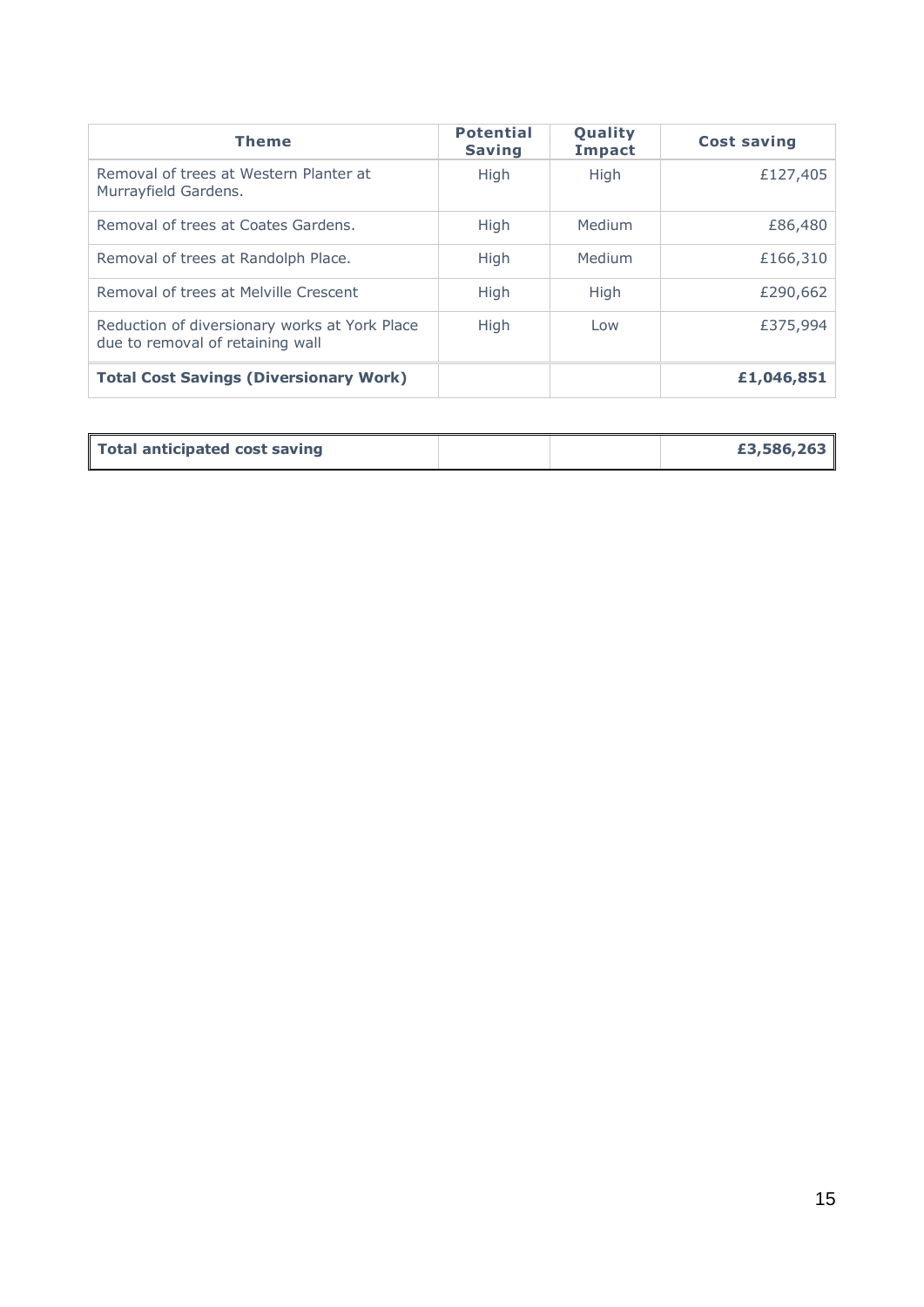#### Appendix 3: Objections to Section 2 RSO and Council Responses

#### **Objection 1. to TRO/18/92 and RSO/18/21**

My wife and I object to the plans proposed in Traffic Regulation Orders TRO/18/91A & 18/92B and Redetermination Order RSO/18/21 for the "City Centre West to East Cycle Link and Street Improvements Section 2 Haymarket - Randolph Place", primarily because of the proposed changes to Melville Street parking, which we believe would adversely affect our ability to park near our home at **Flath 2F, 1 Drumsheugh Place, Edinburgh EH3 7PT** and would diminish our overall quality of life.

The information provided on the Council web-site for Traffic Regulation Order TRO/18/91A & 18/92B and Redetermination Order (RSO/18/21) was difficult to review on a laptop (maps are small and broken into panels) and there is no overall guide to the information, so we went to the Walpole Hall drop-in session on Chester Street on 20th May to see what additional information and material was on offer, and to discuss our views and concerns. The drop-in provided complete wall maps, still difficult to read, but there was very little actual new information to support the project proposals. No handouts, no statistics or surveys. The Council representatives did not seem to have tangible links to the project area; they did not live in the area, use Zone 1 or any of the parking, nor did they appear likely to travel across Edinburgh by bicycle. I expect they also can park their cars near their homes. The project officer I spent time with had not been on the project long and would, for example, be commuting to Edinburgh via the Tweedbank train. He could not provide the information requested, so he wrote down my questions and concerns and said he would get back to me, but no-one has. So I am writing them here again in our formal response.

Q1) In all the documentation provided, there is only a single reference I could find to Resident Parking, i.e. at the end of the 18/21 Statement of Reasons. It simply states that "There will be a decrease in parking on affected streets of around 16%, but no net decrease in Residential Permit Parking." The statement is too vague to understand precisely how it would impact our Zone 1 parking and the use of pay parking by Zone 1 permit holders. At this time, we sometimes have to rely on pay parking spaces available to Zone 1 permit holders by dispensation (as an overflow) when Zone 1 parking is full, which at times it is. The statement therefore needs to be fully clarified to include all parking available to Zone 1 permit holders. Zone 1 permit parking is currently at times insufficient.

There are over 100 spaces down the middle of Melville Street that will disappear under the proposed changes. Some 50 such spaces in the Middle of Melville Street are east of Stafford Street nearest our home. There are some designated Zone 1 spaces, but most are pay spaces available to Zone 1 permit holders. Several such spaces in this section alone can be occupied by Zone 1 cars. I have counted them myself. Where will the replacements for such parking spaces, currently available to Zone 1 permit parking, be situated should the proposed changes to Melville Street go ahead? How are these spaces included in the statement in the SoR?

Our own experience is that, over time, Zone 1 resident parking has come under increasing pressure, perhaps as domestic developments have increased in the area. Where we live, there is an increasing need for spaces, not the same, not less. Resident Parking spaces are also often reduced by official closures, illegal parking, mobility vehicles, taxis, trades people, and trades vehicles with special permits, etc. Some of these are essential to the functioning of the community. Some spaces are even dangerous. Falling dead branches at Drumsheugh Gardens last year caused over £1,000 of damage to our car. Although legally an Act of God, no-one would take any responsibility for looking after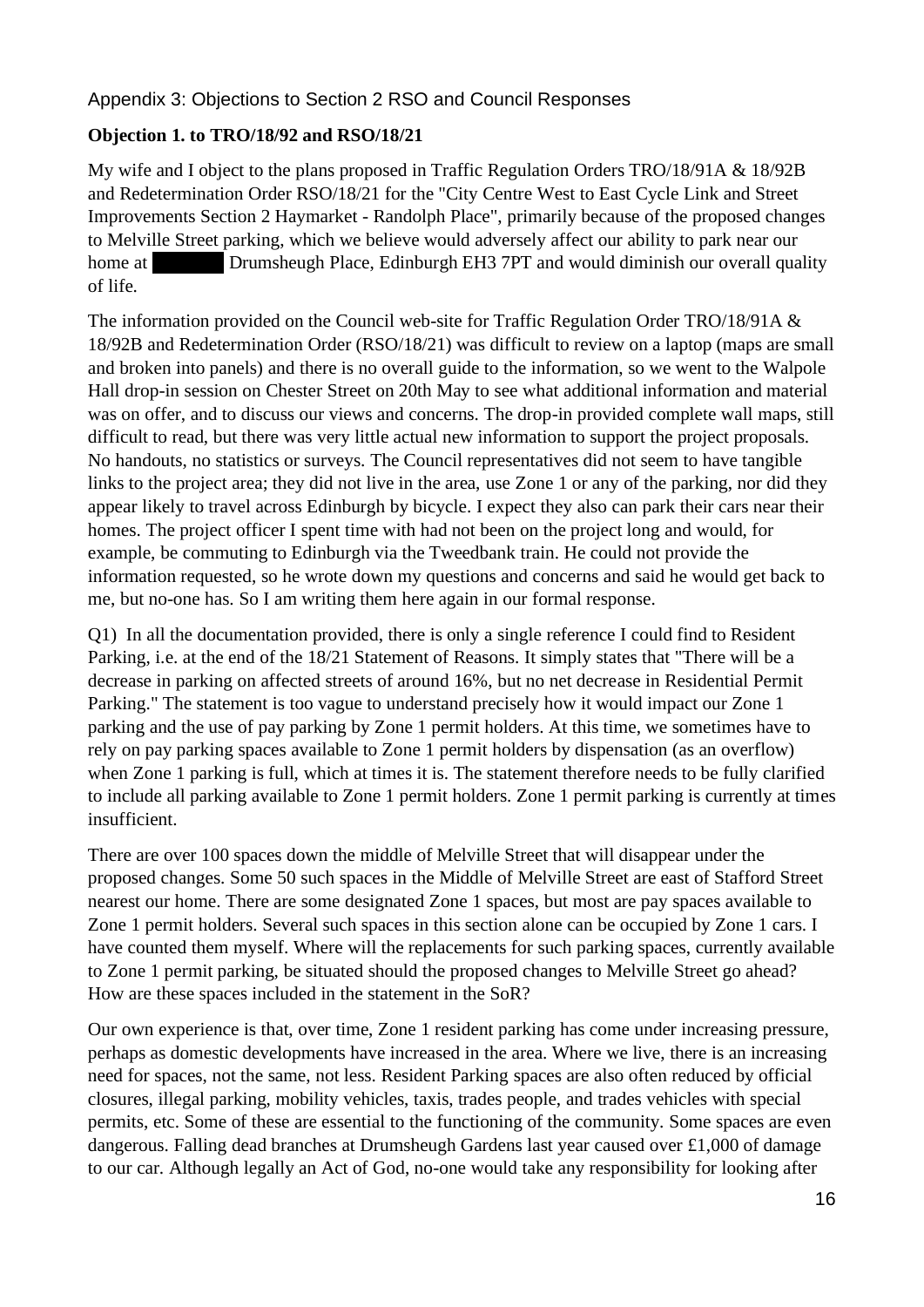the trees or affected parking spaces! We have also experienced vandalism on Chester Street, but Melville Street seems to be relatively secure - so far. Additional Residents Permit parking is required.

Q2) So, how will the loss of parking on Melville Street currently available to Zone 1 permits be compensated for? How far away will this parking be? Please provide a map that shows clearly where the different types of available parking will be? Zone 1 is a large area, but parking should be as close to your home as possible, particularly in a city centre where times may be late, weather might be poor, and people are no longer young, for quality of life and health and safety reasons. I don't want my wife looking for a space far away late at night or in bad weather. Would you? She could wind up trying to park 10-15 minutes away.

Q3) What is the total project cost? What is the cost for Melville Street? How many cyclists are estimated will use the Melville Street route? How was this estimated? Has there been a survey to support the notion?

Q4) Why has Melville Street been chosen as the preferred cycle route? Other routes are available parallel to Melville Street to the south, e.g. William and Alva Streets, that would allow the parking on Melville Street to be retained. It would require only the change of a few traffic signs. Alva Street is a tarmac/blacktop road. It seems a cheaper option and would keep cyclists from the worst of the pollution at the east end of Melville Street where it approaches the major traffic inflow/outflow around Randolph Place, which is getting progressively worse as Edinburgh's west end traffic is increasingly routed here.

Q5) There is duplication of electronic documents provided on the Council web-site: Advert RSO/18/21 and Draft Order RSO/18/21 appear to be the same. Not sure why?

Personally, why would anyone want to cycle along or adjacent to Edinburgh's main streets, even in dedicated cycle lanes, breathing heavy car fumes in the city centre, when there are many nicer and less polluted areas available in and around the city, especially if children are included.

No, in conclusion, we must object to the plans presented in Traffic Regulation Orders TRO/18/91A & 18/92B and Redetermination Order RSO/18/21 for the "City Centre West to East Cycle Link and Street Improvements Section 2 Haymarket - Randolph Place". We would still appreciate you addressing our questions and concerns.

Please acknowledge receipt of this objection, and also make sure that we receive the project alerts as promised at the drop-in.

Thank you.

Drumsheugh Place, Edinburgh EH3 7PT (mob: 07

#### **Response 1.**

Dear Sir/ Madam,

#### CITY CENTRE WEST TO EAST LINK SECTION 2 STATUTORY CONSULTATIONS TRO/18/92, AND RSO/18/21

Thank you for submitting a representation to the Statutory Consultation for the above orders. We are treating your representation as an objection to both the Traffic Regulation Order (TRO/18/92)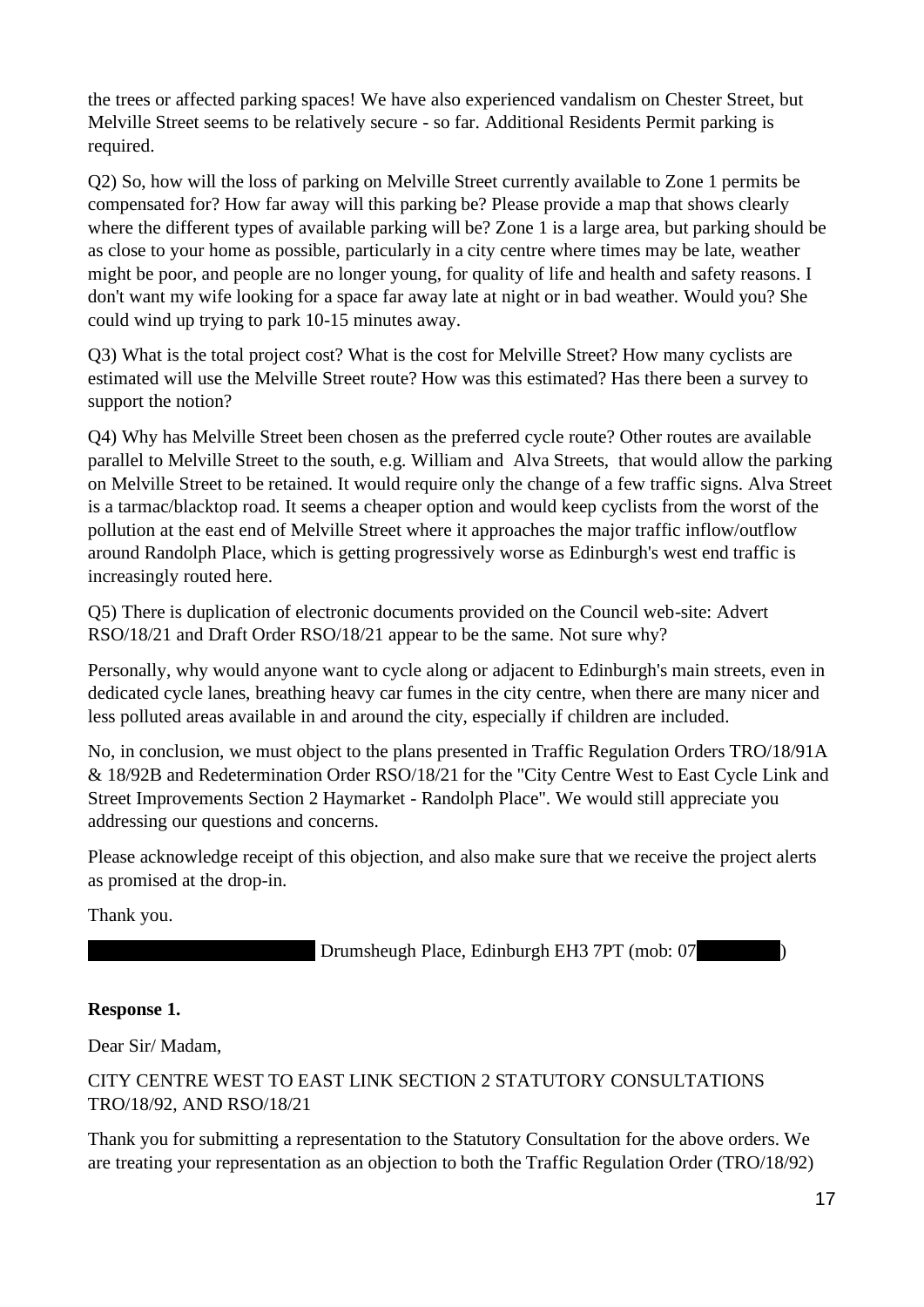on the basis of parking reduction, and an objection to the Redetermination Order (RSO/18/21) on the basis of route alignment on Melville Street.

Please find below a response to the comments and queries that you have raised.

#### **Availability of Information**

I am sorry to hear that you felt there was insufficient information provided online, or at the drop-in session. You can find more information regarding the CCWEL project on our website here: www.edinburgh.gov.uk/ccwel. I am also sorry to hear that you did not receive a response to your questions after the drop-in event. If there are any questions that you still wish to raise do not hesitate to contact me using the details supplied below.

#### **Residential Parking**

The changes associated with these orders would increase the number of spaces exclusively available to Residential Permit holders in Zone 1 by a total of 18 additional spaces. The main increases will be seen on Coates Crescent, Alva Street, Walker Street and Melville Street (primarily to the West of Melville Crescent).

On the section of Melville Street to the East of Stafford Street there are currently eight Residential Permit spaces. Under the project proposals this will be increased to 12.

You are correct that there will be a significant decrease in Pay & Display parking, however 104 Shared Spaces will be introduced, which can be used by Residential Permit Holders, or by Pay & Display customers.

A map showing the proposed location of all of the different parking bays can be found on our website at the address above.

#### **Project Cost**

The total cost of the City Centre West to East Cycle Link and Street Improvements Project is estimated at between  $£10.5M – £11.5M$ . This includes the construction of segregated cycleways, and where required the reconstruction of footways and carriageways, through the city centre from Roseburn to Randolph Place, and from St Andrew Square to York Place.

The cost of the CCWEL interventions associated with these orders (Section 2, Haymarket to Randolph Place) is approximately £5M, however this includes significant investment in public realm improvements in Melville Crescent.

It is important to note however, that a large proportion of the funding which is assigned to the CCWEL project will come from third parties, and not the Council. This is because it is anticipated that much of the funds which will go towards construction will be granted to the Council by the Scottish Government (via Sustrans Scotland) specifically for the delivery of this project, as part of their Places for Everyone funding stream. As such the direct cost to the council is much smaller than the overall cost of the scheme.

#### **Demand for Proposals**

As part of the Project Justification Report which was developed in 2014, a Cycle Demand Model was carried out. This model forecast a potential increase in one-way commuter cycle trips across the route from 1,675 to  $3,142$  – an increase on 88% (1,467). This represents an increase of 16% in the number of people cycling to work across Edinburgh to 10,872.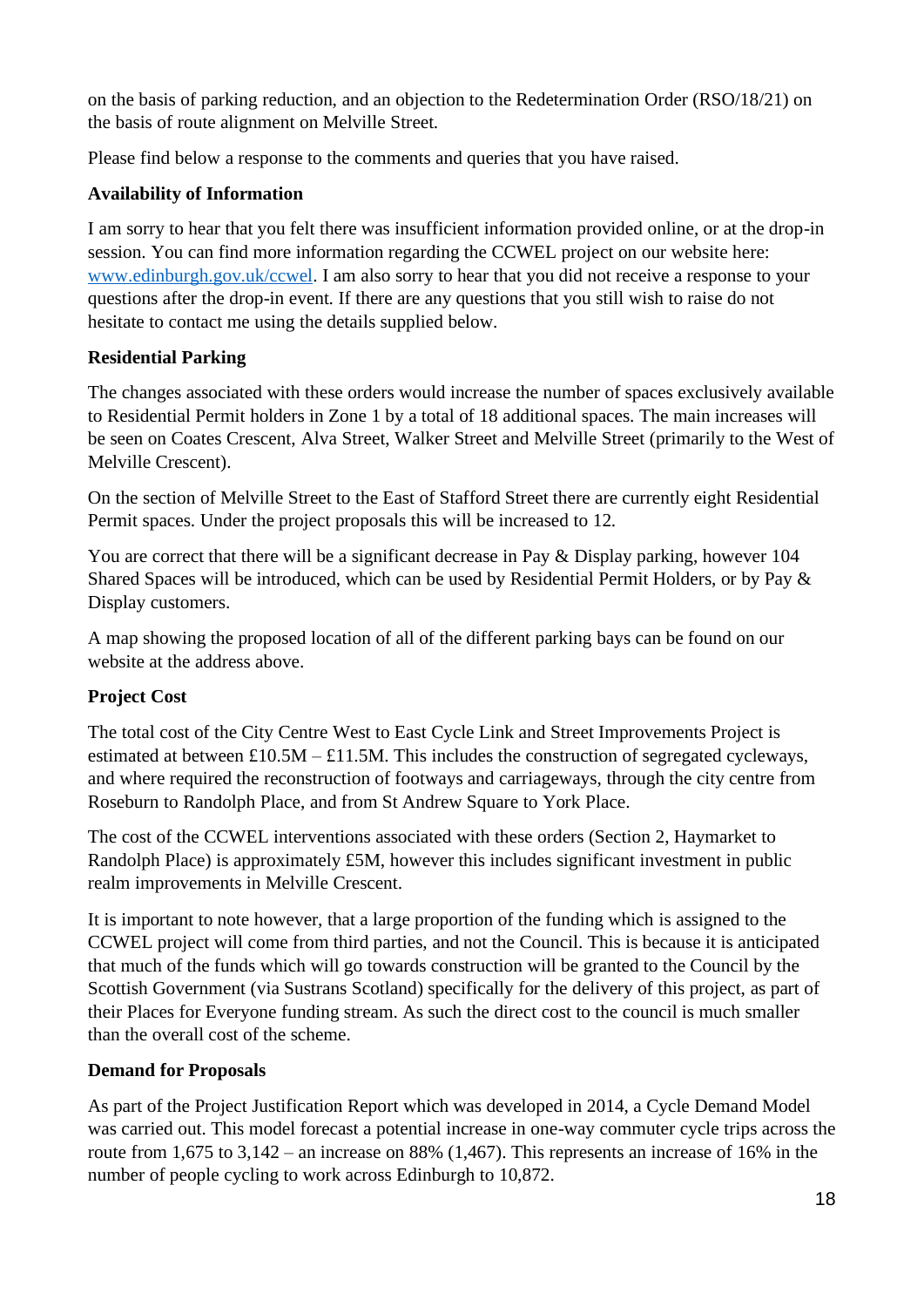The project has involved significant stakeholder and public consultation and engagement. An initial consultation exercise on the Preliminary Designs which was carried out during the winter of 2015/16. This consultation exercise received 2,771 responses, of which 1,768 (or 66%) were supportive.

#### **Route Choice – Melville Street**

Melville Street is a wide street, which leads directly towards the City Centre. It is already part of National Cycle Route 1 and well used by people cycling for various types of trips, as an alternative to Shandwick Place. There is a large amount of space between the buildings meaning that it is possible to provide a coherent protected cycleway along it's full length.

In contrast, William Street, is a very narrow and cobbled street which terminates in a T junction at both ends. It would not be possible to provide a coherent protected cycleway along any of the length of William (or Alva) Street, without enormous impact on other road users.

#### **Duplication of Documents**

I am unsure why some of the documents have been duplicated, and apologise for any confusion.

We hope that you find the above response related to your representation, and objection to the advertised Traffic Regulation Order, and Redetermination Order useful, and that it goes some way to addressing your concerns. If you wish to withdraw your objection, based on this response, please contact me before 5:00pm on Wednesday 19 June.

We will report all outstanding objections, letters of support, and any changes made to the design following objections received, to the meeting of the Transport and Environment Committee at 10am on Thursday 20 June. The Committee Report documents will be available from Friday 14 June, and the meeting itself can be viewed online here: http://www.edinburgh.gov.uk/cpol

The Transport and Environment Committee will decide at that meeting whether to progress with the Traffic Regulation Order, and the Redetermination Order for the project. However as several objections to specific aspects of the Redetermination Order have been received, the council will need to seek input from the Scottish Government, who will determine the outcome of the order, before proceeding..

As your representation contains objection to a specific aspect of the Redetermination Order, should you wish for this objection to be maintained, you may be contacted by a representative of the Scottish Government in the coming weeks, and it is possible that a public hearing will be required.

If we do not hear from you before 5:00pm on Wednesday 19 June we will assume that you would like your objection to be maintained.

Should you require any further information on the CCWEL project, or the process for the Statutory Consultations for the Traffic Regulation Order and Redetermination Order please do not hesitate to contact me.

Yours faithfully,

Rurigdh McMeddes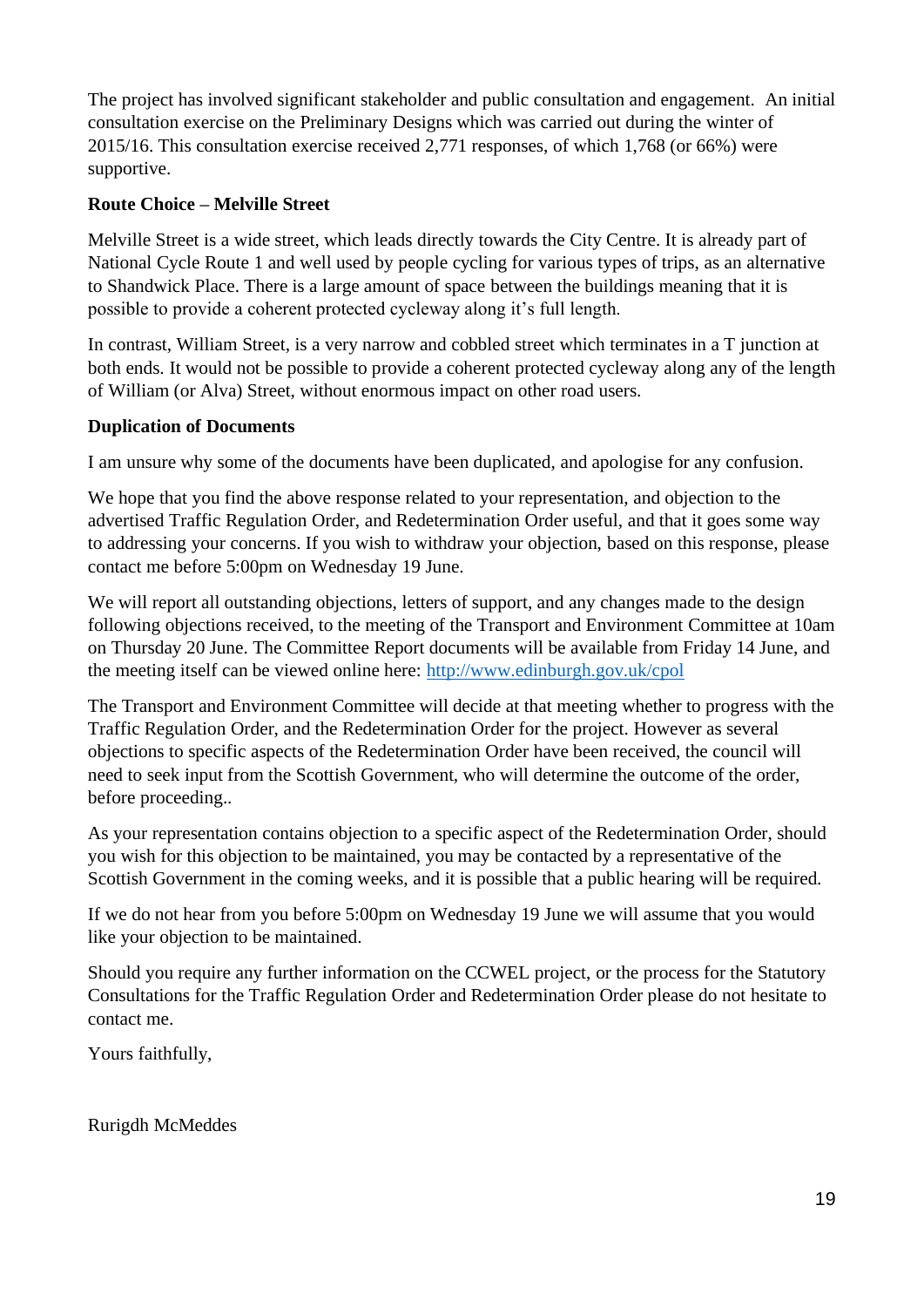Stakeholder Liaison Officer, City Centre West to East Cycle Link and Street Improvements Project.

#### **Objection 2 to TRO/18/92 and RSO/18/21**

#### **Comment**

I am a long-term resident in the area concerned. I use my car for my charity work and to transport my wife, who has mobility issues, about. I use the bus in town for journeys and my cycle for exercise and recreation. I can therefore claim to be able to comment usefully on all the transport aspects of this proposal.

#### **Issues**

#### Palmerston Place Cycle Lanes.

- 1. On the west side, from West Maitland Street, north to Grosvenor Crescent. I know of three residents with disabled car badges who use this area to park outside their houses. With severe mobility issues, these people will now be unable to drive or be transported, to the detriment of their quality of life. By definition, parking away from their main entrances is a blight to their mobility.
- 2. Again, on the West Side, continuing down to Chester Street. There are four residents in the area who rely on grocery deliveries from Tesco/Sainsbury/etc. These people are unable to walk any distance or carry supplies and these delivery services are their lifeline. There are another three, at least in area 1) above, who rely on grocery delivery. At a time when grocery delivery is encouraged to save multiple car journeys, this appears to be a counter intuitive proposal.
- 3. There is an Early Days Nursey at No 36. There, hard working parents are able to continue working by dropping off their children. There is no alternative, or free parking nearby, recent allowances to residents to have two parking permits mean that parking in and around Grosvenor/Lansdowne/etc is at a premium and often unavailable. If this facility, to leave their children in the Nursery's care is removed, I have no doubt that some parents will have to give up work and about ten nursery staff will be unemployed.
- 4. On both sides. Outwith working hours, and in particular on a Sunday, these areas are much used by the congregations of both St Mary's Cathedral and Palmerston Place Church. By and large, they are elderly and lack mobility. To remove the OOH parking will deter these good people from attendance. I understand that two disabled spaces will be placed outside St Mary's. This is wholly inadequate and a sop to possible objections.

#### Grosvenor/Lansdowne Crescents

Here, alterations are to be made to the already congested residents parking by the installation of speed humps, presumably to reduce speeding, in a short road where it is hard to speed in any case. Some residents parking will be lost

1) The National Institute for Heath and Care Excellence (NICE) and a study by Imperial College has recommend that the positioning of speed bumps encourage driver to speed up and slow down between them. This adds to harmful emissions and noise pollution for nearby residents. Smooth driving reduces emissions and stop start acceleration and deceleration is harmful. An Imperial Study found that in one north London street with a speed limit of 20mph and fitted with road humps, a petrol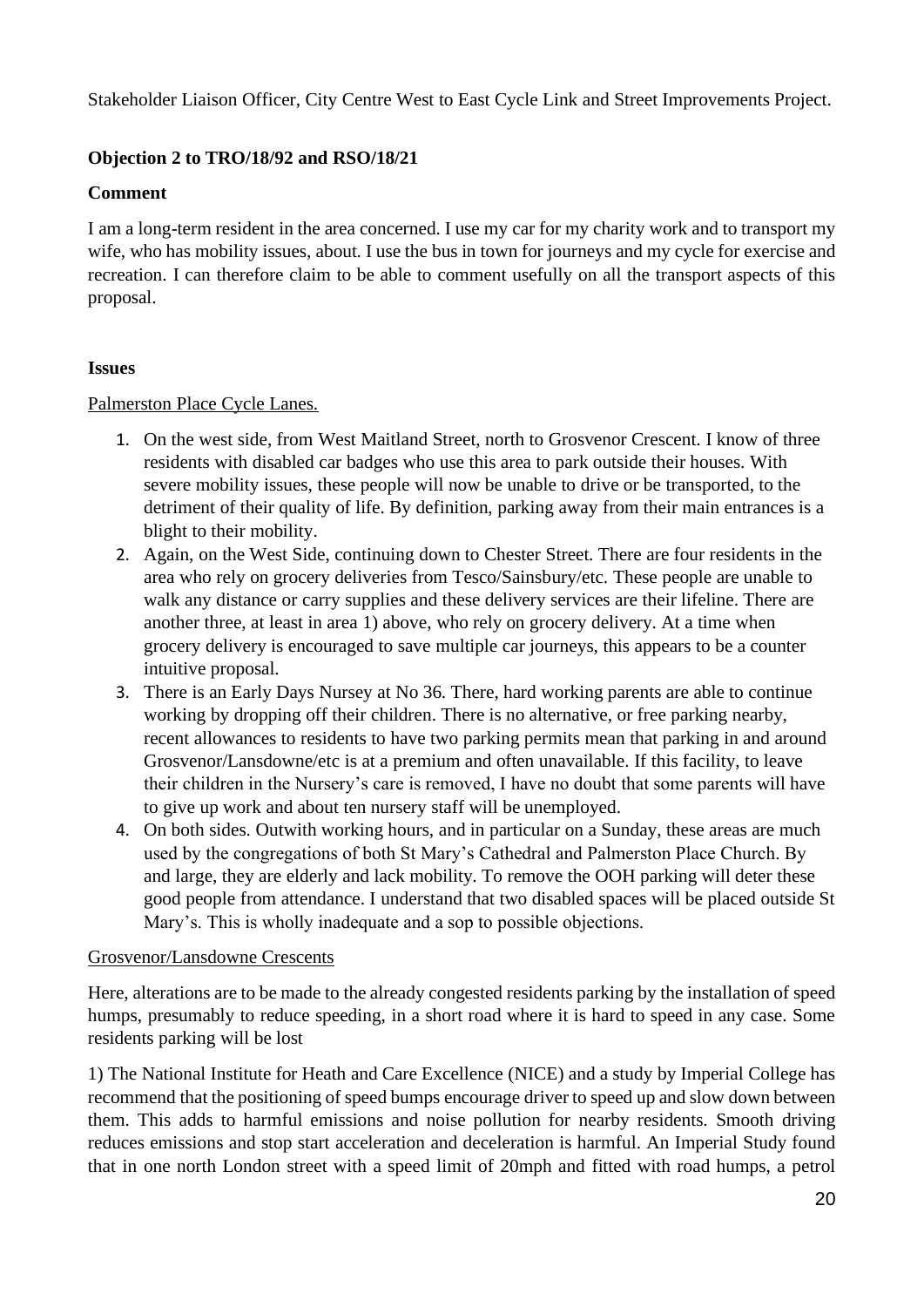driven car produced 64 per cent more Nitrogen Oxide and 47 per cent more particulate matter, with 60 per cent more Carbon Monoxide emissions.

2) Following on from the issue of smooth driving and on a day when Edinburgh (largely thanks to its previous schemes, e.g. forcing all traffic onto Queen Street, shutting of access down to Stockbridge via Ainsley Place etc) has the biggest congestion problems in the UK, the proposal here is to shut off vehicular access into Grosvenor and Rosebery Crescents. This will put additional cars into the 100yd stretch that is West Maitland Street, already a very congested place, feeding in from four roads on the way East and South. I suggest a site visit from one of your staff around 10am one day to see the chaos now in place thanks to the reduction of traffic into two lanes from the tram project and then to quantify, by counting the cars now using Grosvenor Crescent in particular, the further input into this narrow road that is West Maitland Street.

#### **Suggestions**

- 1. Regarding the Palmerston Place Cycle Lanes. The introduction of these lanes has large unintended consequences which, in my view and in those of my fellow residents share. Road safety comes from good visibility, road sense and speed. A bit of white paint is not a force field against encroaching and impatient motorists. I should be happy to read the quantative risk assessment of this particular area of the proposal, balancing hazard against risk. This is a wide, well lit street with no hill to hinder visibility. There will be great inconvenience to elderly resident, church goers and working mothers should these lanes be provided and brief period parking stopped.
- 2. With reference to the speed bumps in Grosvenor/Lansdowne Crescents. Much more effective and requiring very low maintenance, would be the introduction of Radar Speed Indicators, with 20mph as the target. They have a proven efficacy in speed reduction without sudden braking and leave an impression with the driver that prevent acceleration afterwards. New models also offer data collection for analysis and are solar powered. No parking would be lost, pollution would not be increased and the inevitable maintenance of the speed humps would not be needed.

#### **Conclusion**

Whilst as a cyclist, I applaud any attempt to make life safer, I would suggest that, in this case the areas I have highlighted be revisited.

To believe and to misquote Mao Tse Tung, that a million cyclists will flower when this project is delivered is fallacious. Edinburgh is a hilly and intemperate city and those who do cycle are doing so now. At a time when this country is experiencing rickets amongst the young because they don't get off their sofas and Ipads, the idea that this project will deliver increased fitness is virtue signalling. There are ample traffic free cycle routes in and around the city already and when I use them, I rarely see a child on them.

The project is not fully linked, for example there will be no cycle lanes in Grosvenor or Lansdowne Crescents as to do so would rob the council of much needed funds from parking revenues. So, a cyclist will be "safe" in his lane towards Haymarket, but "unsafe" in these crescents. You have the tool to reduce cycling accidents already in the 20mph speed limit, a regulation unenforced and unenforceable due to police and council cutbacks. Introduction of frequent speed camera checks, both fixed and mobile will soon get the message across, particularly away from the rush hours, when virtually no vehicle obeys this regulation.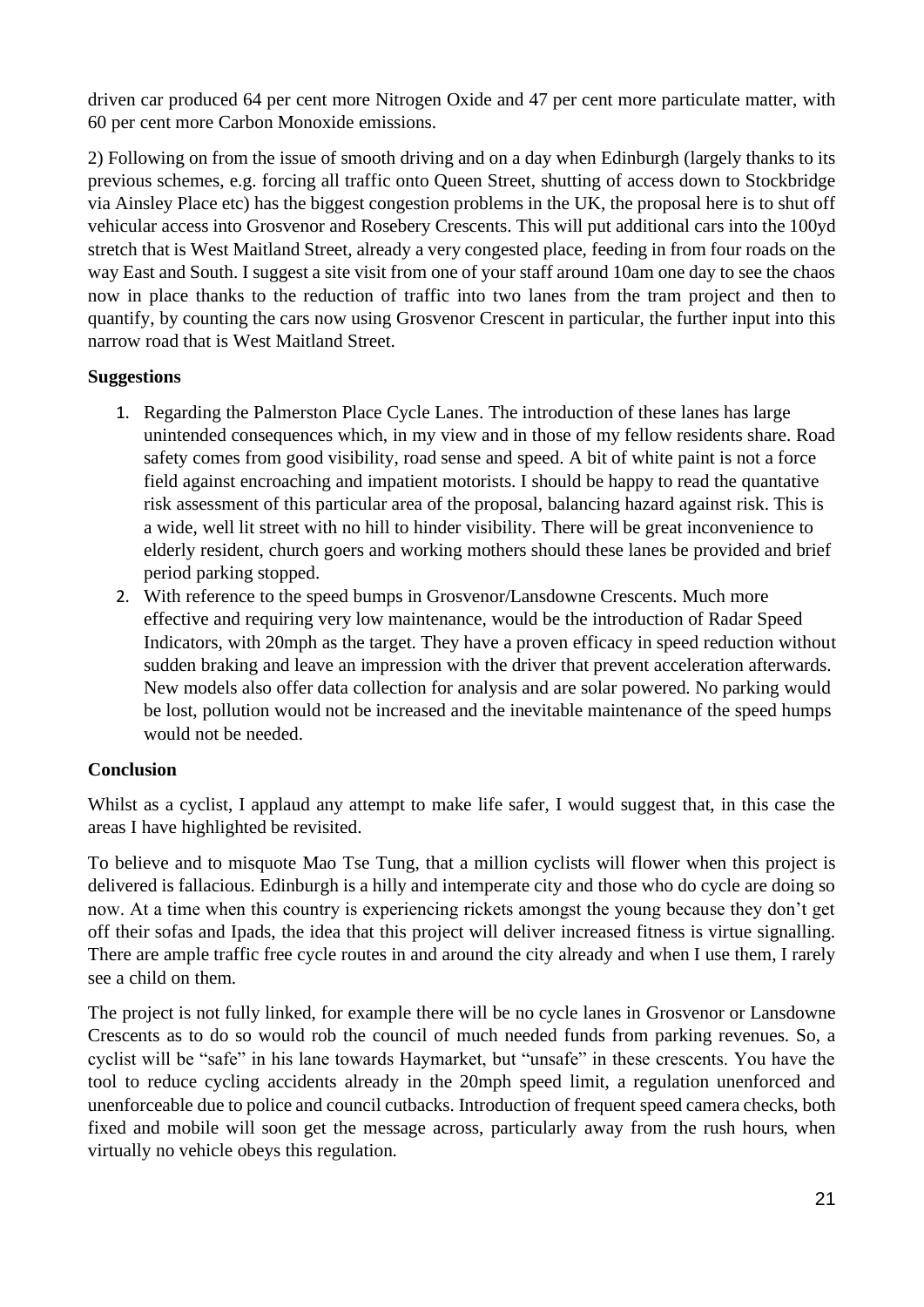By way of comment I also submit (and I am one of them) that another project to reduce pollution and congestion, the one-line tram system, has done more to injure (and in one case kill) cyclists than normal traffic has ever done. It is also a large contributory factor to the congestion in the West Maitland/Haymarket area and has not taken one bus off the road.

I urge the council to reconsider this plan, in particular regarding the local issues I have highlighted and I welcome your feedback.

#### **Response 2.**

Dear Sir/ Madam,

#### CITY CENTRE WEST TO EAST LINK SECTION 2 STATUTORY CONSULTATIONS TRO/18/92, AND RSO/18/21

Thank you for submitting a representation to the Statutory Consultation for the above orders.

We are treating your representation as an objection to the Traffic Regulation Order (TRO/18/92) on the basis of the introduction of waiting and loading restrictions on Palmerston Place, and the introduction of Speed Humps and consequent reduction of parking on Grosvenor Crescent.

We are also treating your representation as an objection to the Redetermination Order (RSO/18/21) on the basis of the introduction of segregated cycleways on Palmerston Place.

Please find below a response to the comments and queries that you have raised.

#### **Palmerston Place Cycle Lanes**

Under the advertised Traffic Regulation Order restrictions to waiting and loading would be introduced on Palmerston Place which would ban waiting (effectively parking), while still allowing Loading along most of the street outside of Peak Times (ie: from 7:30am - 9:30am, and 4:00pm – 6:30pm), meaning that, for example, supermarket deliveries would still be able to be received.

However there would have been one area – immediately opposite of the Cathedral – where Loading would be banned all day.

In response to your objection, we are proposing to slightly amend the proposed Traffic Regulation Order for this specific area, such that, like for the rest of the street, loading will only be prohibited during peak times, from Monday to Friday, along the full length of the affected area of Palmerston Place.

Thus, although, where the relevant restrictions apply, parking will not be permitted at any time, all residents will be able to receive deliveries and be picked up or dropped off, (or pick up or drop off children) along the full length of Palmerston Place except during peak times, Monday to Friday.

Furthermore, Blue Badge holders are able to park wherever loading is permitted. This means that Blue Badge holders will be able to park on the double yellows on Palmerston Place at any time, except during peak times Monday to Friday.

#### **Grosvenor / Lansdowne Crescents**

The proposed speed humps on Grosvenor Crescent serve a dual purpose. The both slow down traffic, and provide indicative crossing points for people accessing the gardens. In this way they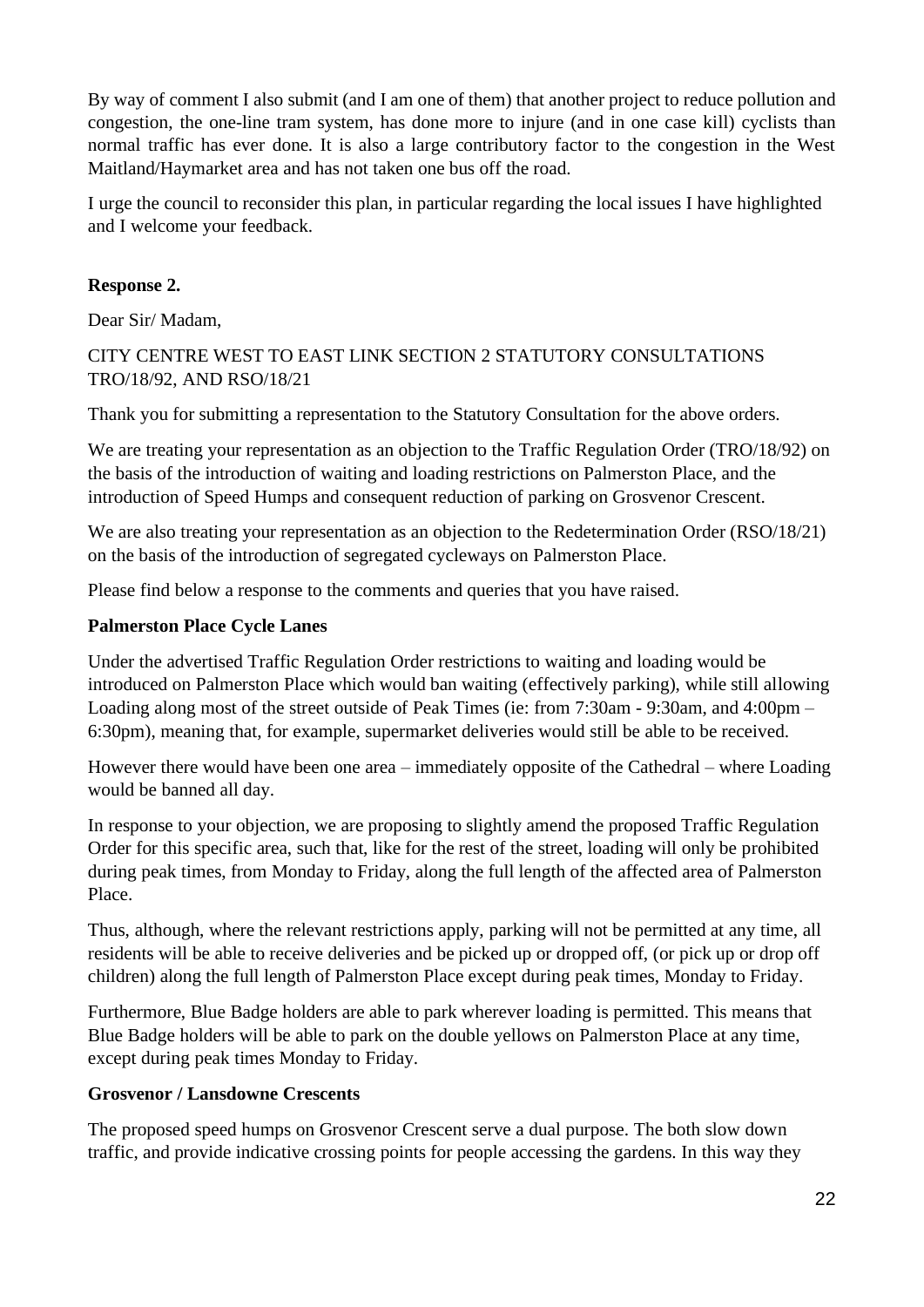also provide a level crossing facility for people with mobility impairments. As such they have been placed at the gates into the gardens.

These are quiet streets, and are likely to be even quieter following the implementation of the CCWEL, as such it is likely that the pollution associated with vehicles on these streets will be very low. The key concern in such an environment is vehicles speeds, and it is this issue which the speed humps seek to address, to ensure a safe environment for people cycling of all abilities.

The proposed restrictions on traffic turning into Grosvenor Street and Rosebery Crescent are not part of this Traffic Regulation Order and are being dealt with as part of separate Statutory Consultation procedures.

#### **Demand for Proposals/ Eventual Use**

As part of the Project Justification Report which was developed in 2014, a Cycle Demand Model was carried out. This model forecast a potential increase in one-way commuter cycle trips across the route from 1,675 to 3,142 – an increase on 88% (1,467). This represents an increase of 16% in the number of people cycling to work across Edinburgh to 10,872.

The project has involved significant stakeholder and public consultation and engagement. An initial consultation exercise on the Preliminary Designs which was carried out during the winter of 2015/16. This consultation exercise received 2,771 responses, of which 1,768 (or 66%) were supportive.

We hope that you find the above response related to your representation, and objection to the advertised Traffic Regulation Order, and Redetermination Order useful, and that it goes some way to addressing your concerns. If you wish to withdraw your objection, based on this response, please contact me before 5:00pm on Wednesday 19 June.

We will report all outstanding objections, letters of support, and any changes made to the design following objections received, to the meeting of the Transport and Environment Committee at 10am on Thursday 20 June. The Committee Report documents will be available from Friday 14 June, and the meeting itself can be viewed online here: http://www.edinburgh.gov.uk/cpol

The Transport and Environment Committee will decide at that meeting whether to progress with the Traffic Regulation Order, and the Redetermination Order for the project. However as several objections to specific aspects of the Redetermination Order have been received, the council will need to seek input from the Scottish Government, who will determine the outcome of the order, before proceeding.

Furthermore, it is possible, based on the nature of some of the objections that have been received, that a public hearing may be required. Should this be the case, due to the nature of your objection to the Traffic Regulation Order, should you wish for it to be maintained, you may be invited to take part.

Finally, as your representation contains objection to a specific aspect of the Redetermination Order, should you wish for it to be maintained you may be contacted by a representative of the Scottish Government in the coming weeks.

If we do not hear from you before 5:00pm on Wednesday 19 June we will assume that you would like your objection to be maintained.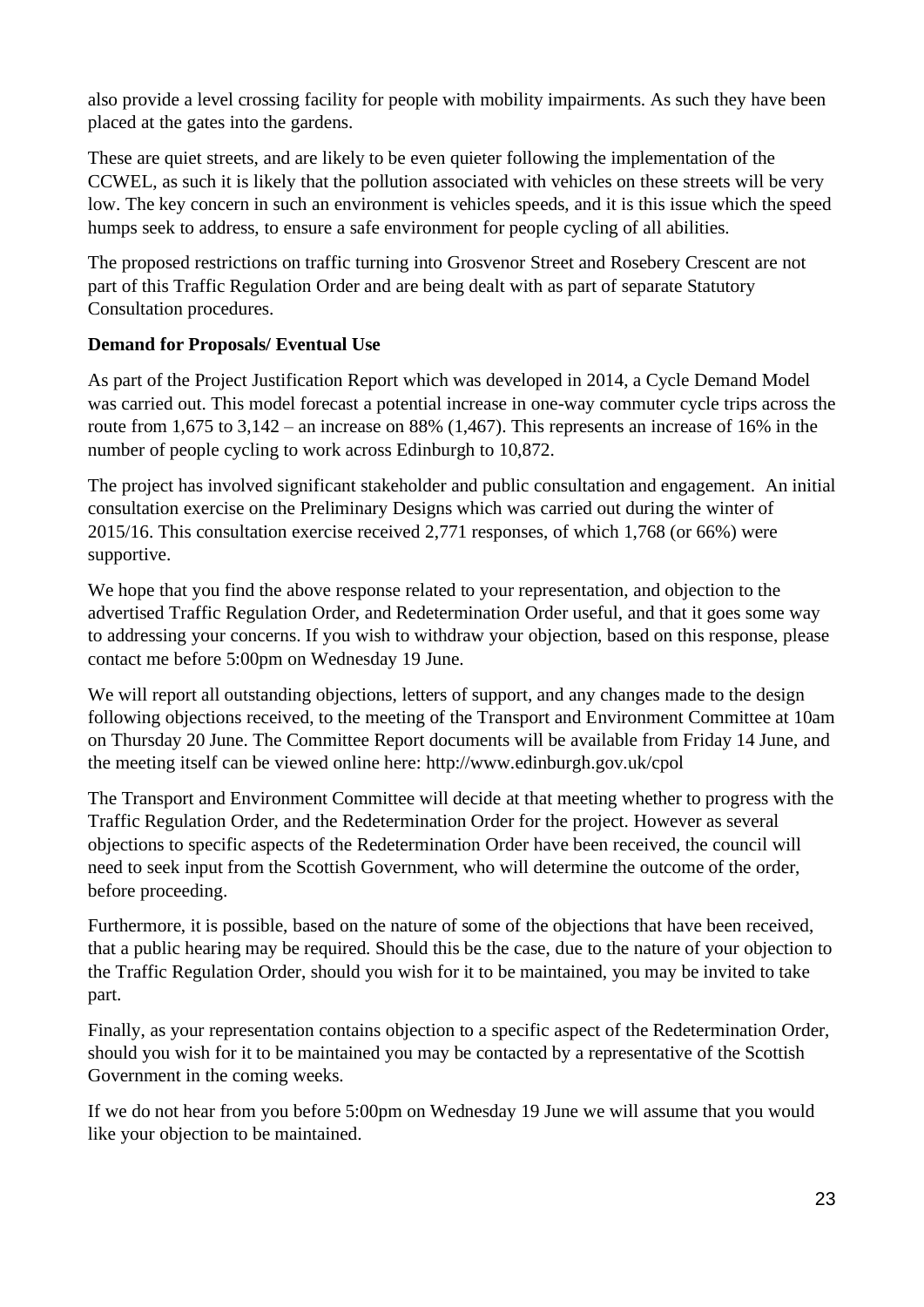Should you require any further information on the CCWEL project, or the process for the Statutory Consultations for the Traffic Regulation Order and Redetermination Order please do not hesitate to contact me.

Yours faithfully,

#### Rurigdh McMeddes

Stakeholder Liaison Officer, City Centre West to East Cycle Link and Street Improvements Project.

#### **Objection 3 to TRO/18/92 and RSO/18/21**

#### Dear Sir/Madam,

I am writing to express my opinion about the proposed plan over in the West End, where I currently live. There seems to have a massive alteration in traffic for the cyclists and presumably for their safety. I do agree we need to look after all road users' safety, including cyclists. But does this plan help? I am not convinced.

First of all, it looks like this would try to divert all cycling traffic towards Melville Street, and away from the busy Shandwick Place. But this won't work. As all human being try to use the shortest route for travelling, who would cycle up 2 blocks to use Melville Street instead of Shandwick Place, which is clearly the most direct route. That will only be possible if all cyclists will be banned from using Shandwick Place but I know that won't be possible. And secondly, towards the end of Melville Street at Queensferry Street, there will be nowhere to go and cyclists will eventually end up travelling along the busy Queensferry Street with no cycling lanes and lots of bus stops on both sides. This is hugely dangerous. My prediction is that the cycling lanes in Melville Street will be empty because it is not convenient to cyclists.

I live in Coates Crescent and I know the road extremely well. The proposal seems to ignore some basics. The proposed plan will create a few more residential parking spaces near #12 to #15 on the left, to compensate the loss of spaces elsewhere. This is welcome but Coates Crescent is not very wide and sometimes being used for buses when there is a problem with the tram tracks and due to other diversions. How can that be possible to have parking spaces on both sides there? More ridiculous is that, under the new proposal, cyclists are allow to go against the traffic! First of all, how wide is the road if both sides are full of parked cars? Were we told to leave cyclists plenty of space? Worse if the cyclists are travelling towards you! If you try to park your car there, particularly to the left as we do now, you will be going towards the cyclists! This is essentially building an accident blackspot! The chance for any residents who park there to have an accident will be very high. Also, it also increase the chance for cyclists to damage parked cars. I know that happens and don't fool yourself saying that this won't happen as all cyclists are careful... the Deliveroos are certainly not, neither are UberEats. This is indeed insane.

Finally, this is a very expensive project and will create a fancy cycle lane that few will use because the whole plan was not thought through properly. During the consultation, I was told there were funds "ring-fenced" for this. Well, I think these funds should be release to mend the pot holes that on many Edinburgh trunk roads (those on Western Approach Road West bound were waited for years to be mended!). How about the pavements that need to be re-surfaced? How about extra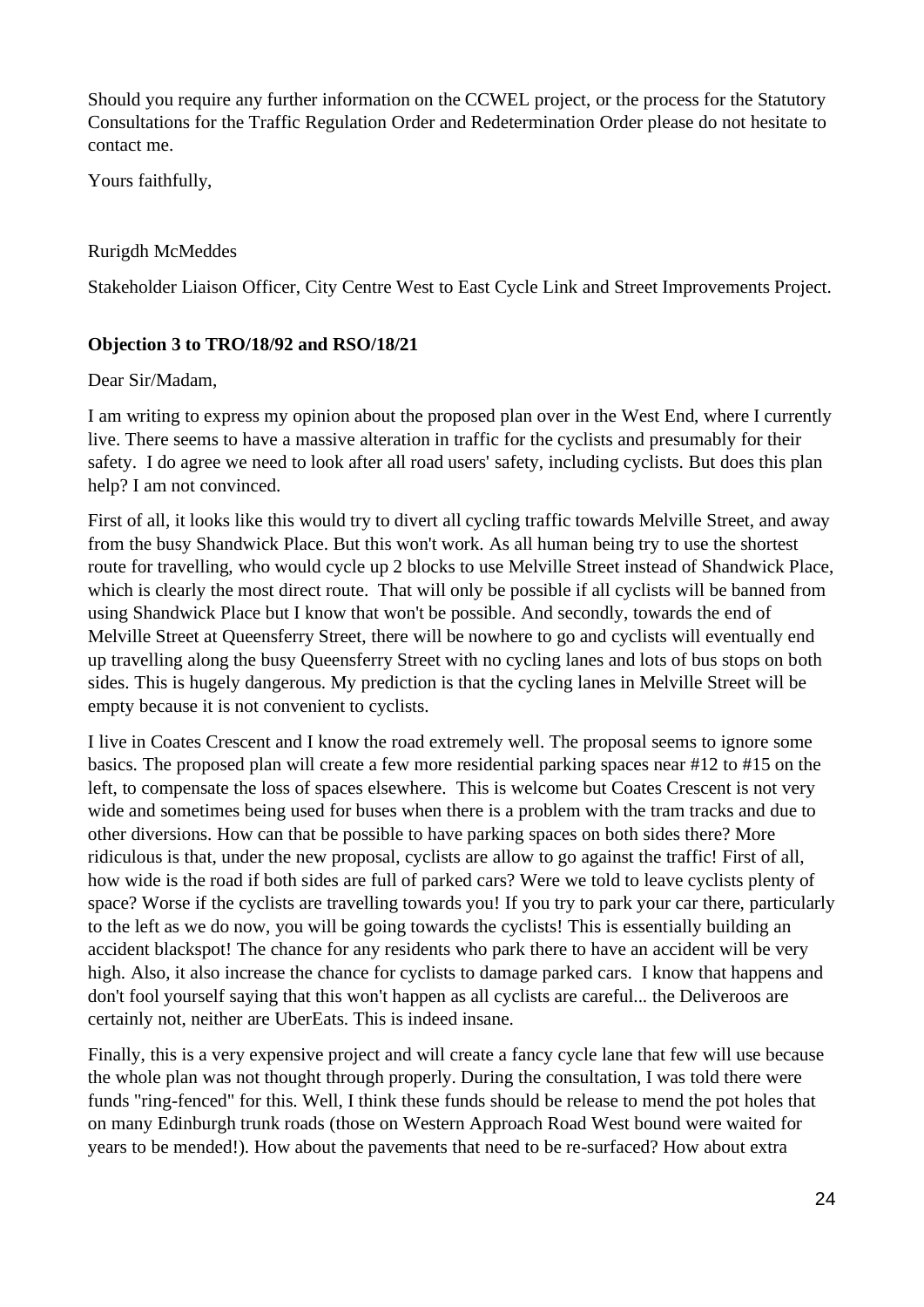streetlights so that it is not so dark in winter? How about investing in improving public transports so that more of us give up cars?

This is a classic white elephant project to please minority users. It might be nice for publicity but for local residents, this is worse than pointless. It also creates dangerous spots for cyclists as well as other road users. I think it's not cheap already to draw up these "plans" and I think we have spent enough there. Let's face it, unlike Amsterdam or Munich, British cities, including Edinburgh, were not designed for bicycles. To force the issue unnecessarily won't work.

Yours faithfully,

**Coates Crescent** 

#### **Response 3.**

Dear Sir/ Madam,

#### CITY CENTRE WEST TO EAST LINK SECTION 2 STATUTORY CONSULTATIONS TRO/18/92, AND RSO/18/21

Thank you for submitting a representation to the Statutory Consultation for the above orders.

We are treating your representation as an objection to the Traffic Regulation Order (TRO/18/92) on the basis of the introduction of cycle contraflow on Coates Crescent.

We are also treating your representation as an objection to the Redetermination Order (RSO/18/21) on the basis of the proposed route alignment along Melville Street.

Please find below a response to the comments and queries that you have raised.

#### **Cycle Contraflow – Coates Crescent**

The Edinburgh Street Design Guidance includes a presumption in favour of all streets being twoway for people on bikes. Research has shown that permitting cycle contraflow, even on narrow streets, can have safety benefits including encouraging cyclists to shift from arterial routes to quieter streets and reducing footway cycling. You can find more information on our website here: http://www.edinburgh.gov.uk/downloads/file/12353/c5\_-\_contraflow\_cycling

#### **Route Alignment – Melville Street**

The route alignment for the CCWEL project was initially developed using a feasibility study in 2014, which assessed a number of potential route alignments between Roseburn and George Street. The chosen alignment between Haymarket and Charlotte Square will run along Rosebery and Grosvenor Crescent, Bishops Walk, Melville Crescent, and then along Randolph Place and through the north vennel around West Register House into Charlotte Square. This provides a direct route to George Street and the City Centre.

As part of the Project Justification Report which was developed in 2014, a Cycle Demand Model was carried out. This model forecast a potential increase in one-way commuter cycle trips across the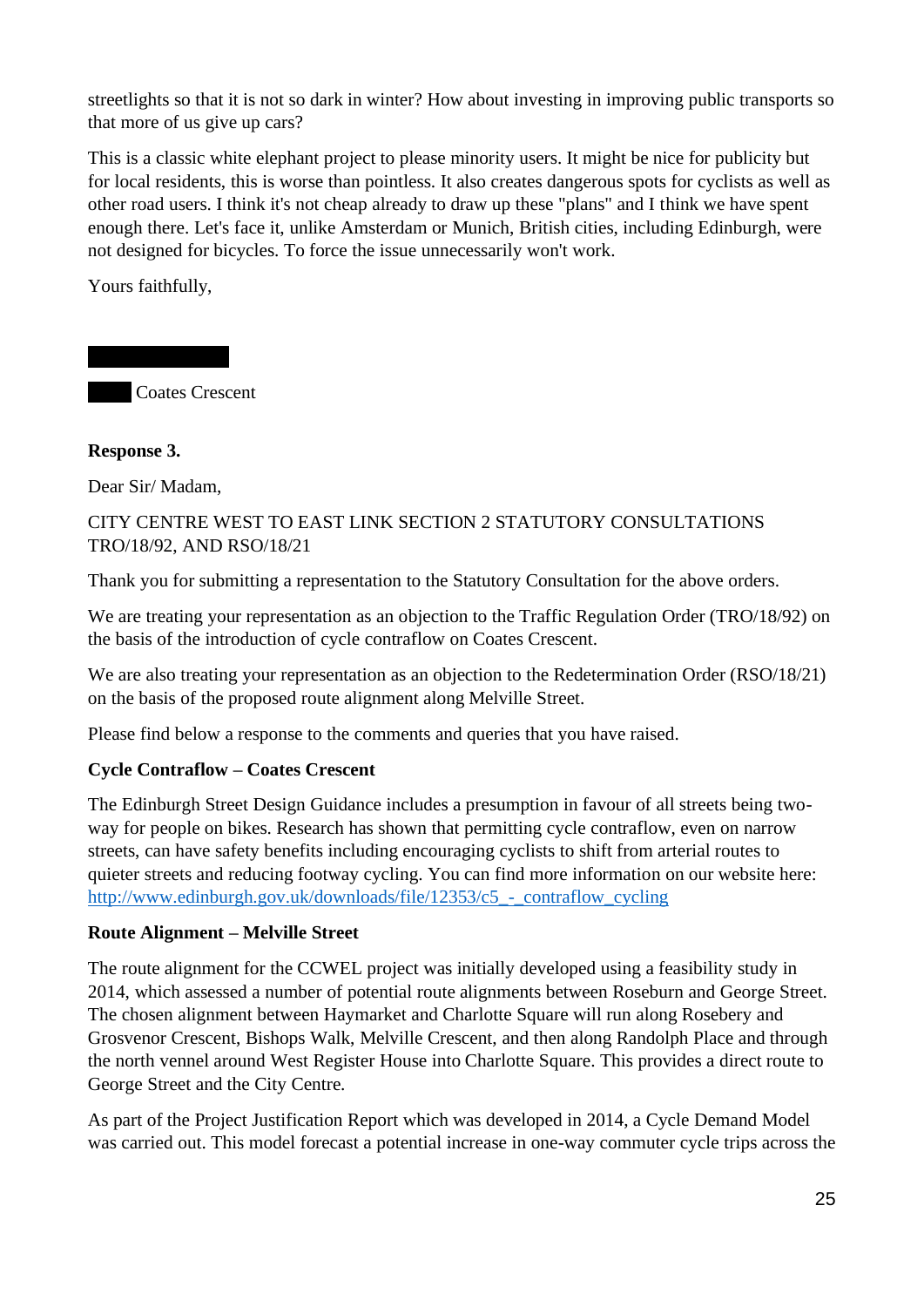route from 1,675 to  $3,142$  – an increase on 88% (1,467). This represents an increase of 16% in the number of people cycling to work across Edinburgh to 10,872.

The project has involved significant stakeholder and public consultation and engagement. An initial consultation exercise on the Preliminary Designs which was carried out during the winter of 2015/16. This consultation exercise received 2,771 responses, of which 1,768 (or 66%) were supportive.

#### **Funding**

It is not possible to re-direct the funding which is assigned to the CCWEL project. This is because much of the funds which will go towards construction will be granted to the Council by the Scottish Government (via Sustrans Scotland) specifically for the delivery of this project, as part of their Places for Everyone funding stream.

We hope that you find the above response related to your representation, and objection to the advertised Traffic Regulation Order, and Redetermination Order useful, and that it goes some way to addressing your concerns. If you wish to withdraw your objection, based on this response, please contact me before 5:00pm on Wednesday 19 June.

We will report all outstanding objections, letters of support, and any changes made to the design following objections received, to the meeting of the Transport and Environment Committee at 10am on Thursday 20 June. The Committee Report documents will be available from Friday 14 June, and the meeting itself can be viewed online here: http://www.edinburgh.gov.uk/cpol

The Transport and Environment Committee will decide at that meeting whether to progress with the Traffic Regulation Order, and the Redetermination Order for the project. However as several objections to specific aspects of the Redetermination Order have been received, the council will need to seek input from the Scottish Government, who will determine the outcome of the order, before proceeding.

As your representation contains objection to a specific aspect of the Redetermination Order, should you wish for it to be maintained you may be contacted by a representative of the Scottish Government in the coming weeks., and it is possible that a public hearing will be required.

If we do not hear from you before 5:00pm on Wednesday 19 June we will assume that you would like your objection to be maintained.

Should you require any further information on the CCWEL project, or the process for the Statutory Consultations for the Traffic Regulation Order and Redetermination Order please do not hesitate to contact me.

Yours faithfully,

Rurigdh McMeddes

Stakeholder Liaison Officer, City Centre West to East Cycle Link and Street Improvements Project.

#### **Objection 4 to TRO/18/92 and RSO/18/21**

Dear Sir,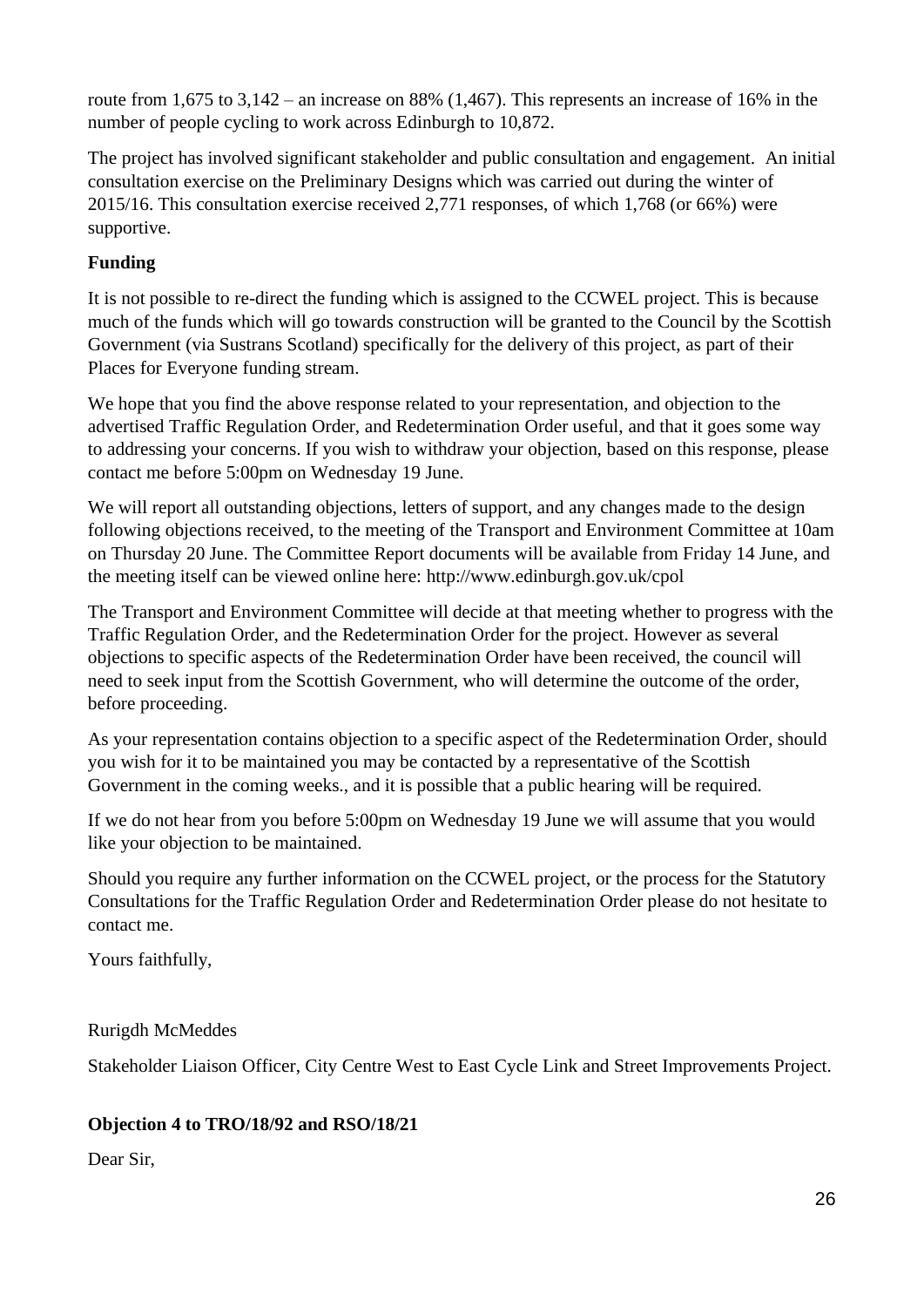#### CCWEL Haymarket to Randolph Place Statutory Consultation

#### Ref: RSO/18/21, TRO/18/92A and TRO/18/92B

We have a number of comments and objections to make to the latest plans for the above section of the Cycle Link, particularly in relation to its passage through the private road at Bishop's Walk.

#### Major Safety concerns re Bishop's Walk

We are owners of residential parking between Manor Place and Palmerston Place, which is accessed via the private Road at Bishop's Walk. There are 97 residents' parking spaces, all of whom use this single car width access road, which makes it manifestly unsuitable and unsafe to be used as part of the cycle highway. We have a heritable right of access over the road and have also paid for the upkeep of the road surface and the adjacent grassy area alongside the footpath from Palmerston Place, on which you plan to construct the bike route.

The road is very narrow and requires us to exit from the car park through a narrow entrance in the stone boundary wall, marked in blue and A on the adjoining map and a photo of the view is attached. Cars entering and leaving are usually moving at walking pace as the turn is very tight and visibility to check whether the route to Manor Place is clear is non-existent until the car is already about a car length out into Bishop's Walk. For this reason there is a metal fence, marked in red and B on adjoining map, at the end of the grassy area to provide some safety margin for cars turning out.

If a car has already entered from Manor Place there is no room to pass and one vehicle must reverse. The current council plan shows an area hatched in white, marked D, which is supposed to prevent cars parking there and provide better visibility, but this will not be effective. We have tried many ways of keeping this area clear but locals know it is private land and they will not be penalized or ticketed for parking there, so it is used as free parking by cars and vans EVERY day, under our "NO Parking" sign! Prior to the metal fence being erected, works vans and other vehicles also parked regularly on the grassy area, doing a lot of damage to the grass surface which had to be leveled and replanted at our expense.

At present, bikes using the path and the road are forced to slow down to go around the end of the metal fence and cannot collide with cars exiting the car parks. If the cycle way is built as currently envisioned, they will be moving much faster and closer to the car park entrance. That will make exiting from our car park onto our private access road much more difficult and dangerous than it already is.

To avoid creating a safety hazard, it's essential that bikes are forced to slow down to the same speed as the pedestrians and cars using Bishop's Walk. They must also give way to cars and pedestrians exiting the car park. Having the give way lines at the blind car park exit doesn't work as there is no safe visibility unless the safety fence is maintained. The current map is also unrealistic in that it appears to show room for two cars to move through this space, which is physically impossible. As well as give way lines applying to users leaving the cycle path and joining our private access road, the largest part possible of the fence must be retained. Some cyclists will ignore speed restrictions and road markings, so nothing less than a physical barrier will be safe.

Other Bishop's Walk comments

• Putting metal fencing along the shrub area adjacent to No 24 Manor Place will further reduce the width of the already very narrow road for both bikes and cars. Cars won't pull over as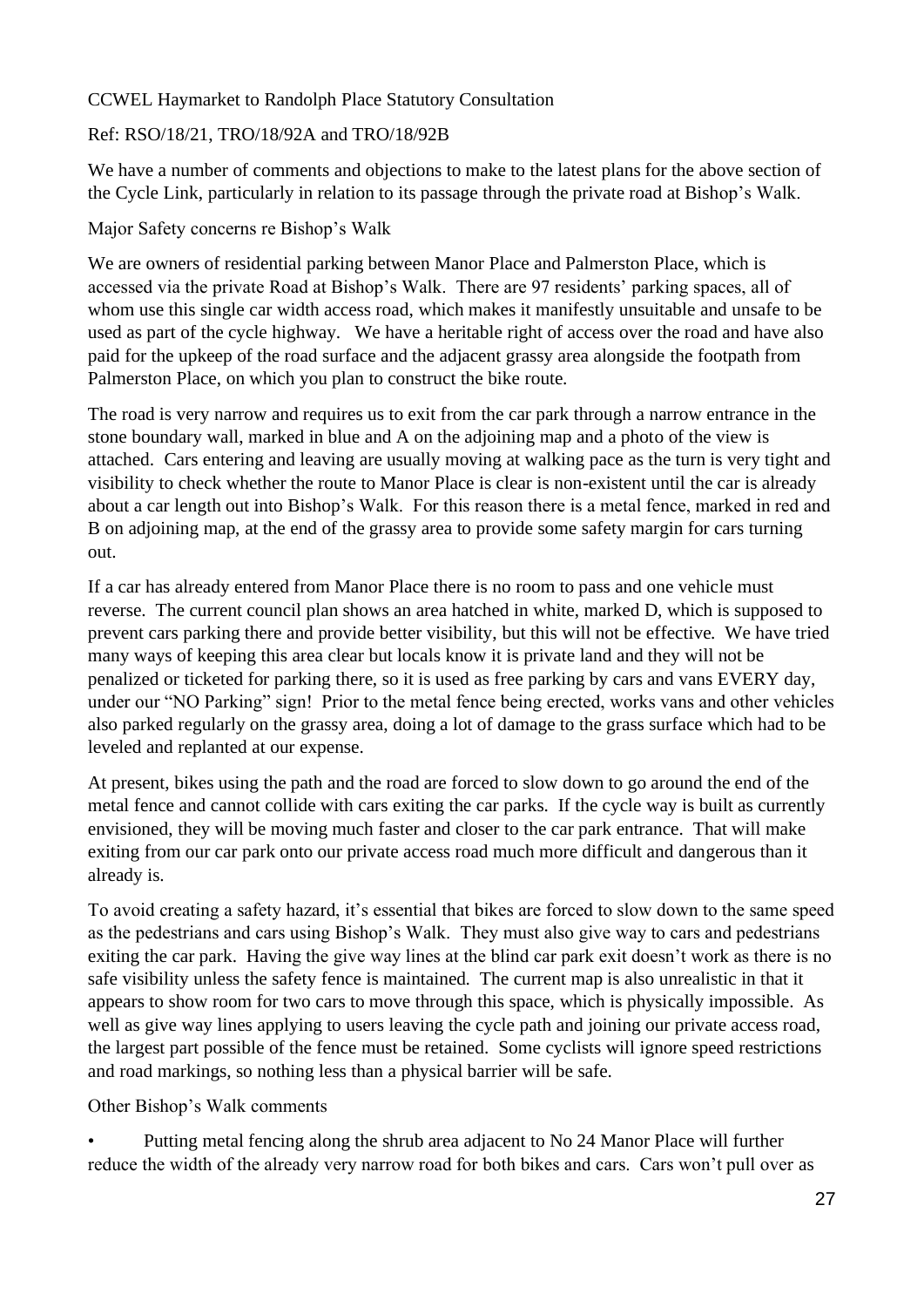far if they risk hitting their mirrors on a new fence. The fence idea appears to exacerbate the tightness of the limited available space, and hence potential safety issues, without adding anything to the design.

• Removing the metal railings along the length of the Bishop's walk footpath adjacent to the Cathedral Gardens creates a further safety hazard and loss of amenity for local residents who enjoy the gardens with young children, and for the many dog owners who exercise their dogs there. At present this is a safe space but with the railings removed children and dogs will be able to run out from the garden towards the busy traffic in Palmerston Place and Manor Place, together with the presumably much busier new cycle way. Currently, as long as they are not near the gate half-way along the footpath, they are safely contained.

We object to putting a bike rack in this area. It is badly lit at night and unlikely to remain secure. If more bike racks are required, the council should site them in better lit and higher foot traffic areas on public property. People will also walk and cycle over the grass and wear it down, as they do at the moment, rather than use the hard standing from the footpath for access.

We also object to the siting of 2 benches on this area. Their use will lead to an increase in noise and litter.

The benches in the Cathedral garden are already often used by homeless rough sleepers. It feels like a security risk if more benches are sited on what is a quiet and badly lit footpath.

We note that there is no intention for Edinburgh Council to provide any ongoing supervision or maintenance of Bishop's Walk or the garden area on which they wish to site the benches and Cycle storage racks.

And now some general comments:

The planned crossing at the Manor Place end of Bishop's Walk is very close to the junction, making it difficult for cars waiting to turn in and out to avoid queuing right on top of the crossing.

• Manor Place bollards - Previous proposed plans have shown the Melville Crescent area as one which would prioritise pedestrian spaces. Closing off the street junction with bollards at the Manor Place/Melville Street junction will result in many more car journeys and a much longer diversion for all vehicles travelling north/south on Manor Place, forcing them to go through the Melville Crescent junction and around by Melville Street. Walker Street and Chester Street. The West End Medical Practice in Manor Place will also be congested as any vehicles dropping off or attempting to park there will have to turn around at the bollards as there is no other exit.

• 2 way cycle traffic in one way streets at Alva Street, William Street and Coates Crescent – as someone who uses these streets daily as a pedestrian, I think 2 way bike traffic will be confusing and create a safety issue for those pedestrians who are unaware that bikes may approach from both directions. There are ample routes already available for wheeled vehicles without making this change.

• Parking - Holders of Resident Parking Permits should continue to have shared use of all the Pay and Display parking bays in Zone 1. In Palmerston Place, since the tram works, we have no residents' bays left and are about to also lose more Pay & Display spaces.

• Traffic light and crossings – We already have lots of queuing traffic in Palmerston Place at peak times since most traffic was rerouted along there from Manor Place and other turning restrictions put in place after the tramway was completed. This crossing will be the 4th set of lights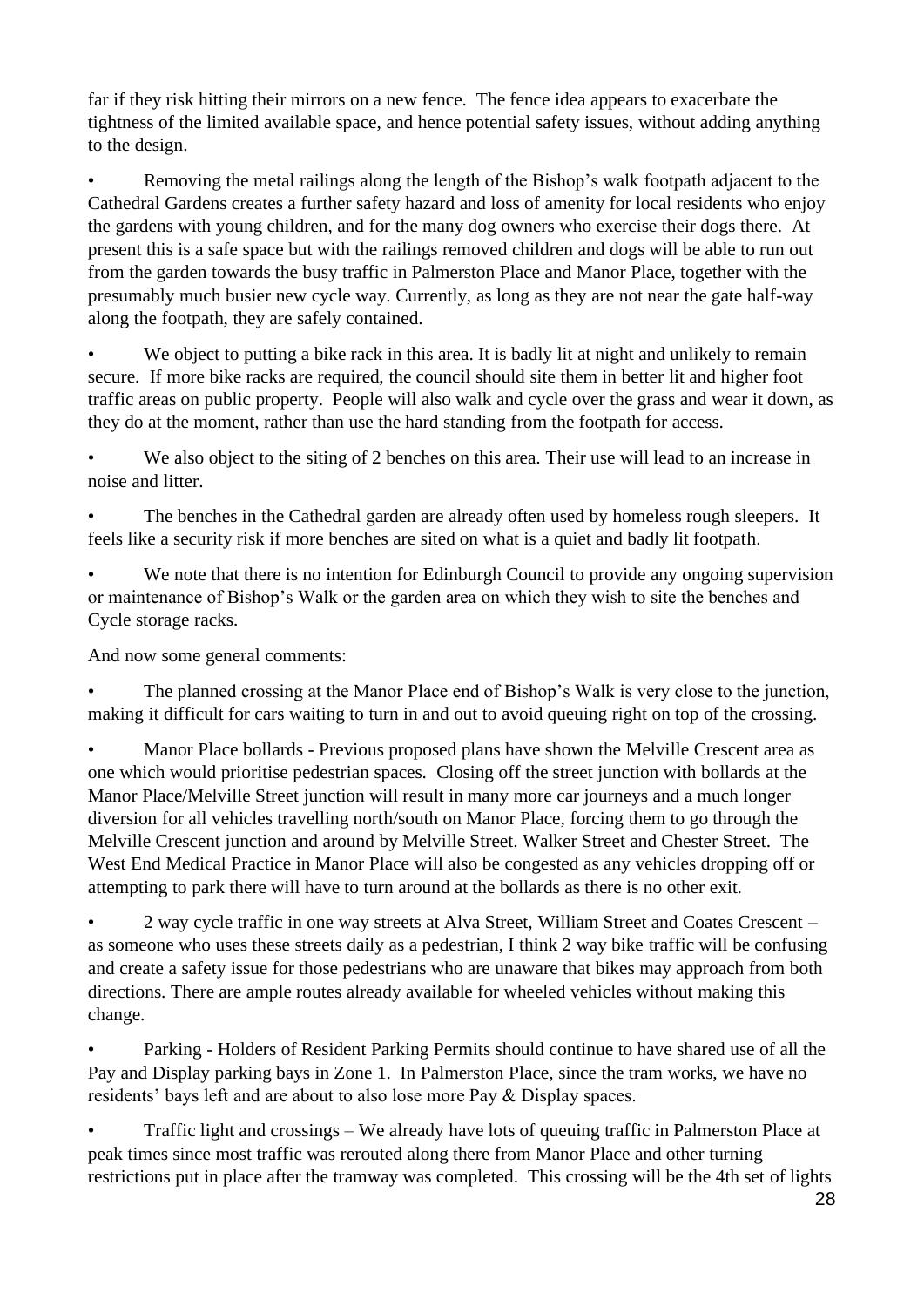within a matter of a few hundred metres in Palmerston Place. Will they be synchronised in such a way as to minimise queuing traffic getting held at each set of lights? Under no circumstances should either of the crossings at each end of Bishop's Walk make any audible noise. We already hear the tram bells each time they cross the Palmerston Place-West Maitland Street junction.

#### Summary

We are not opposed to the cycle scheme per se, but it is essential that's it's implemented in a way which doesn't create safety and security hazards for local residents and/or cyclists. We suggest that a further site visit is made to Bishop's Walk in order that the blind car park exit and the tightness of the available space for shared use can be appreciated fully, and safer solutions found.

While safety and security concerns are paramount, please also give careful consideration to our other concerns. It is important to balance the interests of passing cyclists with amenity for local city centre residents who live here all the time.

Yours faithfully,

Shona and Christopher Morrison

#### **Response 4.**

Dear Sir/ Madam,

CITY CENTRE WEST TO EAST LINK SECTION 2 STATUTORY CONSULTATIONS TRO/18/92, AND RSO/18/21

Thank you for submitting a representation to the Statutory Consultation for the above orders.

We are treating your representation as an objection to the Redetermination Order (RSO/18/21) on the basis of the proposed route alignment along Manor Place and Palmerston Place, which requires the routing of cyclists along Bishops Walk.

We are also treating your representation as an objection to the Traffic Regulation Order (TRO/18/92) on the basis of the introduction of cycle contraflow on William Street, Alva Street and Coates Crescent.

Please find below a response to the comments and queries that you have raised.

#### **Bishop's Walk – Driveway Entrance**

Under the proposals people cycling along the CCWEL route will use the existing driveway entrance to the private car-park for residents of Palmerston and Manor Place. There will not be any significant changes to the design of the driveway itself.

This driveway access is very quiet, and meets Manor Place, which is a quiet street. The nature of the driveway is such that vehicles speeds are very low. As such safety concerns are considered to be minimal. The project proposals have been subject to a Road User Safety Audit, which did not raise this as a major concern, and the designs will be subject to a further Road User Safety Audit (Stage 2 – Detailed Design) before any construction takes place.

The waiting and loading ban associated with the proposed zebra crossing on Manor Place will remove some of the Single Yellow Line designation, which will improve sightlines at this junction, including for people turning into Bishops Walk from manor Place northbound.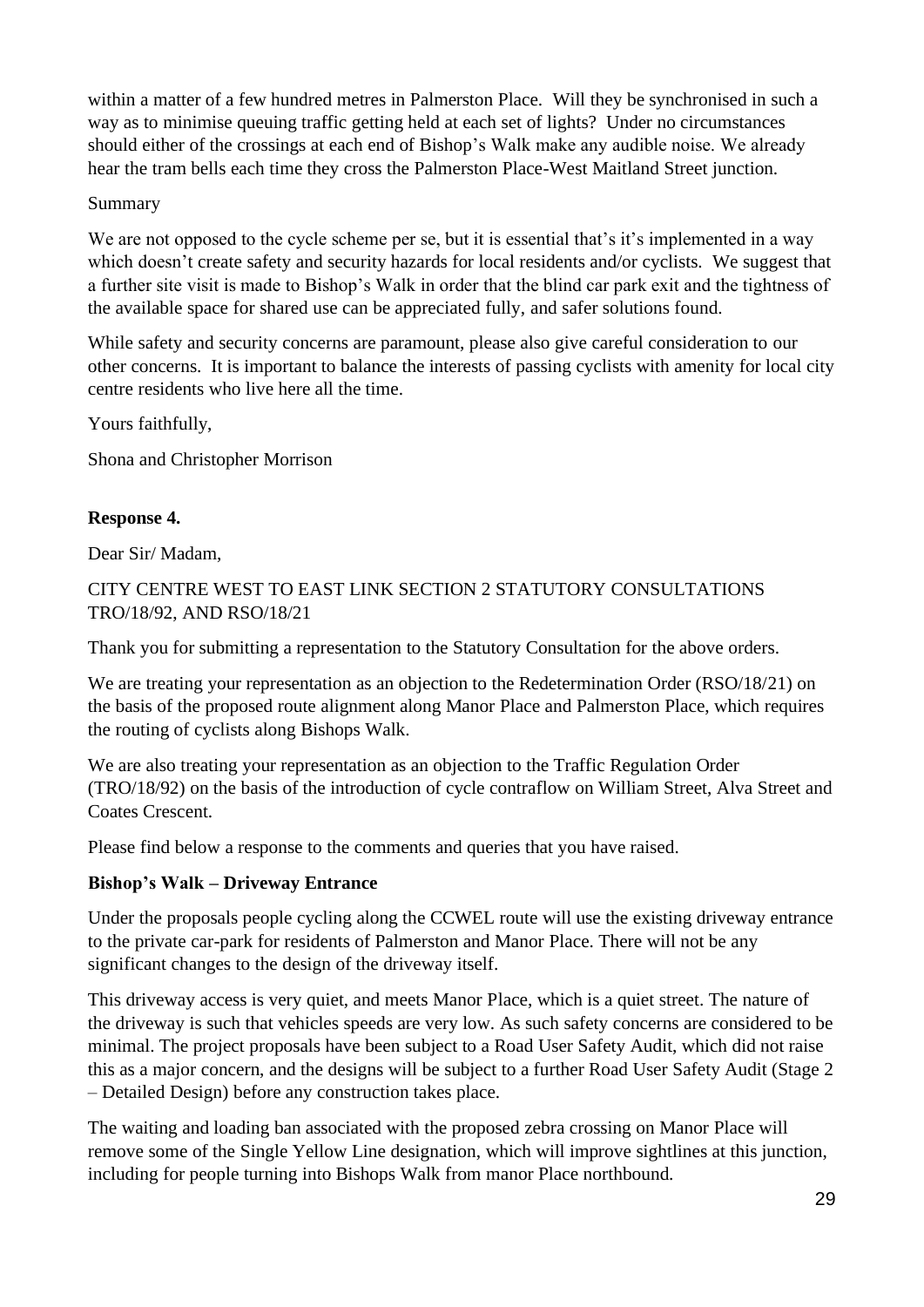#### **Cycle Contraflow – William Street, Alva Street and Coates Crescent**

The Edinburgh Street Design Guidance includes a presumption in favour of all streets being twoway for people on bikes. Research has shown that permitting cycle contraflow, even on narrow streets, can have safety benefits including encouraging cyclists to shift from arterial routes to quieter streets and reducing footway cycling. You can find more information on our website here: http://www.edinburgh.gov.uk/downloads/file/12353/c5 - contraflow cycling

We hope that you find the above response related to your representation, and objection to the advertised Traffic Regulation Order, and Redetermination Order useful, and that it goes some way to addressing your concerns. If you wish to withdraw your objection, based on this response, please contact me before 5:00pm on Wednesday 19 June.

We will report all outstanding objections, letters of support, and any changes made to the design following objections received, to the meeting of the Transport and Environment Committee at 10am on Thursday 20 June. The Committee Report documents will be available from Friday 14 June, and the meeting itself can be viewed online here: http://www.edinburgh.gov.uk/cpol

The Transport and Environment Committee will decide at that meeting whether to progress with the Traffic Regulation Order, and the Redetermination Order for the project. However as several objections to specific aspects of the Redetermination Order have been received, the council will need to seek input from the Scottish Government, who will determine the outcome of the order, before proceeding..

As your representation contains objection to a specific aspect of the Redetermination Order, should you wish for it to be maintained you may be contacted by a representative of the Scottish Government in the coming weeks, and it is possible that a public hearing may be required.

If we do not hear from you before 5:00pm on Wednesday 19 June we will assume that you would like your objection to be maintained.

Should you require any further information on the CCWEL project, or the process for the Statutory Consultations for the Traffic Regulation Order and Redetermination Order please do not hesitate to contact me.

Yours faithfully,

Rurigdh McMeddes

Stakeholder Liaison Officer, City Centre West to East Cycle Link and Street Improvements Project.

#### **Objection 5 to RSO/18/21**

Dear Sir or Madam

Re CCWEL TRO/18/92A

I am a bike, bus, tram and car user and resident at 14 Manor Place. I result of a cycling fall and also been hit by car while cycling. Additionally I lobby for environmentally friendly approaches. For these reasons the proposals have caught my attention and I hope my view will be sincerely considered.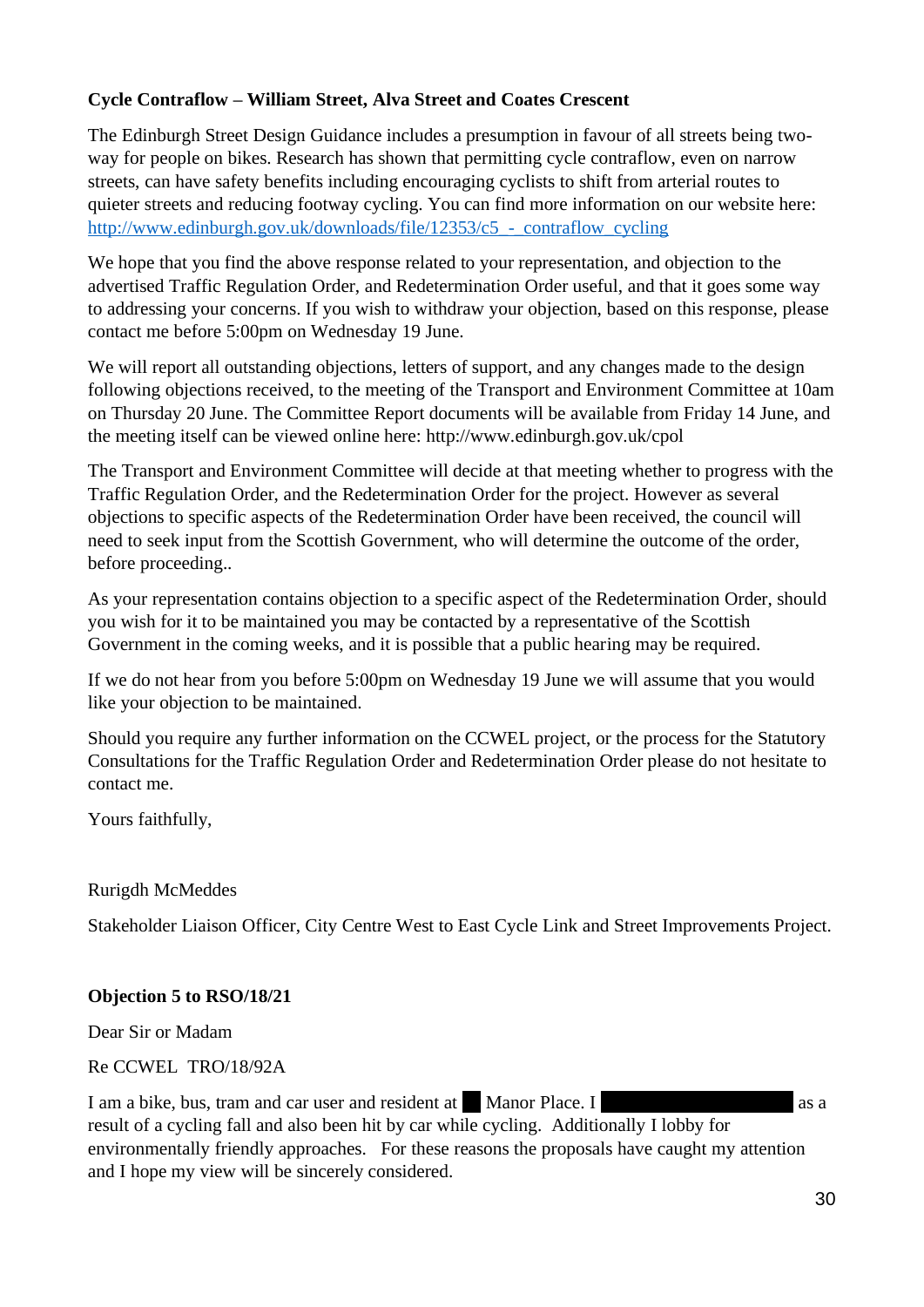Pathway by St Mary's Cathedral between Palmerston Place and Manor Place/ Only access route (private road) to the private car park and back doors for disabled people.

I write to raise concern about the proposals increasing danger by encouraging bikes onto the private road which links part of the route between Palmerston Place and Manor Place.

I understand that the uneven pavement will be improved for pedestrians. Having had a scheme designed for cyclists in mind, even as one myself, I am sure that cyclists will see the route as their right and priority and are likely to put themselves at risk. I request a barrier to keep cyclists on the pavement too - cyclists could push their bikes the short distance along the pavement rather than use the road.

To me the mixed use proposal lacks realism in respect of this private road. Drivers cannot move up onto the pavement to allow other vehicles to pass so reversing is obligatory! If cyclists and drivers are not to be separated, what greater mechanisms will be put in place to slow cyclists and encourage them to be vigilant of manoeuvring cars? It will certainly increase disturbance by car honks!

The current proposal will mix cycles with cars on a single road with many reversing vehicles. It is an accident waiting to happen particularly in the dark winter months. And when one does, as is inevitable, the truth will be it was the Council's failure to take heed of concerns raised from the beginning of the proposal. Dare I say in a similar way to the Edinburgh tram/bike death.

When the survey was done counting cyclists and pedestrians' use on this pavement, were cars moving in and out of the car park monitored in the same way? How many forward moving vehicles were there at rush hour? (I understand the car park has 140 spaces). How many of vehicles were forced to reverse "blind" back onto Manor Place? How many were forced to reverse "blind" through the wall gate into the car park to give way to another car? The proposal will doubtless add more cyclists to this already hazardous mix.

Already I experience some unpleasant gestures from cyclists for being on the private road in my car, despite being courteous as a fellow-bike user, travelling very slowly. Cars are forced to drive slowly moving through the tricky gates and again when joining Manor Place - it is hard enough without having to consider an increased flow of bikes on the road. *There is no alternative* but to drive to access some distant rural locations! I walk and use alternative methods of transport when I can.

#### Additional pedestrian lights on Manor Place

Given the cordoning off of Manor Place at Melville Street after the Cathedral it is really hard to understand the need for building these. The road is easy to cross at present. It seems a waste of tax payers' money when there are lights less that a minutes' walk on Atholl Place, particularly with the closure of Manor Place at Melville Terrace with pavement crossing also.

Any additional bleeps/buzzers associated with a pedestrian crossing would further add to the disturbance for an increasingly residential area. I hear tram bells, Manor Place/Atholl Place pedestrian crossing's bleeps, traffic breaking/accelerating on the cobbles and sirens when in bed as it is. Please do not make this worse!

These pedestrian lights will further complicate accessing the car park/disabled people's access via the private road. Cars are obliged to reverse at the junction onto Manor Place sometimes. Add traffic lights, queuing and more bikes. It's an unnecessary complexity and increase in danger.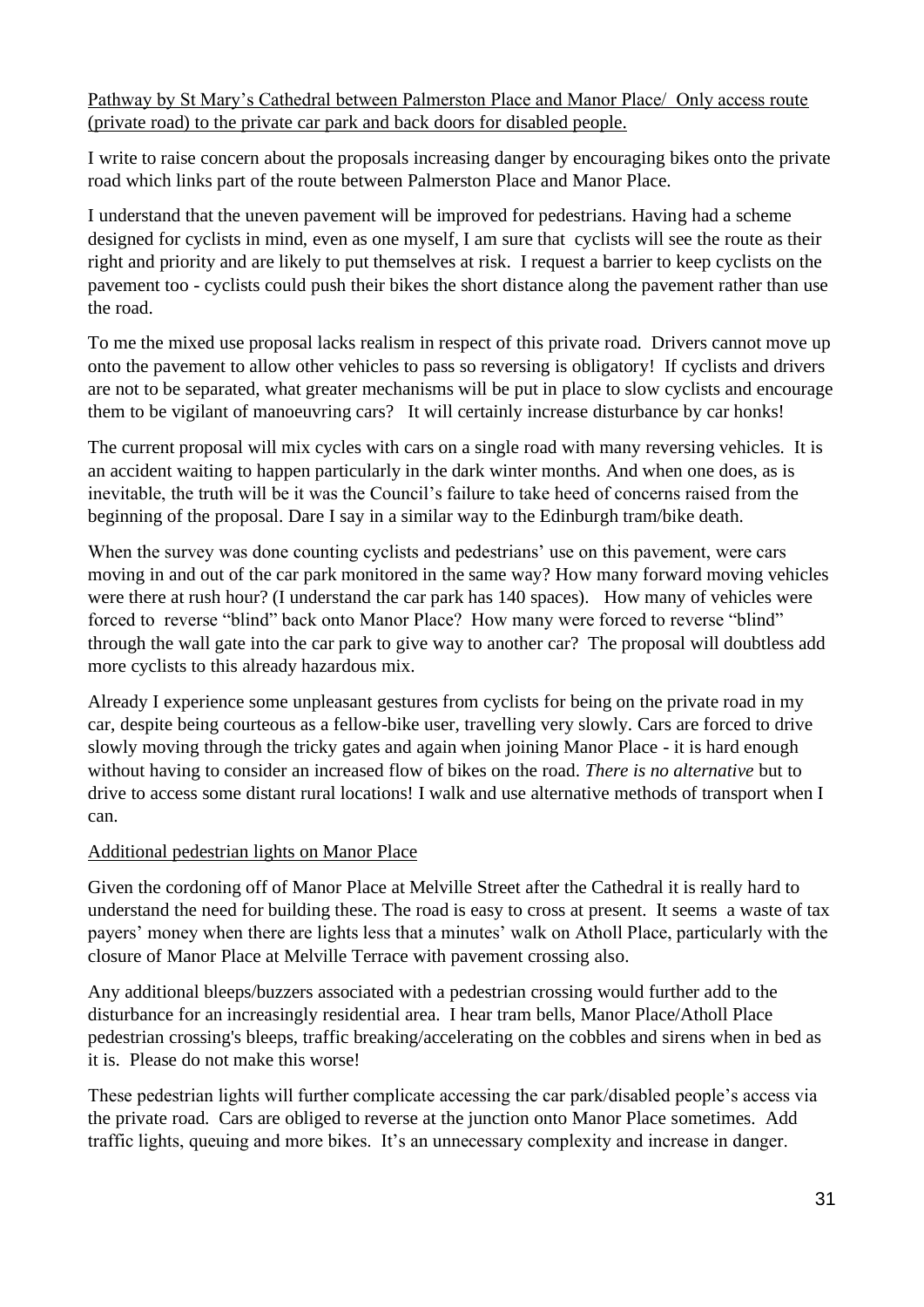Pedestrian lights midst-street will be ugly and detract from the prestigious and attractive West End's nature.

The pedestrian crossing lights will be at odds with the West End's Conservation area policy.

I hope you will take my concerns into consideration.

Yours faithfully



#### **Response 5.**

Dear Sir/ Madam,

CITY CENTRE WEST TO EAST LINK SECTION 2 STATUTORY CONSULTATIONS TRO/18/92, AND RSO/18/21

Thank you for submitting a representation to the Statutory Consultation for the above orders.

We are treating your representation as an objection to the Redetermination Order (RSO/18/21) on the basis of the proposed route alignment along Manor Place and Palmerston Place, which requires the routing of cyclists along Bishops Walk.

Please find below a response to the comments and queries that you have raised.

#### **Bishop's Walk – Driveway Entrance**

Under the proposals people cycling along the CCWEL route will use the existing driveway entrance to the private car-park for residents of Palmerston and Manor Place. There will not be any significant changes to the design of the driveway itself.

This driveway access is very quiet, and meets Manor Place, which is a quiet street. The nature of the driveway is such that vehicles speeds are very low. As such safety concerns are considered to be minimal. The project proposals have been subject to a Road User Safety Audit, which did not raise this as a major concern, and the designs will be subject to a further Road User Safety Audit (Stage 2 – Detailed Design) before any construction takes place.

Following construction Stage 3 and 4 Road User Safety Audits will also be carried out to ensure that any safety issues which appear post-construction are recorded and dealt with as required.

The waiting and loading ban associated with the proposed zebra crossing on Manor Place will remove some of the Single Yellow Line designation, which will improve sightlines at this junction, including for people turning into Bishops Walk from manor Place northbound.

#### **Crossing over Manor Place**

This crossing will not be traffic-light controlled. It will be a parallel pedestrian and cycle zebra crossing. As such there will be no traffic lights, and no auditory signals.

We hope that you find the above response related to your representation, and objection to the advertised Redetermination Order useful, and that it goes some way to addressing your concerns. If you wish to withdraw your objection, based on this response, please contact me before 5:00pm on Wednesday 19 June.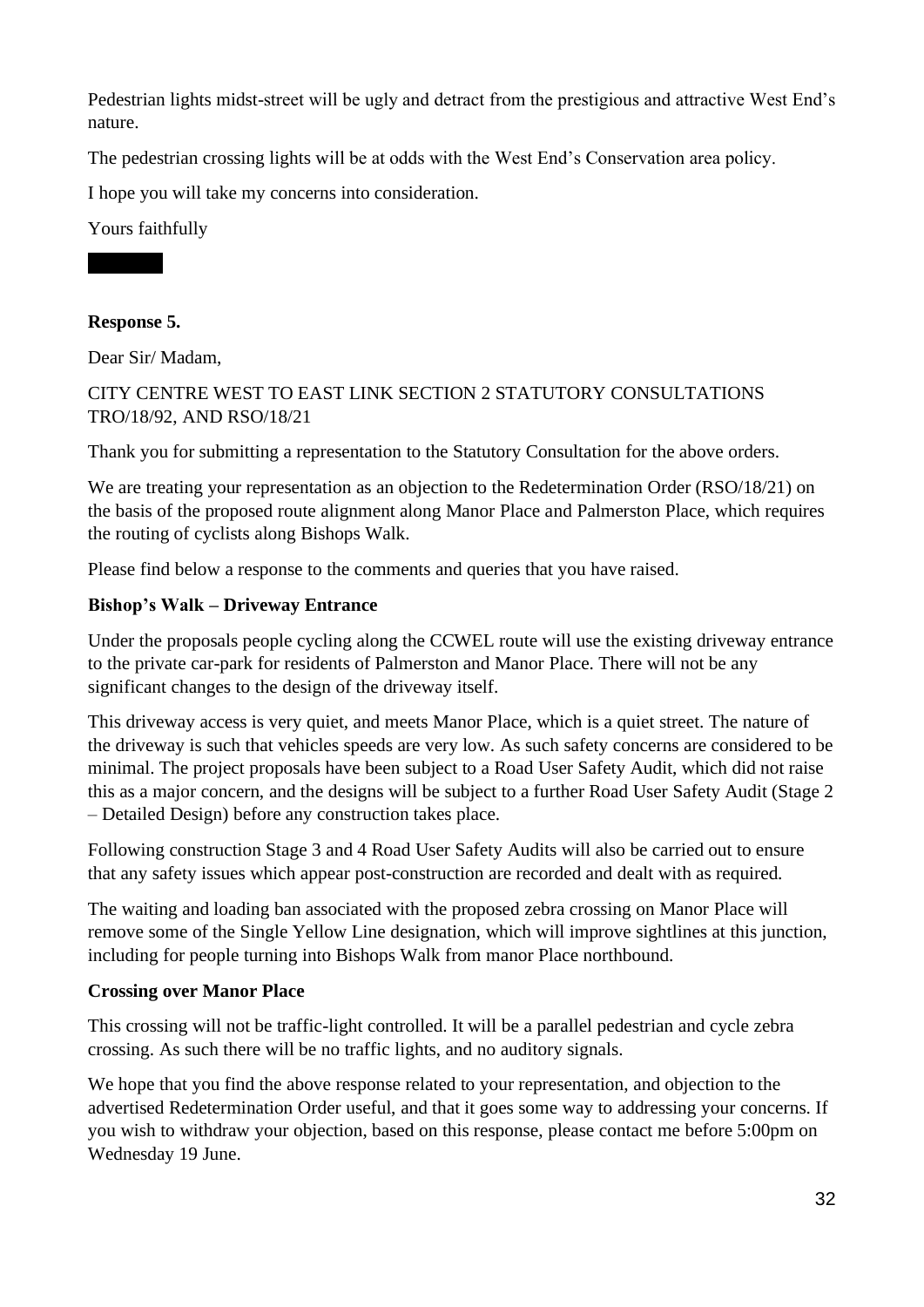We will report all outstanding objections, letters of support, and any changes made to the design following objections received, to the meeting of the Transport and Environment Committee at 10am on Thursday 20 June. The Committee Report documents will be available from Friday 14 June, and the meeting itself can be viewed online here: http://www.edinburgh.gov.uk/cpol

The Transport and Environment Committee will decide at that meeting whether to progress with the Traffic Regulation Order, and the Redetermination Order for the project. However as several objections to specific aspects of the Redetermination Order have been received, the council will need to seek input from the Scottish Government, who will determine the outcome of the order, before proceeding.

As your representation contains objection to a specific aspect of the Redetermination Order, should you wish for it to be maintained you may be contacted by a representative of the Scottish Government in the coming weeks, and a public hearing may be required.

If we do not hear from you before 5:00pm on Wednesday 19 June we will assume that you would like your objection to be maintained.

Should you require any further information on the CCWEL project, or the process for the Statutory Consultations for the Traffic Regulation Order and Redetermination Order please do not hesitate to contact me.

Yours faithfully,

#### Rurigdh McMeddes

Stakeholder Liaison Officer, City Centre West to East Cycle Link and Street Improvements Project.

#### **Objection 6 to RSO/18/21**

#### Mr McMeddes

Having reviewed the plans for the West East cycle link through Edinburgh, I have a few queries relating to use of the private road joining Bishops Walk and Manor Place. We live on Manor Place and have a parking space in the car park between Manor Place and Palmerston Place, accessed via this currently private road. Unfortunately the majority of this stretch of road is between plans RSO-003 and RSO-004 so it is difficult to determine what is going to happen to it.

The plans (page RSO-003) show the end of this private road, labelled Y, which the legend describes as existing carriageway redetermined as cycletrack. My questions are:

Is this road to be a dual use road, for all cyclists and for cars accessing the car park? If not, how is car park access to be maintained?

If so, is the road going to be widened - it is not currently wide enough for both cyclists and cars and if the cycle track is to be dual direction, then it is certainly not wide enough in it's current state

Will the current pavement to the side of the road remain or will this disappear to enable widening of the existing road. Where will pedestrians go? It is currently well used as a short cut from Haymarket to the West End.

Will the small stretch of garden remain between the end of terrace and the road?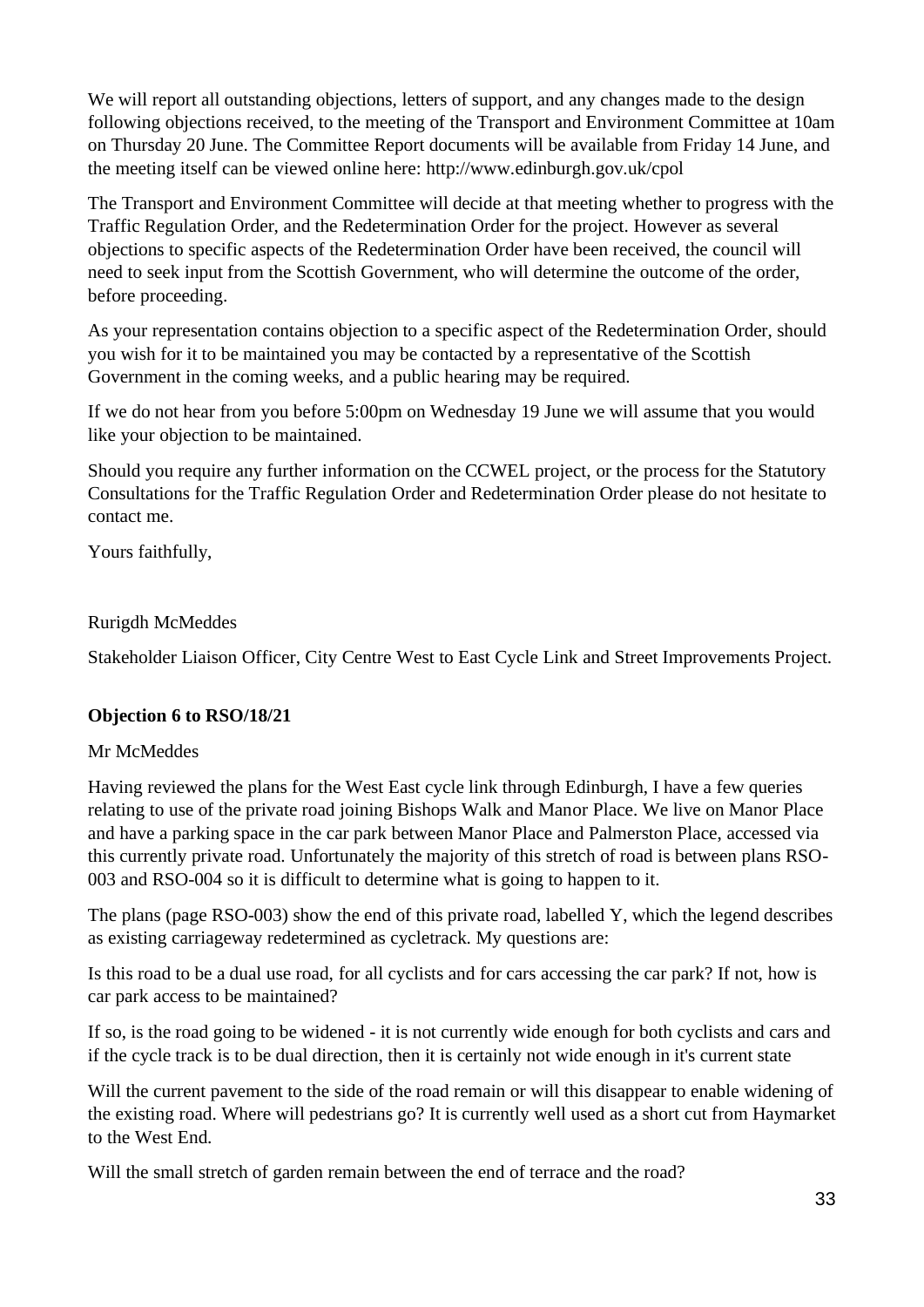Will something be done about the constant illegal parking of vehicles on this private road directly under the no parking, fire access required sign? I've spoken to traffic wardens regularly but because it is currently a private road, they wont/can't do anything. Apart from the fact that it is grossly unfair on those of us who pay for parking in the city centre, it makes this road very unsafe. I have had to reverse out onto Manor Place many times (often with next to no vision - see point

below) when a car is coming out of the car park as I am coming in and there is nowhere to pass.

Will the yellow lines on Manor Place near the corner of this private road be changed to double yellows. If you access this road from the Haymarket end of Manor Place, it is often impossible to see if there is anything on the private road, due to a van or 4WD parked right on the corner on the single yellow lines. If this is to be a cycle route, access by car from this angle would need to be made safer for cyclists.

Ensuring a long enough stretch of double yellow lines would enable better vision.

Access into and out of the actual car park from the private road is very tight and in some cars requires a slight swing out in order to turn and miss the illegally parked car and entrance walls to the car park.

Will some allowance be made for the required space for cars to turn in and out here safely?

Will the fire access remain here?

I look forward to your responses to my questions as soon as possible.

I'm absoultely in favour of this cycle route in principle, I just want to understand how this road will work in the future. Having cycled to work safely many times when I lived in London the first time I cycled to work on my return to Edinburgh I was knocked over by a car!

#### **Response 6.**

Sally Green

Dear Sir/ Madam,

CITY CENTRE WEST TO EAST LINK SECTION 2 STATUTORY CONSULTATIONS TRO/18/92, AND RSO/18/21

Thank you for submitting a representation to the Statutory Consultation for the above orders.

We are treating your representation as an objection to the Redetermination Order (RSO/18/21) on the basis of the proposed route alignment along Manor Place and Palmerston Place, which requires the routing of cyclists along Bishops Walk.

Please find below a response to the comments and queries that you have raised.

#### **Bishop's Walk – Driveway Entrance**

Under the proposals people cycling along the CCWEL route will use the existing driveway entrance to the private car-park for residents of Palmerston and Manor Place. There will not be any significant changes to the design of the driveway itself.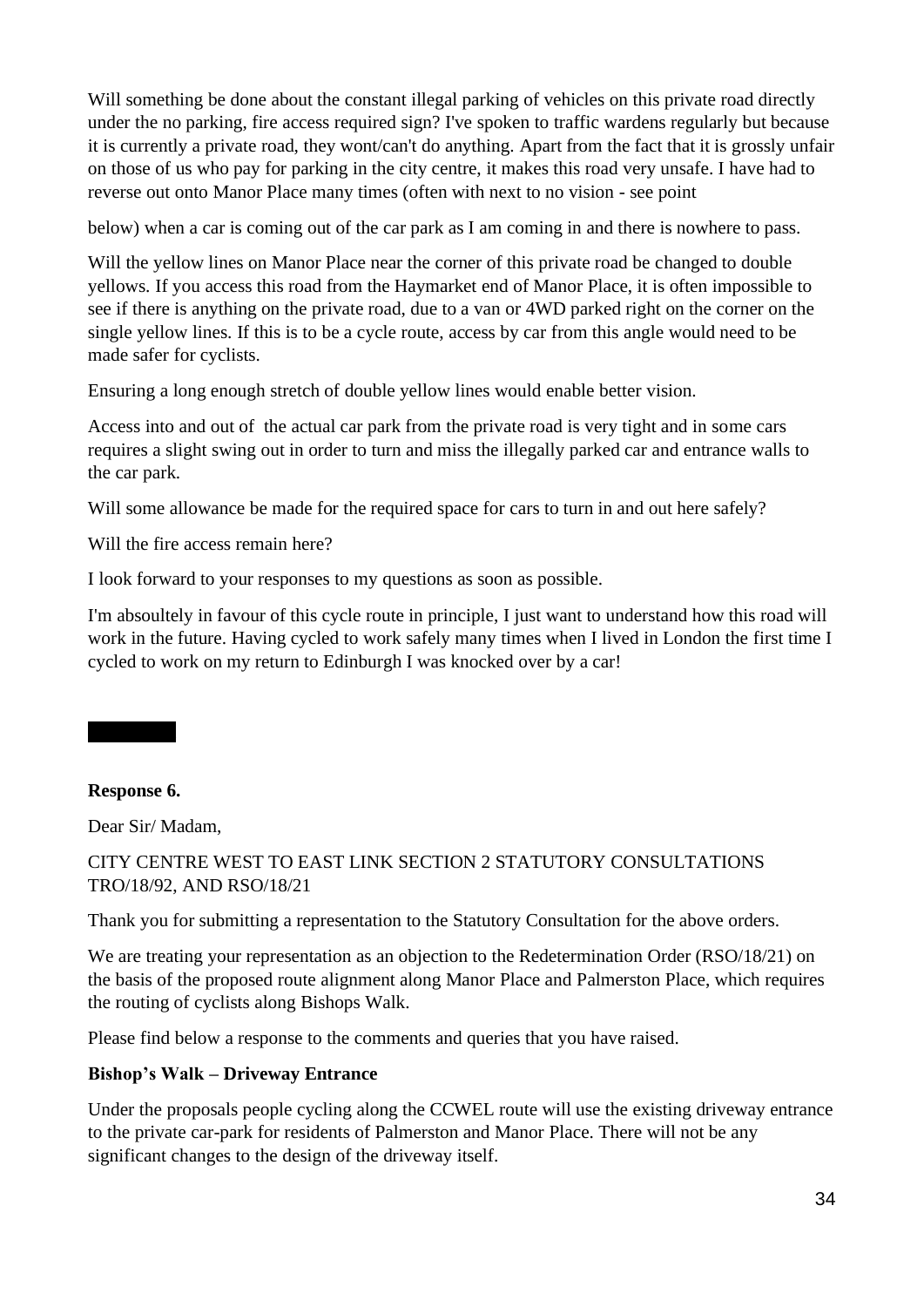This driveway access is very quiet, and meets Manor Place, which is a quiet street. The nature of the driveway is such that vehicles speeds are very low. As such safety concerns are considered to be minimal. The project proposals have been subject to a Road User Safety Audit, which did not raise this as a major concern, and the designs will be subject to a further Road User Safety Audit (Stage 2 – Detailed Design) before any construction takes place.

Following construction Stage 3 and 4 Road User Safety Audits will also be carried out to ensure that any safety issues which appear post-construction are recorded and dealt with as required.

The waiting and loading ban associated with the proposed zebra crossing on Manor Place will remove some of the Single Yellow Line designation, which will improve sightlines at this junction, including for people turning into Bishops Walk from manor Place northbound.

We hope that you find the above response related to your representation, and objection to the advertised Redetermination Order useful, and that it goes some way to addressing your concerns. If you wish to withdraw your objection, based on this response, please contact me before 5:00pm on Wednesday 19 June.

We will report all outstanding objections, letters of support, and any changes made to the design following objections received, to the meeting of the Transport and Environment Committee at 10am on Thursday 20 June. The Committee Report documents will be available from Friday 14 June, and the meeting itself can be viewed online here: http://www.edinburgh.gov.uk/cpol

The Transport and Environment Committee will decide at that meeting whether to progress with the Traffic Regulation Order, and the Redetermination Order for the project. However as several objections to specific aspects of the Redetermination Order have been received, the council will need to seek input from the Scottish Government, who will determine the outcome of the order, before proceeding and a public hearing may be required.

As your representation contains objection to a specific aspect of the Redetermination Order, should you wish for it to be maintained you may be contacted by a representative of the Scottish Government in the coming weeks.

If we do not hear from you before 5:00pm on Wednesday 19 June we will assume that you would like your objection to be maintained.

Should you require any further information on the CCWEL project, or the process for the Statutory Consultations for the Traffic Regulation Order and Redetermination Order please do not hesitate to contact me.

Yours faithfully,

Rurigdh McMeddes

Stakeholder Liaison Officer, City Centre West to East Cycle Link and Street Improvements Project.

#### **Objection 7 to TRO/18/92 and RSO/18/21**

To whom it may concern,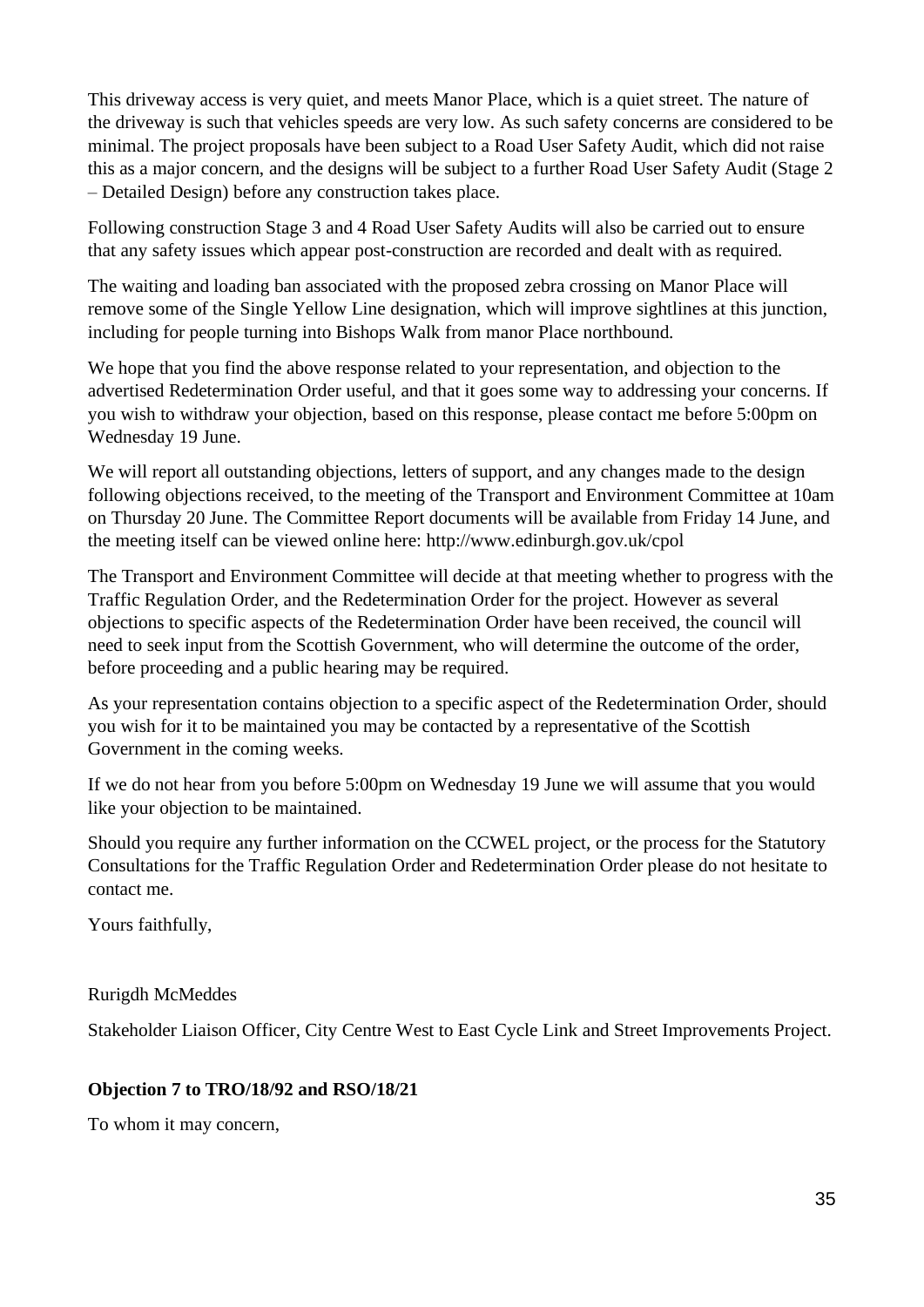I live and have my business in town I have just received your mail drop about the so called 'street improvements' regarding Section 2 Haymarket - Randolph Place. It appears the ECC have decided to enforce ridiculous road closures and increased bike lanes. Firstly your mail drop has been made deliberately confusing to the majority of people who bother to read it in the first place. I would like to have the opportunity to speak to someone face-to-face and outline why Edinburgh City residents do not want any further changes to roads. The ECC seem determined to continue with the failed Tram line, more buses, less parking for residents, increased bike lanes lanes etc, etc. I am aware the consultation for the George St 'green cycling area' was a pathetic 3000 people. Mostly made up of the pro cycling groups such as Sustrans. It is time the actual people who live and conduct business in town have their say. Not have the out of touch 'green supporting car hating ECC' who enforce their opinions down our throats. So I will attend your meeting at Walpole Hall. You need to understand that these road changes cannot and will not continue. Perhaps maybe get cyclists to respect the Highway Code and also be charged with road offences like drivers. Look forward to speaking to whoever is in charge at the meeting !

It is interesting how your consultation only runs on a Monday from 12-6 effectively giving the tens of thousands of people who disagree with your proposals no time to come and object. In fact it is their lunch hour and most people finish work at 5.30 giving no time to raise their objection to further road closures and bike lanes.

Please let me know who I can speak to before I arrive.

#### **Response 7.**

Dear Sir/ Madam,

#### CITY CENTRE WEST TO EAST LINK SECTION 2 STATUTORY CONSULTATIONS TRO/18/92, AND RSO/18/21

Thank you for submitting a representation to the Statutory Consultation for the above orders.

We are treating your representation as an objection to the Redetermination Order (RSO/18/21) on the basis of the introduction of segregated cycleways.

We are also treating your representation as an objection to the Traffic Regulation Order (TRO/18/92) on the basis of the timed closure of Charlotte Lane, and full closure of Manor Place at its junction with Melville Street.

Please find below a response to the comments and queries that you have raised.

#### **Road Closures**

There are two proposed partial road closures associated with these orders:

- The timed closure of Charlotte Lane, which has been proposed following positive feedback during the consultation for the improved public realm proposals at Randolph Place.
- The closure of Manor Place just to the north of its Junction with Melville Street. This was included in the preliminary designs for this project which went to consultation in 2015 and were met with majority support from respondents.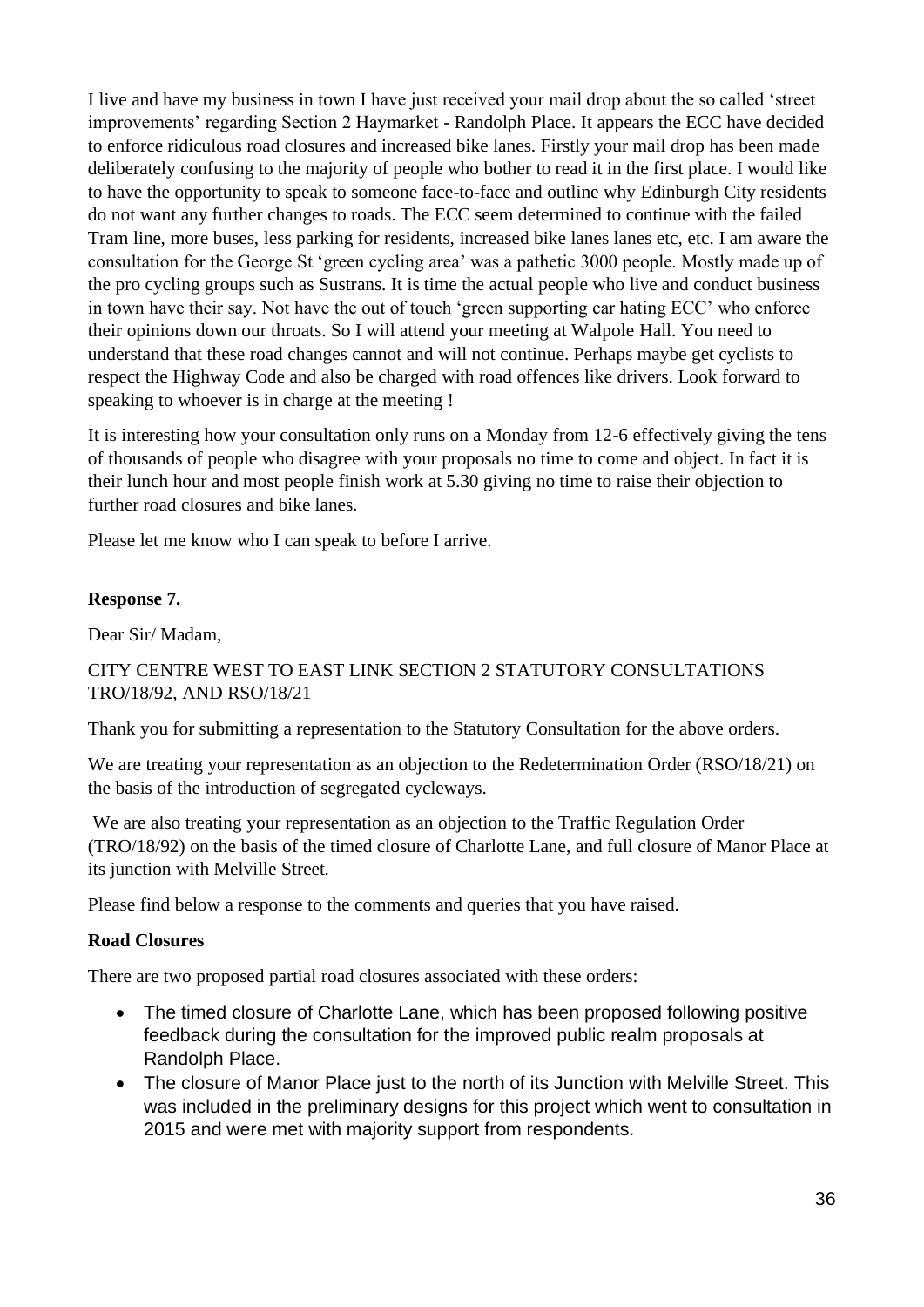Both of these closures affect very quiet streets, and thus have minimal impact on traffic movements throughout the city, yet will help to re-balance streets in favour of people walking and cycling.

#### **Increased Bike Lanes**

The council developed the first Active Travel Action Plan in 2010 which aims to increase the number of people cycling throughout the city. A core part of this Action Plan is the introduction of segregated cycle lanes through the city centre as part of the City Centre West to East Cycle Link and Street Improvements Project.

#### **Public Support / Demand**

As part of the Project Justification Report which was developed in 2014, a Cycle Demand Model was carried out. This model forecast a potential increase in one-way commuter cycle trips across the route from 1,675 to  $3,142$  – an increase on 88% (1,467). This represents an increase of 16% in the number of people cycling to work across Edinburgh to 10,872.

The project has involved significant stakeholder and public consultation and engagement. An initial consultation exercise on the Preliminary Designs which was carried out during the winter of 2015/16. This consultation exercise received 2,771 responses, of which 1,768 (or 66%) were supportive.

#### **Statutory Consultation**

The statutory consultation ran from May 14 to June 11, and all representation received in this time are considered.

We hope that you find the above response related to your representation, and objection to the advertised Redetermination Order useful, and that it goes some way to addressing your concerns. If you wish to withdraw your objection, based on this response, please contact me before 5:00pm on Wednesday 19 June.

We will report all outstanding objections, letters of support, and any changes made to the design following objections received, to the meeting of the Transport and Environment Committee at 10am on Thursday 20 June. The Committee Report documents will be available from Friday 14 June, and the meeting itself can be viewed online here: http://www.edinburgh.gov.uk/cpol

The Transport and Environment Committee will decide at that meeting whether to progress with the Traffic Regulation Order, and the Redetermination Order for the project. However as several objections to specific aspects of the Redetermination Order have been received, the council will need to seek input from the Scottish Government, who will determine the outcome of the order, before proceeding and a public hearing may be required.

As your representation contains objection to a specific aspect of the Redetermination Order, should you wish for it to be maintained you may be contacted by a representative of the Scottish Government in the coming weeks.

If we do not hear from you before 5:00pm on Wednesday 19 June we will assume that you would like your objection to be maintained.

Should you require any further information on the CCWEL project, or the process for the Statutory Consultations for the Traffic Regulation Order and Redetermination Order please do not hesitate to contact me.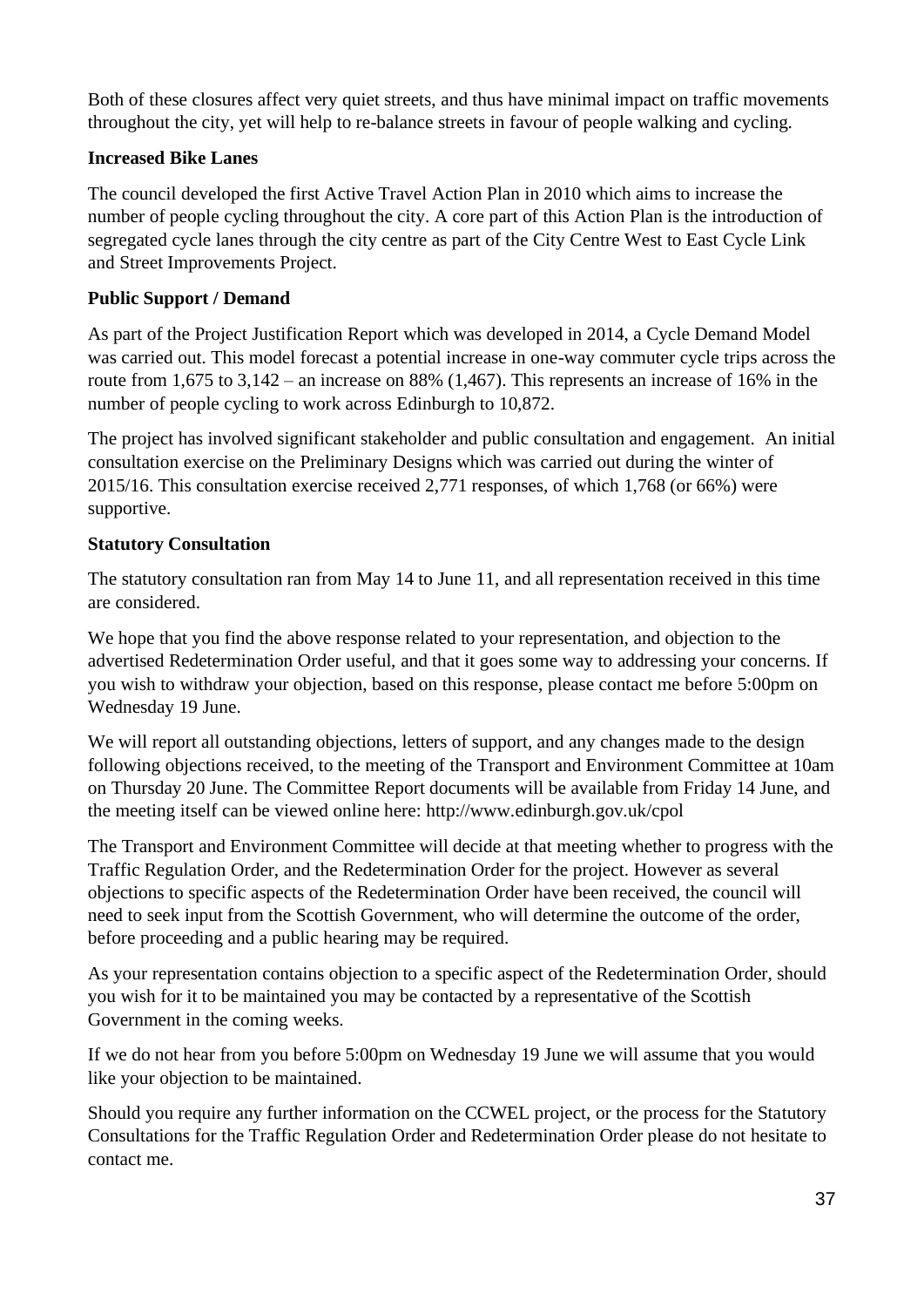Yours faithfully,

Rurigdh McMeddes

Stakeholder Liaison Officer, City Centre West to East Cycle Link and Street Improvements Project.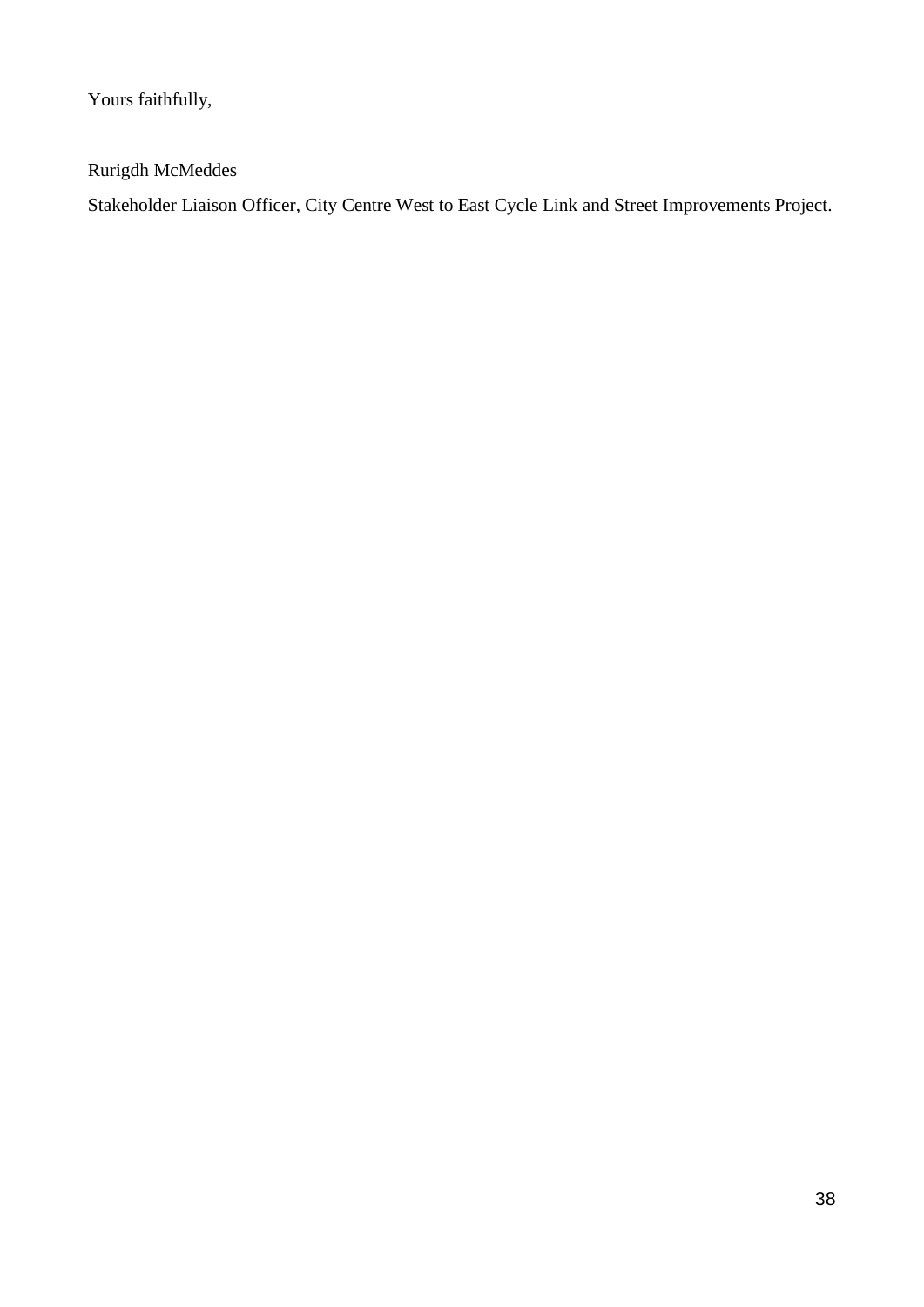#### **Correspondence with Objectors following Scottish Ministers Determination on RSO/18/21**

#### **Received Correspondence relating to Objection 1**

Dear Mr Ahluwalia-McMeddes,

Here is my response to your letter dated 24th May 2021. Thank you for the opportunity.

Please submit the three items of objections attached here, along with your letter and the Table 2 (see below) attached, i.e. all the attachments here, to be considered by the Council's Transport and Environmental Committee at its meeting on Thursday 17 June 2021.

Our objections have always primarily been against the proposed changes to the parking spaces in Melville Street, as described in Redetermination Order RSO/18/21, and detailed in Table 2 as presented to the Transport and Environmental Committee at its meeting of 20 June 2019. specifically the loss of 100+ parking spaces from the central part of the whole of Melville Street, spaces which are still required by residents, visitors, trades people, etc., alike, but especially for residents, as a necessary overflow to the wholly inadequate resident permit parking located along the sides of Melville Street and across the rest of Zone 1.

Please note that when we can walk we walk, but even with the buses, taxis and trams available, we still need our cars. The loss of these Melville Street parking places will adversely affect our ability to park near our home, and significantly diminish our overall quality of life. It is will no way sufficiently be compensated for by the meagre additional permit parking being proposed, much of it in difficult to access, narrow streets adjacent, but further away to the south. The net loss of parking spaces will be 63 spaces (Table 2).

As Edinburgh recovers from Covid-19, it has been all too clear over the past few weekends how important the additional 100+ parking spaces are to West End residents, visitors and businesses alike. The entire parking in the areas concerned has at times reached its limits. Much of the proposed compensatory street parking is difficult to navigate, especially with trade trucks parked there, and are simply not as safe and open as Melville Street - or suitably near our home, an important consideration for the elderly and with shopping, and families with young children.

We have lived next to Melville Street for some two decades now. The street is actually relatively quiet, and we would ourselves be happy to cycle on the road there. It is wide and accessible and has a 20 mph restriction. To provide separate cycle access, we would propose paring back the 5m-wide sidewalks, or sidewalk demarcation zones such as those in many big-city parks, and lateral perpendicular-parking or central slant-parking, to retain more parking for vehicles. Alternative routes were proposed and dismissed. The original vision for Melville Street, around a long time now, still prevails, not surprising, supported by government, charities, lobbying groups and special interests and funding. By comparison, proper engagement and discussion with residents and the public has been lacking, made difficult especially with the lack or data and quality information. We are kept more in the dark than treated as proper stakeholders. People we meet while parking are still surprised to hear of the proposed changes.

There is a lack of meaningful data. It was particularly frustrating that the two surveys used by the Council to present its proposals for this part of the cycleway to the public were largely anecdotal and quite useless. The first 'survey' appears to be a vague assessment of just a single day's count of parking numbers on Melville Street, used to support the proposed parking changes. The published text lacked any meaningful statistical basis. The second 'survey', ostensibly supporting the Council's presumptive pronouncements of 'latent demand' for cycling, we were told comprised mostly weighted, leading questions whose results would therefore also be pretty meaningless. We have not seen any published data. Although 'latent' can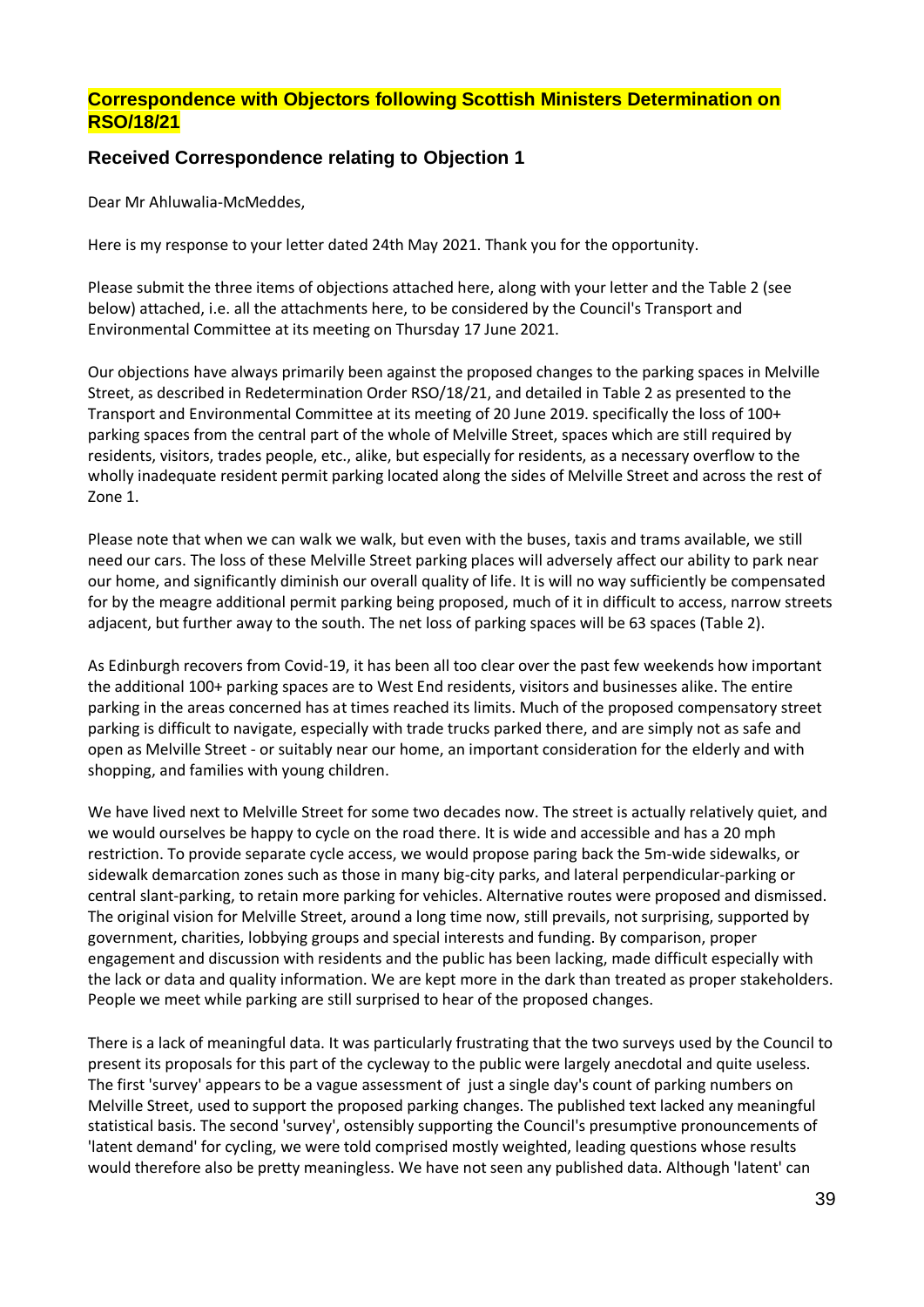mean 'hidden', the purpose of this 'survey' should have been to assess future cycle demands, not provide vaguely supportive opinions.

To better present our case for resident parking, I tried to obtain data from Parking. Amazingly, they didn't appear to have a lot of operational data. Data was difficult to obtain, but was eventually provided under FOI requests. It was sufficient to show in August 2019, as described in our objections, that Zone 1 resident parking supply (resident spaces) fell well short (by over 40%) of demand (resident permits issued). Hence the importance of the continued access for residents to the 'pay and display' parking spaces on central Melville Street, which the Council thankfully has so far allowed residents and visitors to continue to use, for which we have been grateful..

Interestingly, Mr Ahluwalia-McMeddes, your written response in October 2019 to my explaining my analysis of the resident parking data in Zone 1 was that the Zone 1 parking 'imbalance' was not the worst in Edinburgh. It was an amazing admission! You are therefore well aware of these parking issues. I find it sad that you can provide such a commentary knowing this and still wanting to get rid of more parking access on Melville Street. Zone 1 parking is in crisis and you are happy to make it worse! Admittedly, the Council website does say that a resident parking permit does not guarantee a parking place, but it is true maybe not for the best of reasons. It is anyway quite a statement for those paying hundreds of pounds for a permit with spaces disappearing, and a pity that the chances of disappointment should be made so artificially high.

We further understand from your letter that, through some minor technicality actually irrelevant to our objections, the referral of the original RSO /18/21 to Ministers was conveniently avoided, and that a replacement (RSO/18/21A), the same RSO/18/21 minus the minor technicality, was then passed without any objections, allowing what is essentially RSO/18/21 to proceed without any ministerial review! And then you write 6 months too late to tell us that everything was passed. So why weren't our objections to the original RSO simply resubmitted at this time? Why weren't the original objectors even notified what was happening? Apparently, the only notification of the submission of RSO/18/21A was condemned to the obscurity of the Gazette? It is no wonder that there were no objections, with thoughts concentrated on family, Covid-19 and staying well.

You posted on the internet (LinkedIn) that you are working for Sustrans, as an embedded employee in the Council, apparently not a conflict of interest. Not sure about the rest though, how the Council, Sustrans, government, charities, funding and special-interest lobbying fit together, how residents and vehicle owners have been 'managed' out of the process, and how 63 lost parking spaces are just part of the uncontested collateral damage. it is not surprising that people in the public objecting fail to make much headway. It is sad that many have become resigned, just saying with a shrug and a shake of their heads, anecdotally paraphrasing, "what's the point, the Council hates cars". But of course the changes will affect families and groups looking to shop in the city, or entertaining themselves of an evening (with designated drivers!), or going for lunch/dinner in the West End. So much for the local economy.

We have had some really good interactions with Edinburgh Council over the years. Staff members have been understanding, kind, empathetic and genuinely helpful, but not this time. This time the Council has fallen short with key stakeholders (residents, public) in most aspects of engagement and communication throughout the project. Getting information from the Council has been difficult and frustrating. Such standards of public consultation would not be acceptable in the professions I have enjoyed since the 1970s. We have to accept any decision the Council makes, but many of the public at large is still not fully unaware of what is coming - the loss of 100+ parking spaces in Melville Street. I believe that you have let them down.

*Objection 1 Enclosed Documents:*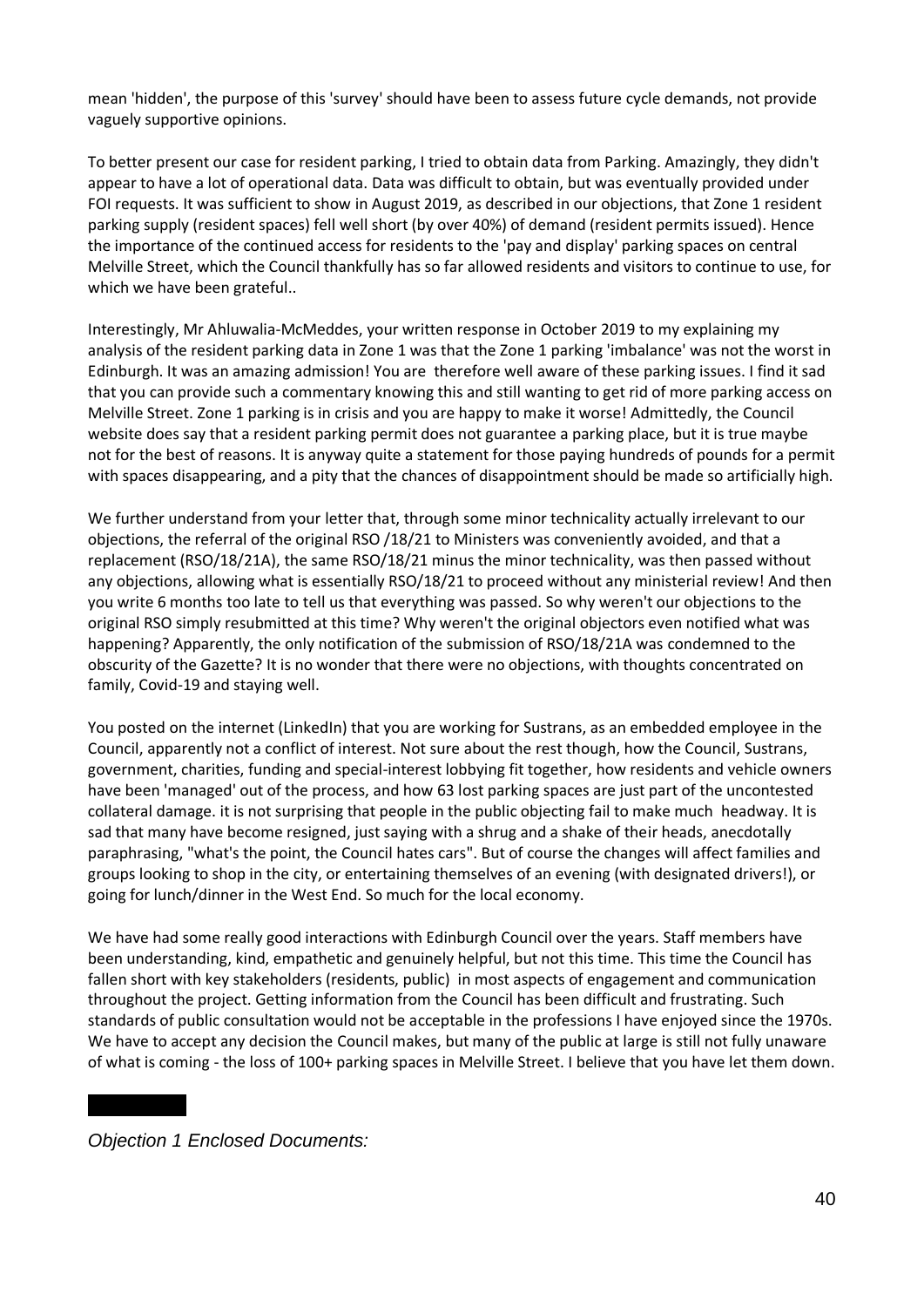*Enclosed Document 1 – 210525 – RSO1821A – RMM 25May21.pdf*

**Date** 24/05/2021

Your ref

Our ref **RSO1821A** 

To whom it may concern,

#### CITY CENTRE WEST TO EAST LINK SECTION 2 REDETERMINATION ORDER: RSO/18/21, AND SUBSEQUENT ORDER RSO/18/21A

I am contacting you today regarding the objection that you raised to the proposed Redetermination Order RSO/18/21 for the introduction of cycleways on various roads in the Edinburgh's West End, including Palmerston Place; Manor Place and Melville Street, required for the introduction of the CCWEL cycle route.

As you may recall;

A statutory consultation for RSO/18/21 took place during Spring 2019 and objections to this order were reported to the meeting of the Transport and Environment Committee on 20 June 2019, where it was agreed that the objections to the RSO/18/21 would be referred to Scottish Ministers for their determination:

Scottish Ministers subsequently advised in a letter dated 23 October 2020 that they had determined that they could not confirm RSO/18/21 as it included redetermination of land on Bishops Walk which is not a Public Road. Thus the Order contained provisions which were ultra-vires. This terminated the process for RSO/18/21.

Subsequently the Council prepared a revised Redetermination Order for Section 2 of the CCWEL project, with the proposed redetermination of Bishops Walk removed -RSO/18/21A. Redetermination Order RSO/18/21A was subject to Statutory Consultation during November and December 2020. There were no objections to this Redetermination Order during this period.

Following this statutory consultation the Council referred the revised Redetermination Order RSO/18/21A, along with the original objections to RSO/18/21 to Scottish Ministers for determination

> Road Safety and Active Travel, Place Development G4, Waverley Court, 4 East Market Street, Edinburgh EH8 8BG Tel 0131 469 3643 CCWEL@edinburgh.gov.uk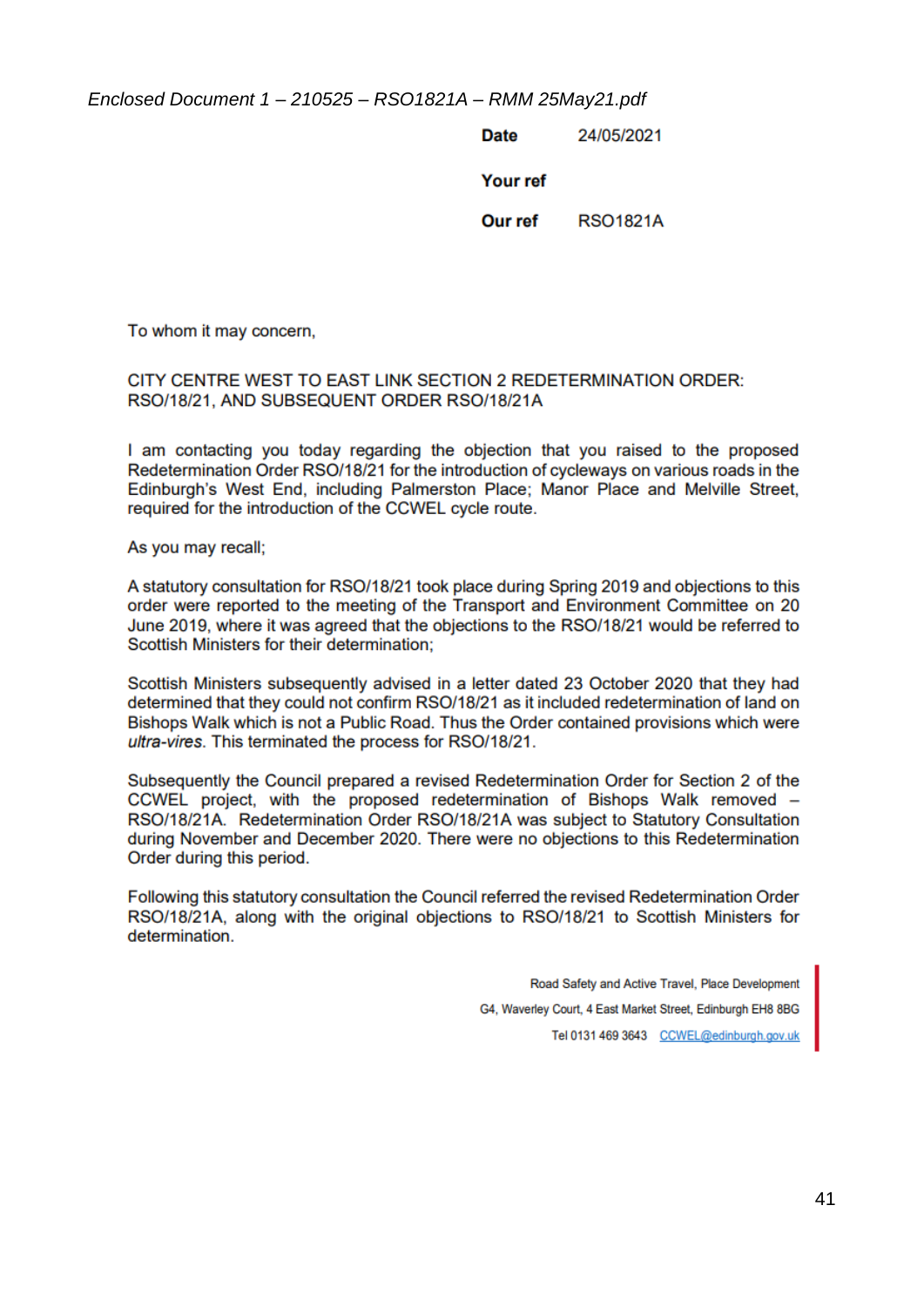Scottish Ministers replied in a correspondence dated 7 April 2021 stating that as there were no objections to RSO/18/21A, there was no need for their input and the order could be made.

As a result there are no further steps required before the Council can proceed with making the order RSO/18/21A, which will establish the cycling infrastructure required for the **CCWEL** cycleway.

Nonetheless it is appreciated that you, and others, objected to RSO/18/21, and that the revisions contained in RSO/18/21A are of a technical nature, and do not reflect any specific changes in the proposed infrastructure – which remains the same.

In the interest of ensuring that all objections are given appropriate consideration it is proposed that your original objections will be considered by the Council's Transport and Environment Committee at their meeting on Thursday 17 June 2021.

If you have anything that you would like to add in reference to your original objection, or if you would now like to withdraw your objection please let me know by 5pm on Wednesday 9 June, and this will be included in the Committee Report.

I hope that this letter has been of interest.

Please get in touch if you have any further questions.

**Yours sincerely** 

Rugger Milleder

**Rurigdh Ahluwalia-McMeddes Active Travel Officer** 

*Enclosed Document 2 – Contains the Objection shown above on page 15*

*Enclosed Document 3 – 190613b – Parking Objection – I&OW 2.doc*

From: woollen ian woollen ian woollen ian woollen ian woollen ian woollen ian woollen ian woollen ian woollen

To: "Transport (VIP Use)" <Transport.VIP@edinburgh.gov.uk>, rurigdh.mcmeddes@edinburgh.gov.uk Date: 13 June 2019 at 18:34 Subject: Re: CCWEL SECTION 2 STATUTORY CONSULTATION REPRESENTATION

Re: Objections to the plans proposed in Traffic Regulation Orders TRO/18/91A & 18/92B and Redetermination Order RSO/18/21.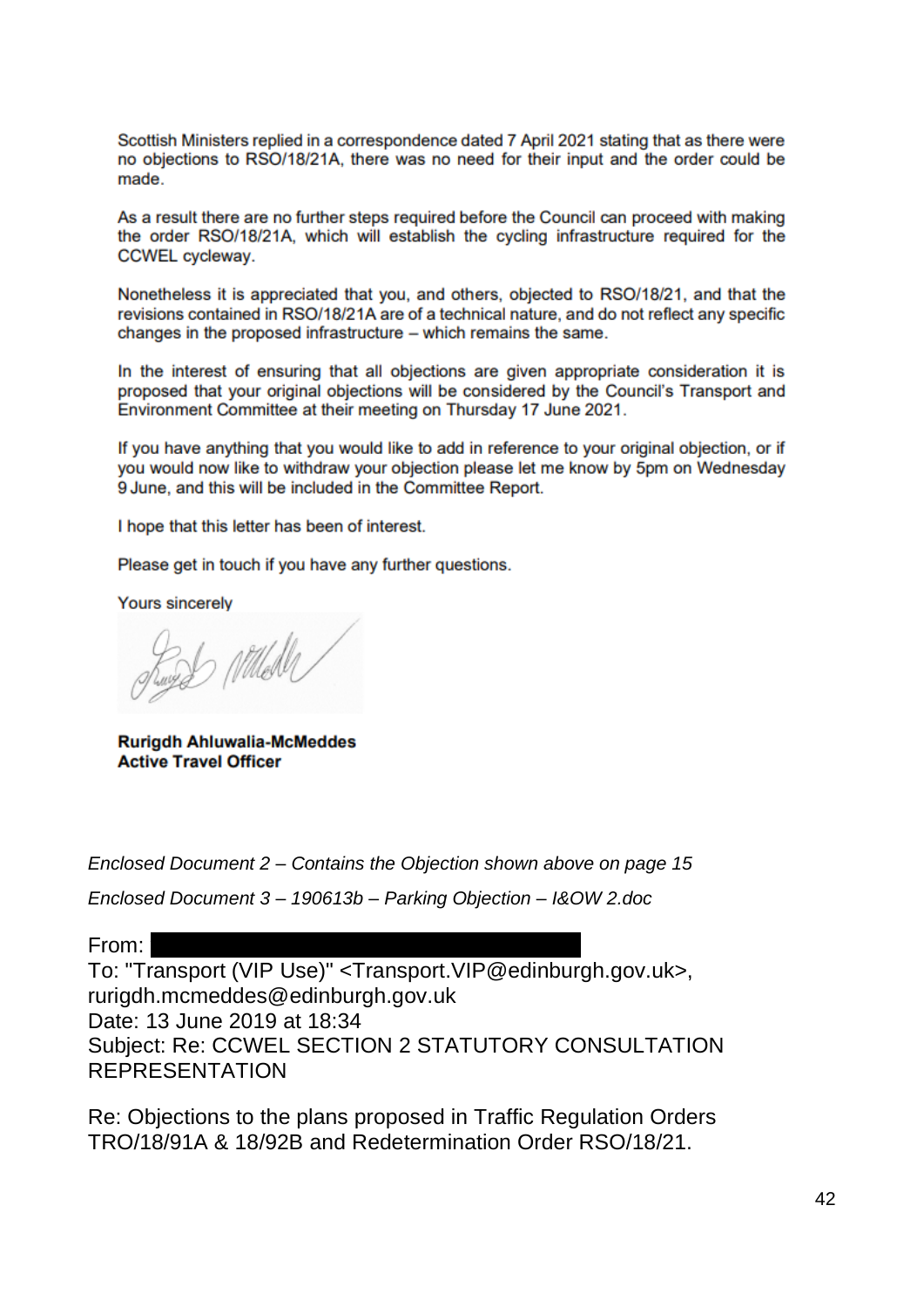Dear Mr McMeddes,

Thank you for the attached pdf of your letter to us dated 13th June via Jackie Ward in response to our objections. It was very helpful. There are issues outstanding that we raised in our original objections that we would still like you or your department to address.

I hope that it is ok to communicate directly by email. It is just so much easier, but I appreciate that you may have your own rules to follow. Although we are still asking for further responses from you that were covered in our original objections, hopefully they are not too onerous.

Yes, for the record, we are still objecting to the plans proposed in Traffic Regulation Orders TRO/18/91A & 18/92B and Redetermination Order RSO/18/21 for the "City Centre West to East Cycle Link and Street Improvements Section 2 Haymarket - Randolph Place". As previously stated, our concerns focus mainly on retaining sufficient parking spaces for Parking Zone 1 residents in Melville Street. Your proposals will remove well over 100 spaces from Melville Street that Zone 1 residents can currently use. Places proposed for compensation will be further away from our home and will necessarily already be spaces required by those residents of those compensating areas. As you know, lost parking in Melville Street will include mostly pay-parking spaces, but which are also eligible for Zone 1 residents when existing resident parking spaces are insufficient.

We do appreciate the answers you gave us to some of the issues we raised in our original objection. Costs we would not dispute, they are estimates after all. There are others that we still disagree with, and some we need further clarification on (see below).

We did review related material, including the report on Bike Life dated 2017, and the appropriate parts of the Consultation Report dated July 2016. Unfortunately, we still find it almost impossible to take in the detailed information provided on the electronic maps provided. We can see the loss of dedicated and potential access to well over 100 Zone 1 parking places on Melville Street, but we cannot see how and where those spaces are compensated for. You name the streets where new parking spaces are promised, but we cannot visualise them from the maps. Is there some way these spaces could actually be highlighted and published with not much additional effort by your department? Perhaps we can visit and have this explained to us on clearer maps than we have been provided so far?

As older people in the city centre, it is also important for us to park reasonably close to our main door. You seem to be pushing us into areas further and further away where we will have to compete more directly with the local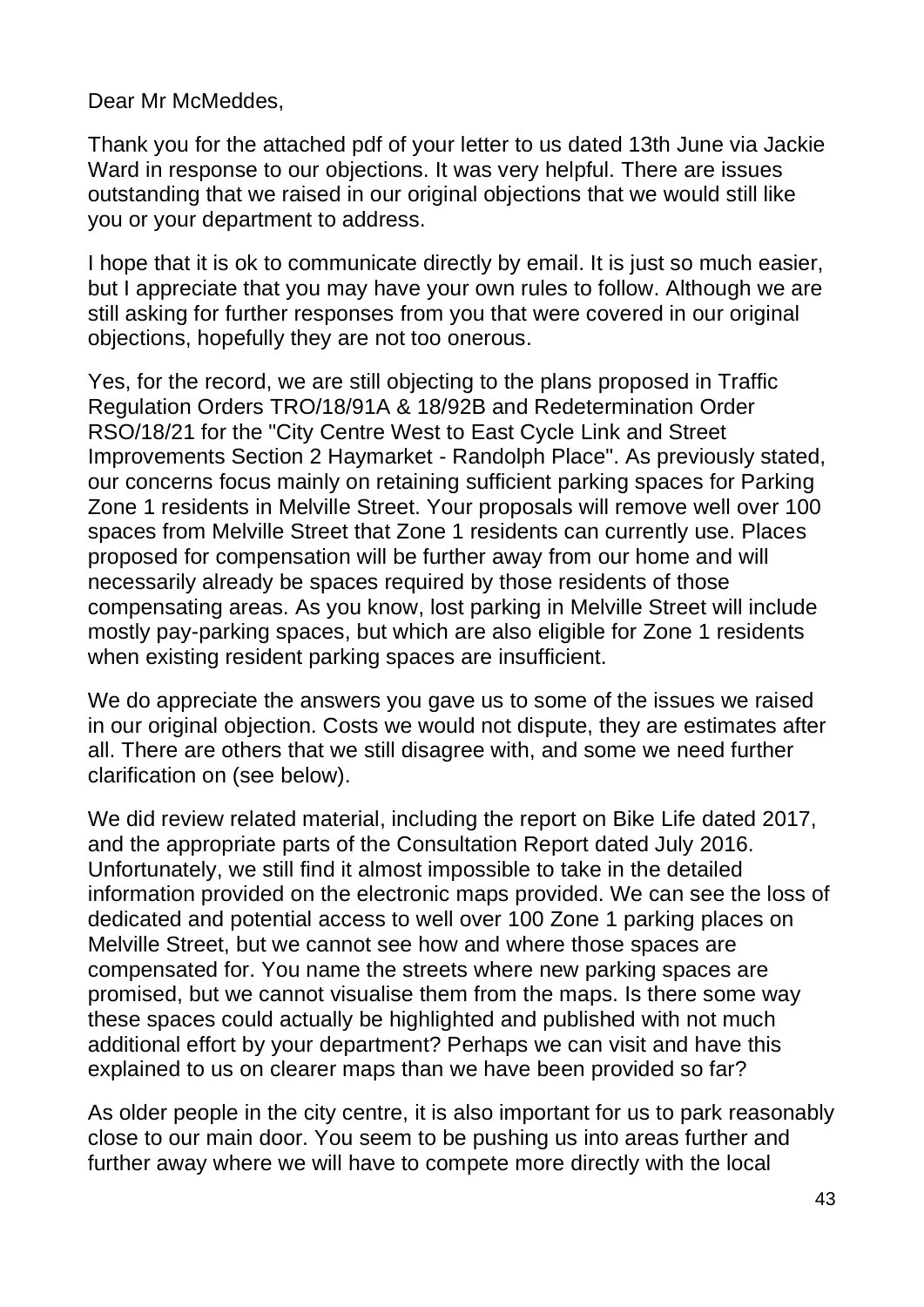residents already there. This raises an issue again that you did not answer. Our questions were on resident parking permit numbers, actual and forecast. We wish you would go back and look at those questions and provide the Council's views. The information should be readily available. The demand for resident spaces empirically to us seems to be increasing. We see that resident parking is increasingly difficult and something we pay for. And where will essential trades people and other pay-parkers park now?

These are local community issues and we noted with interest the objections to the proposals from the West End Community Council on page 48 of your Consultation Report. Nor is it unfamiliar to us where local objections are overruled by canvassed opinions, many of whom will not be adversely affected, if at all. It is an unfortunate consequence of majority opinion when you are in the minority! Unfortunately, there is no weighting attributed to our 'downside' case (lost parking access) and people similarly affected.

Do cyclists really require a dedicated separate road down the sides of Melville Street? You note in your letter that the street is wide and that the road is already well used by cyclists. I guess you would say yes and we would not agree.

We won't ask about the 'Cycle Demand Model', but can you point us to an explanation in the Council web pages? We must have missed it. Nor will we get into road surfaces. We have seen and been told completely opposing views on cobbled streets for cyclists.

In any event, we would mainly welcome sight of a clear graphic that shows us how the more than 100 lost parking spaces in Melville Street will be compensated for, and some calculation/estimation of current and future demand on Zone 1 residents parking and other parking needs. Basically, what could the future look like? That might give us some comfort, or not, but so far you it is not clear.

Surely the Parking department has provided these numbers? Or have the parking needs of residents now and in the future actually been considered?

Please add this email to our objections.

Best regards,

Drumsheugh Place, Edinburgh EH3 7PT

*Enclosed Document 4 – 190819 – Parking Objection I&OW 4.doc*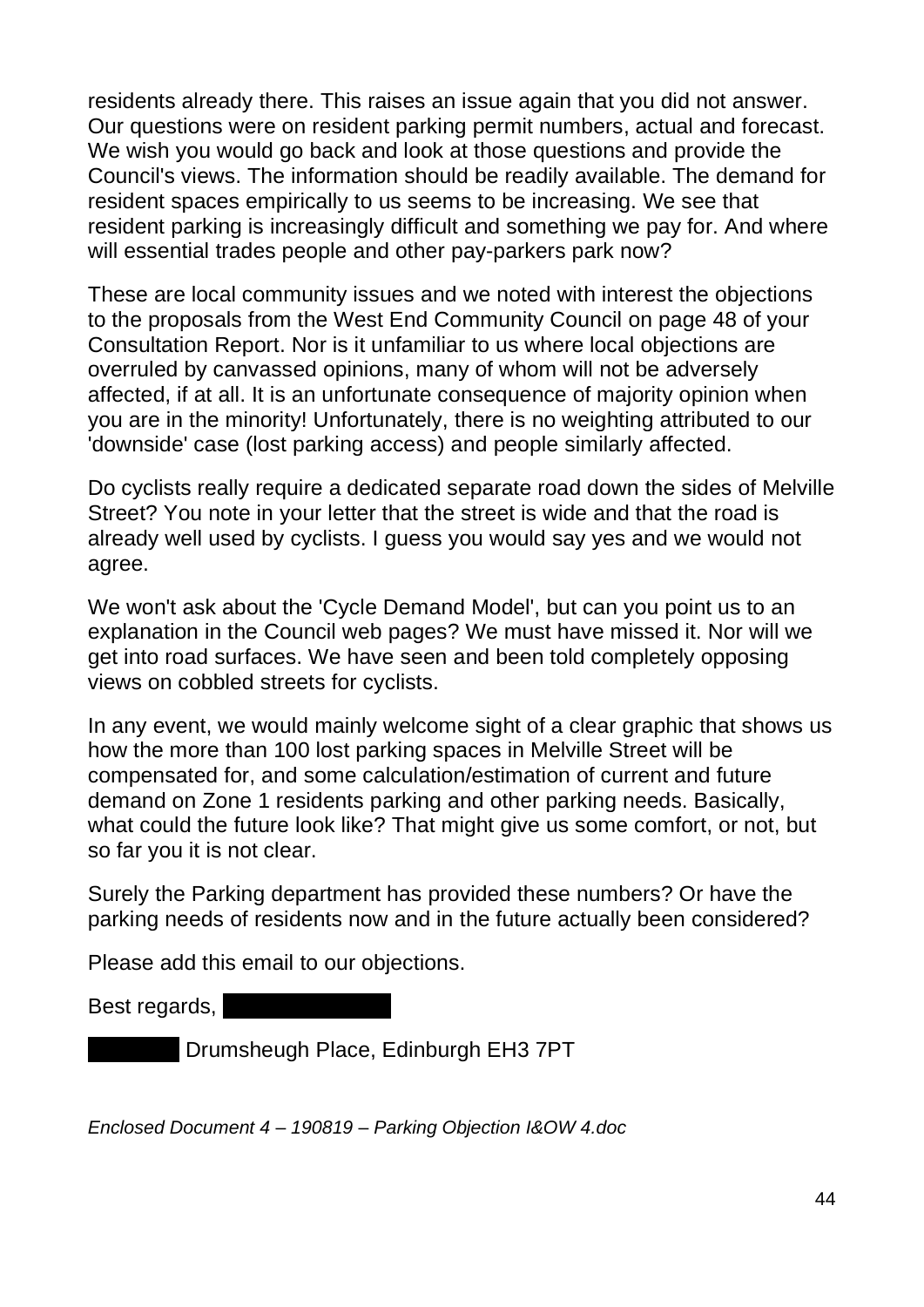From:

To: "Transport (VIP Use)" <Transport.VIP@edinburgh.gov.uk>, rurigdh.mcmeddes@edinburgh.gov.uk, paul.lawrence@edinburgh.gov.uk Date: 19 August 2019 at 12:38 Subject: Impact of CCWEL on Zone 1 resident parking supply & demand

Dear Mr McMeddes,

Thank you for your letter dated 3 July 2019, a further response to our ongoing concerns and objections over the adverse impact on residents and others who use Zone 1 parking of the Cycle Link and Street Improvements (CCWEL) Project. We appreciated the offer of direct contact in your letter, but my subsequent phone call and message left went unanswered, and now we have new information which better informs the parking debate and on which this letter is now based.

Your letter still did not address our main concerns, namely:

1) the supply and demand balance (imbalance) of resident parking in Zone 1 , for which there still seems to be a lack of any proper analysis;

2) the proposed removal of over 100 spaces of P&D parking in Melville Street, parking which is currently available to residents with permits to support the otherwise inadequate number of resident parking spaces, and;

3) the adverse impact of both 1) and 2) on the residents of Zone 1 and others who park in the area.

As members of the public and residents of Zone 1, we do not have the access and data that you must have in the Council. Since we are trying to understand the supply and demand of resident parking in Zone 1, we had to make our own enquiries with Parking, which then set off an FOI request. The results of the FOI enquiries, at least all we are going to get, are now in - unfortunately, they are not ideal.

On the parking 'supply' side, Zone 1 had 734 resident parking spaces on 14 April 2016 and 734 on 3 May 2017, and on 15 March 2018 resident parking had increased to 783 spaces. We did not receive any numbers for 2019. Perhaps you could provide these? The pay & display parking spaces on the same dates were consistent, at 494, 494 and 490 respectively. The shared use parking spaces were 21 on all dates.

A directly comparable picture of parking 'demand', as represented by permits issued, could not be provided under the FOI process. It was not possible to get a breakdown of permits by time periods to make an analysis of recent historical trends. In an email dated 15 August 2019, we were only told that the current number of valid resident permits for Zone 1 was 1076, exempt permits 10, and active trades permits 697. We understand that these trades permits can be used in any parking zone across Edinburgh.

In any event, using the 'supply and demand' data provided by the FOI responses, there seems to be a complete mismatch between the much higher 'demand' for resident parking spaces, as measured by permits issued, over the parking 'supply', as measured by the way too few resident parking spaces available (a significantly smaller number of spaces available than permits issued). The Council makes it clear that resident permits do not guarantee the availability of parking spaces, but the numbers are so skewed against the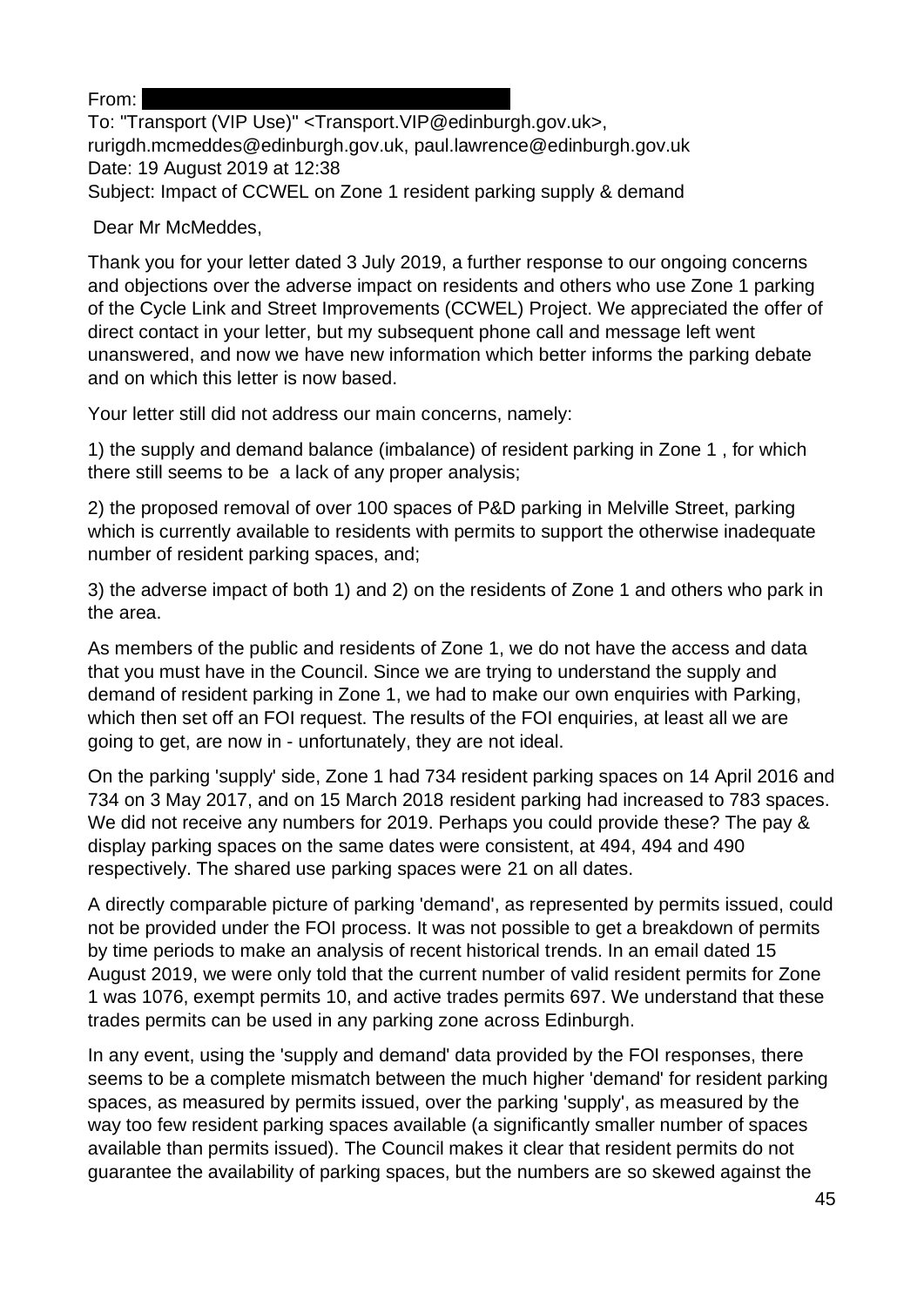availability of resident parking that it actually beggars belief. Resident parking supply (availability of resident spaces) falls short by over 40%! Hence the importance of the availability of the pay & display parking spaces for use by residents, as well as others, in central Melville Street.

Proper analysis of parking supply and demand and a proper estimate of future trends should at least be made and presented to the public and government before all the P&D parking on central Melville Street used by residents as overflow and others is got rid of. After all, the P&D parking on Melville Street represents over 20% of the total P&D parking in Zone 1 and parking decisions taken under the CCWEL Project now will impact over 1,000 adult residents in Zone 1 and potentially many more. Other parking users, mobility, tourists and others are no less important, and P&D parking is presumably a source of a not insignificant income for the Council.

As an additional consideration, the trades permits also put further pressure on Zone 1 resident parking availability. There appears to be a high uptake of trades parking in Zone 1 resident parking, satisfying change-of-use, upgrading/refurbishment and maintenance needs of a significant ongoing number of buildings, many of which are historically graded. The trades parking displaces residents from their spaces, albeit officially between 9.30 am and 4.30 pm. Wouldn't it be better or fairer for trades to use P&D parking and pass the cost on to the residents who hire them, leaving the much-needed resident parking for the residents?

We have expressed other concerns in previous correspondence that we still feel have not been fully addressed, including alternative and healthier cycle options. And resident car users can also enjoy a better quality of life and health that the use of their cars can bring. They can park near their homes and enjoy the city, and they can travel and explore beyond the city, and visit friends and family. We even have bikes that fit in the back of a car.

We have also voiced our concerns over the representation of the parking situation at Melville Street in reports to the Council, and the impact on resident parking, or lack of it, from the CCWEL project. We feel that a proper data-based picture of parking and the adverse impact that the CCWEL project will have has not yet been properly presented.

Are we now correct in understanding that our concerns are considered 'heard and dismissed'? It seems a pity to make decisions when data does not appear to have been properly analysed, or it has not been well enough communicated. Sadly also, for us, the maps provided on line are still too difficult to decipher apart from the proposed loss of P&D parking on Melville Street. We still have not yet met a person on your team that represents car owners/users or residents living in or near the city. Now at least through our own local council, we know that we are not alone. But, as a result of all the above, as residents and car owners, don't be surprised to find us feeling somewhat disenfranchised, devalued and irrelevant.

We would appreciate your answering the outstanding questions in this letter, but particularly where the CCWEL project is now, particularly regarding Melville Street parking, and any part that we can still play in affecting any outcome - as succinctly and directly as possible. If you have done a data-driven analysis of the impact of CCWEL on resident parking supply and demand, can we please know where it can be viewed by the public?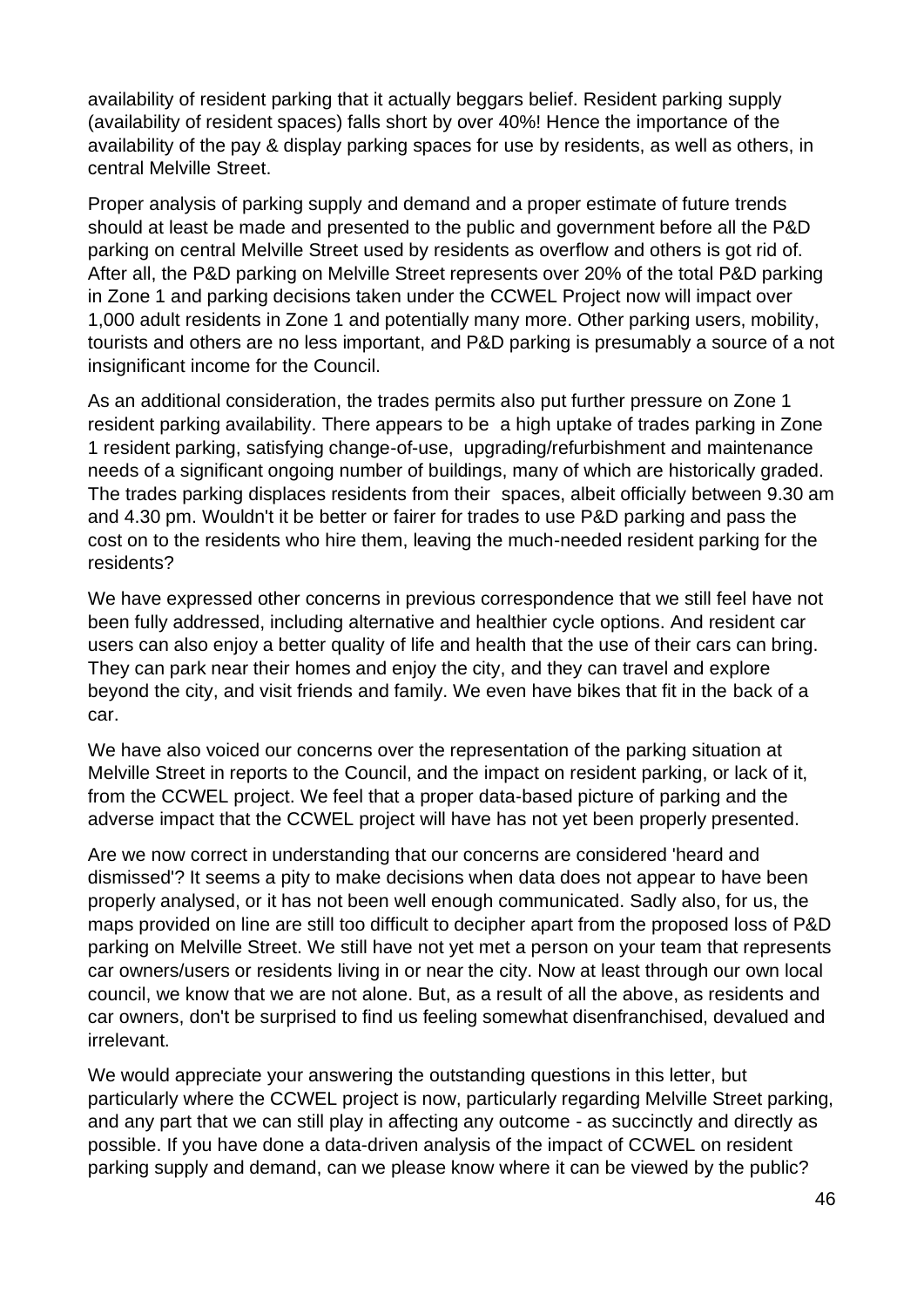Drumsheugh Place, Edinburgh, EH3 7PT

#### *Enclosed Document 5 – 190620 – CCWECL&SI Project – Table 2 p11.pdf*

|                              |                | Existing |                    |                       |                          |          |       |                          |                         | Proposed                 |                |                       |                          |       |  |
|------------------------------|----------------|----------|--------------------|-----------------------|--------------------------|----------|-------|--------------------------|-------------------------|--------------------------|----------------|-----------------------|--------------------------|-------|--|
| <b>Street</b>                | Motor<br>cycle | P&D      | Permit<br>(Zone 1) | Shared<br>Use         | Car<br>Club              | Disb     | Total | Motor<br>cycle           | <b>P&amp;D</b>          | Permit<br>(Zone 1)       | Shared<br>Use  | Car<br>Club           | Disb                     | Total |  |
| Manor<br>Place               | 1              | 4        | 29                 |                       | 1                        | ×.       | 35    | ٠                        | ۰                       | 38                       | 11             | $\overline{2}$        | $\overline{\mathbf{2}}$  | 54    |  |
| Melville<br>Street<br>(West) | ٠              | 32       | ٠                  | ۰                     | $\blacksquare$           | $\alpha$ | 32    | $\overline{\phantom{a}}$ | 11                      | $\overline{\phantom{a}}$ | 12             | $\blacksquare$        | $\overline{\phantom{a}}$ | 23    |  |
| Melville<br>Crescent         | $\overline{2}$ | 26       | 10                 | ÷.                    | $\overline{\phantom{a}}$ | $\pm$    | 38    | $\overline{2}$           | ٠                       | $\overline{\phantom{a}}$ | 8              | ×,                    | ä,                       | 10    |  |
| Melville<br>Street<br>(East) | $\overline{1}$ | 101      | 19                 | $\scriptstyle\rm m$   | $\overline{2}$           | ×.       | 123   | $\overline{1}$           | 14                      | 22                       | 16             | 3                     | $\overline{\phantom{a}}$ | 56    |  |
| Randolph<br>Place            | $\overline{1}$ | 5        | 15                 | $\omega$              | $\overline{a}$           | ۰        | 21    | $\sim$                   | $\sim$                  | $\ddot{}$                | 3              | $\alpha$              | ٠                        | 3     |  |
| Randolph<br>Lane             | $\mathbf{1}$   | 5        | 15                 | ۰                     | $\frac{1}{2}$            | ٠        | 21    | ٠                        | $\blacksquare$          | $\omega$                 | 4              | ٠                     | ۰                        | 4     |  |
| Walker<br>Street             | $\sim$         | 3        | $\ddot{}$          | ۰                     | ٠                        | $\equiv$ | 3     | $\overline{1}$           | ٠                       | 15                       | 30             | ×                     | $\overline{\phantom{a}}$ | 46    |  |
| Stafford<br>Street           | ۰              | 17       | $\overline{7}$     | $\equiv$              | $\blacksquare$           | 1        | 25    | $\overline{\phantom{a}}$ | 12                      | 8                        | $\overline{9}$ | ÷                     | $\mathbf{1}$             | 30    |  |
| Alva<br>Street               | $\overline{2}$ | 17       | 19                 | $\,$                  | ٠                        | ×.       | 38    | $\overline{2}$           | 6                       | 36                       | 5              | $\tilde{\phantom{a}}$ | ۰                        | 49    |  |
| Coates<br>Crescent           | $\sim$         | 15       | 11                 | $\scriptstyle\bullet$ | $\,$                     | ×,       | 26    | ۰                        | $\overline{\mathbf{8}}$ | 18                       | 6              | $\blacksquare$        | ۰                        | 32    |  |
| Total                        | $\overline{7}$ | 237      | 122                | ٠                     | 3                        | 1        | 370   | $\overline{7}$           | 51                      | 137                      | 104            | 5                     | 3                        | 307   |  |

Table 2: Proposed Changes to Parking in The West End

#### Overall Impact of Parking Changes in The West End

- 4.45 In the streets in the West End affected by the CCWEL there will be an overall reduction in the number of parking spaces, from 370 to 307. There will be a significant reduction in the number of Pay and Display spaces, from 237 to 51. However there will be a net increase in Residential Permit spaces from 122 to 137.
- 4.46 In addition, 104 Shared Use spaces will be established, allowing for more efficient use of the existing road space, while the introduction of additional Car Club spaces and additional Disabled spaces will help to reduce the reliance on traditional private cars for those in the area, and ensure that those who need to make journeys by car can do so.
- 4.47 A parking survey carried out for the project suggested that, in general, parking in these streets is not used to capacity. The average number of cars parked on these streets during the day of the survey was 305. There is evidence of light demand in the morning (180 vehicles between 0500-0600), growing through the day (307 vehicles between 1200-1300), with greater demand in the evening (367 vehicles between 1800-1900) suggesting that increasing pressure is introduced by visitors to the area.

11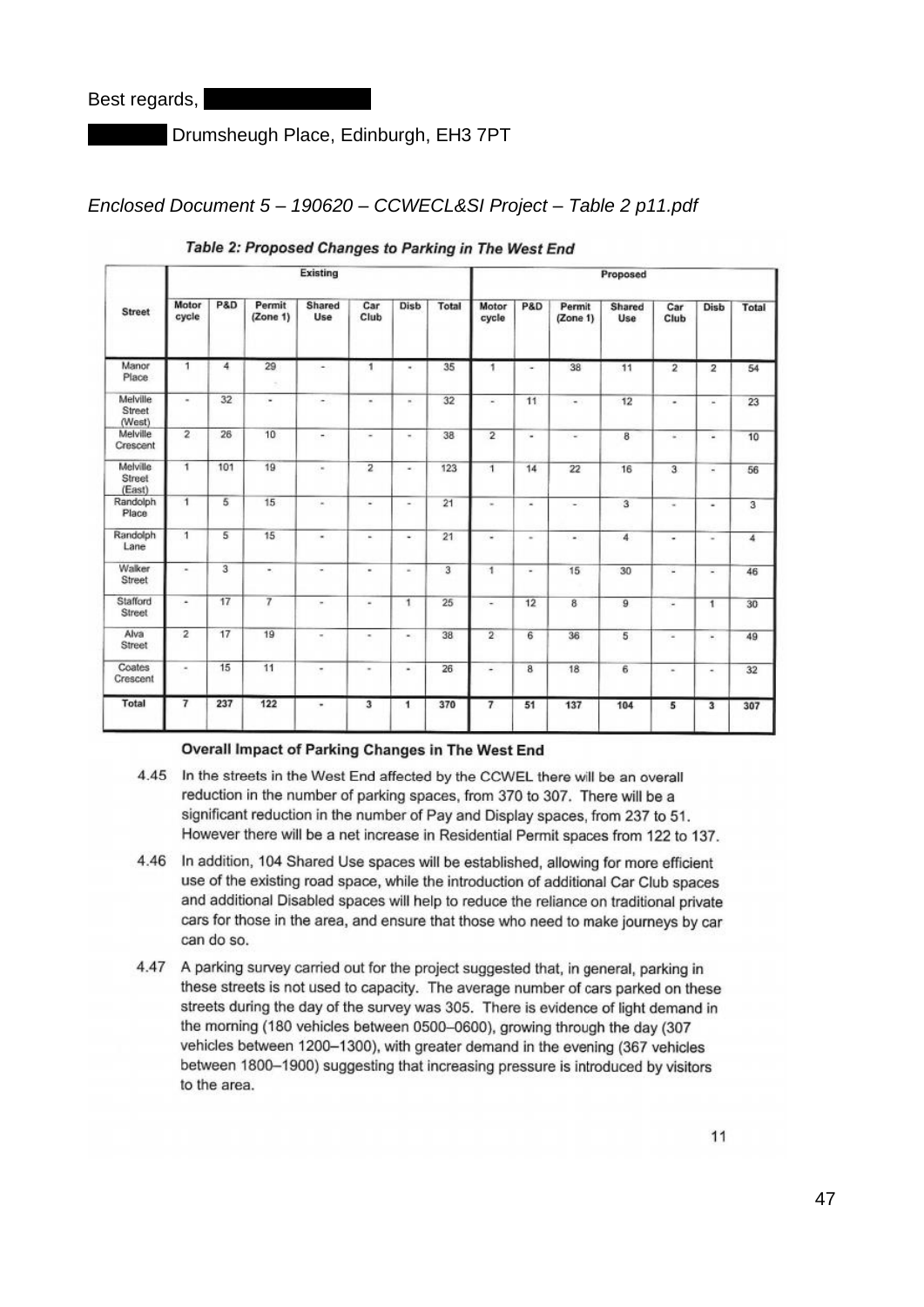#### **Received Correspondence relating to Objection 6**

#### Mr McMeddes

Thank you for your email and the enclosed letter.

We have received no notification of resubmitted plans for this proposed cycle route so I am very grateful to have the chance to again voice my very serious concerns about the safety of both cyclists and drivers.

I stand by all my previous comments, and as far as I can see, all this revised plan has done is ignore the private road, Bishops Walk, but effectively directed the cycleway right to the end of it on Palmerston Place, with the cycle route picking up immediately after the exit from this private road on Manor Place. So although Bishops Walk will not officially be a cycle route, you have directed all the cyclists to either end of it.

This does not address any of the safety concerns about this stretch of road at all. This road is nowhere near wide enough for a car and bike to pass each other and there is nowhere for a car or cyclist to go in order to pass. Just this morning as I was part way down Bishops Walk in my car, having left the car park, a cyclist rode in at speed and suddenly panicked when he saw me on the road. There was nowhere for either him or I to go. As usual there was a car illegally parked directly under the No Parking Emergency Access sign so there wasn't even anywhere for me to reverse back to in order to give him space. Whilst technically it was my right of way as I was already part way down the road that would be of no consolation to a cyclist if they rode straight into me. How is this sort of situation going to be managed? The pavement is well used in normal times so a cyclist can't easily hop on the pavement if he/she turns onto the road to find a car coming (and it wouldn't do his/her bike much good either). This is by no means the first time this has happened this year.

By directing cyclists directly to either end of this private road, they will understandably assume that this is part of the cycle way and therefore assume they are both safe and have right of way.

For reference, I've pasted in my original safety concerns which are just as relevant as ever.